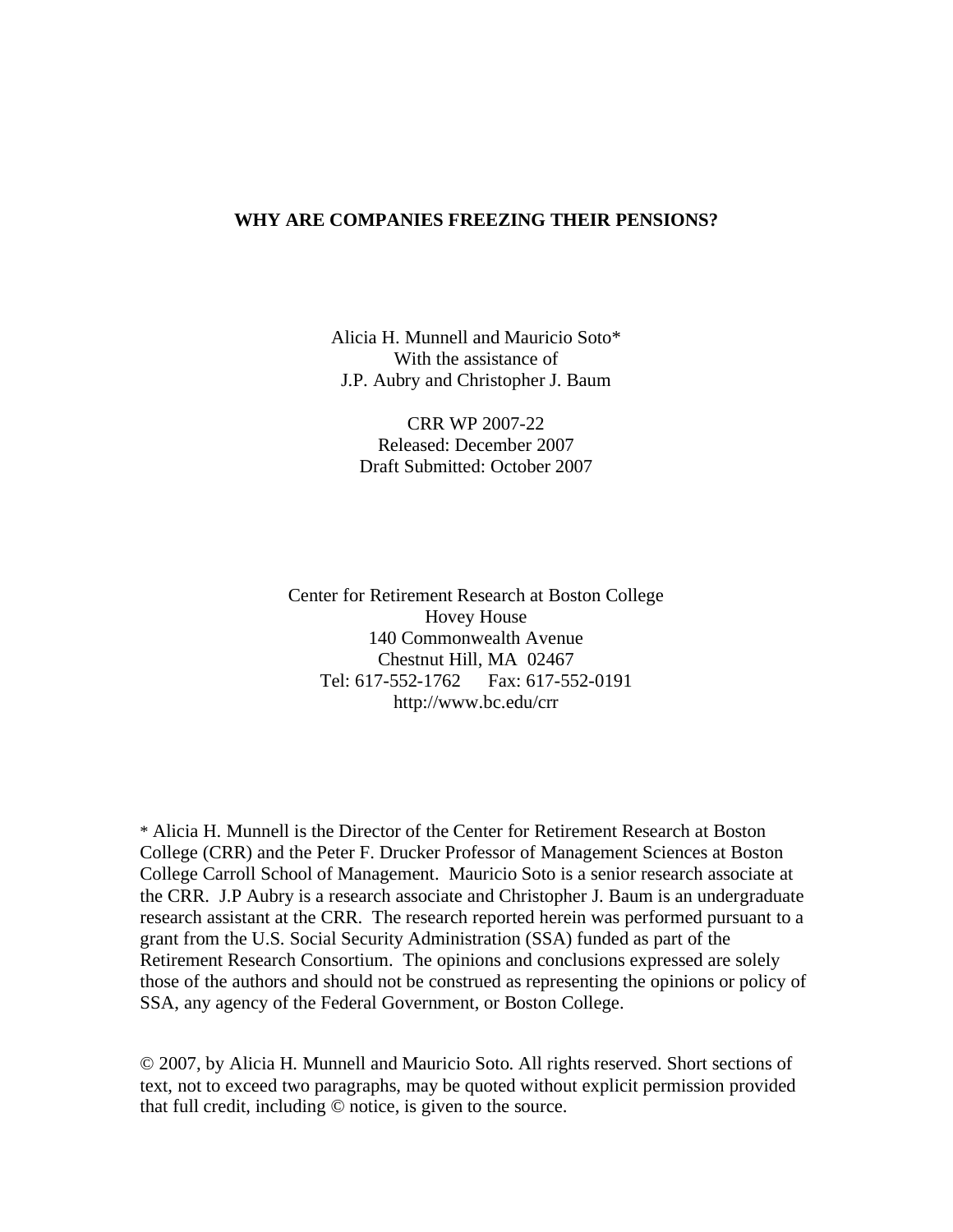# *About the Center for Retirement Research*

The *Center for Retirement Research at Boston College*, part of a consortium that includes parallel centers at the University of Michigan and the National Bureau of Economic Research, was established in 1998 through a grant from the Social Security Administration. The Center's mission is to produce first-class research and forge a strong link between the academic community and decision makers in the public and private sectors around an issue of critical importance to the nation's future. To achieve this mission, the Center sponsors a wide variety of research projects, transmits new findings to a broad audience, trains new scholars, and broadens access to valuable data sources.

#### **Center for Retirement Research at Boston College**

Hovey House 140 Commonwealth Avenue Chestnut Hill, MA 02467 phone: 617-552-1762 fax: 617-552-0191 e-mail: crr@bc.edu www.bc.edu/crr

*Affiliated Institutions:*  American Enterprise Institute The Brookings Institution Center for Strategic and International Studies Massachusetts Institute of Technology Syracuse University Urban Institute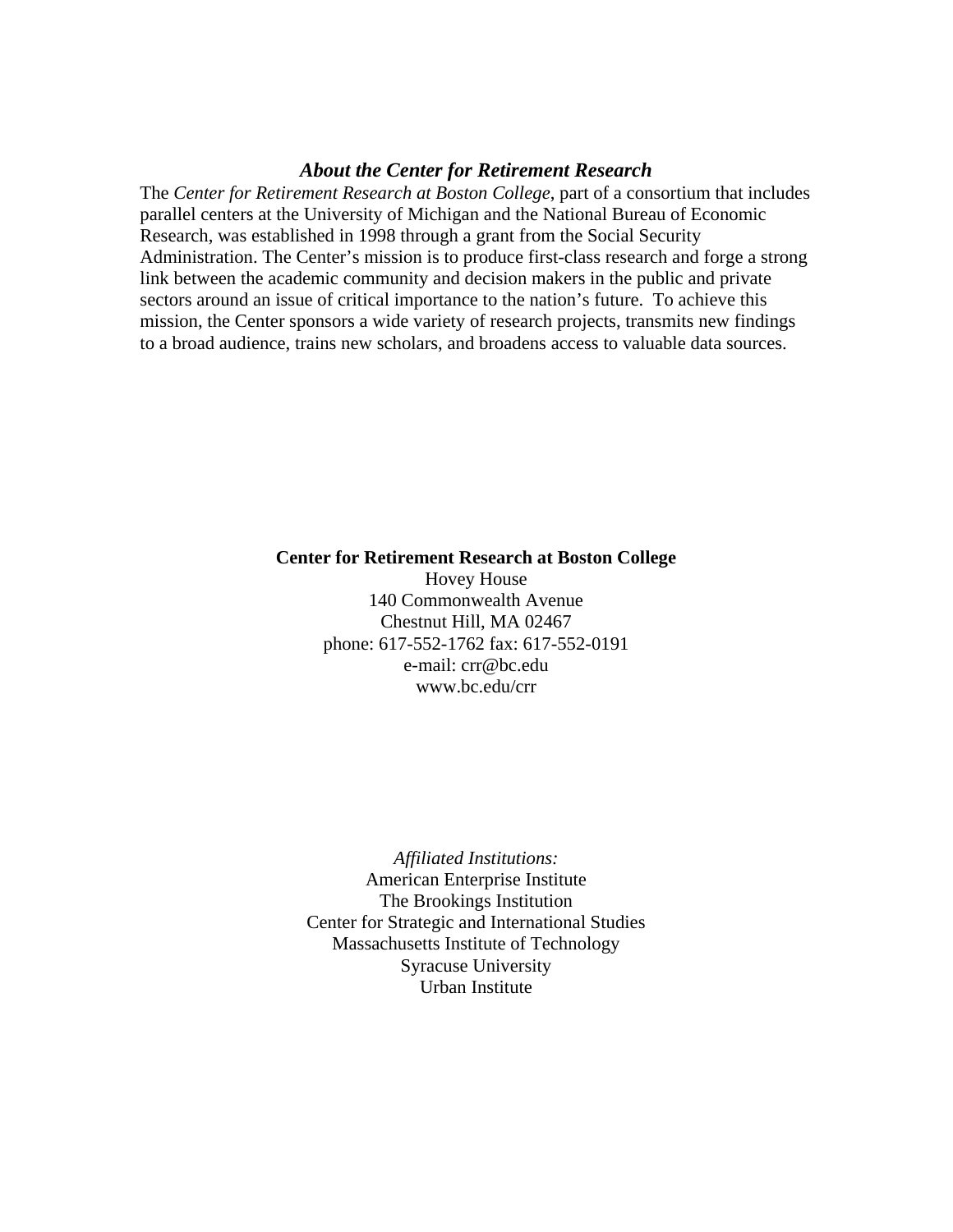# **Abstract**

Defined benefit plans in the private sector are on the decline. And the early  $21<sup>st</sup>$  century produced an uptick in the pace of decline driven by the financially devastating impact of the 'perfect storm' of plummeting stock prices and low interest rates, legislation that will require underfunded plans to increase their contributions, and accounting changes that will force fluctuations in pension finance onto the earnings statement and will likely eliminate the smoothing available under current rules. Increased volatility is not acceptable to corporate managers and may, in large part, explain why large healthy companies have taken steps to end their defined benefit plans.

In an attempt to identify factors that led specific companies to freeze their plans, this paper explores the relationship between the probability that a plan was frozen and characteristics of the plan, the firm, and the industry. The results imply that plans where credit balances are high relative to income, legacy costs are substantial and funding ratios are low have a higher probability of being frozen. That makes sense in that plans with these characteristics are likely to have the most impact on future earnings under the Financial Accounting Standards Board's expected reporting requirements. It is reasonable to expect more plans with these characteristics to freeze in the future.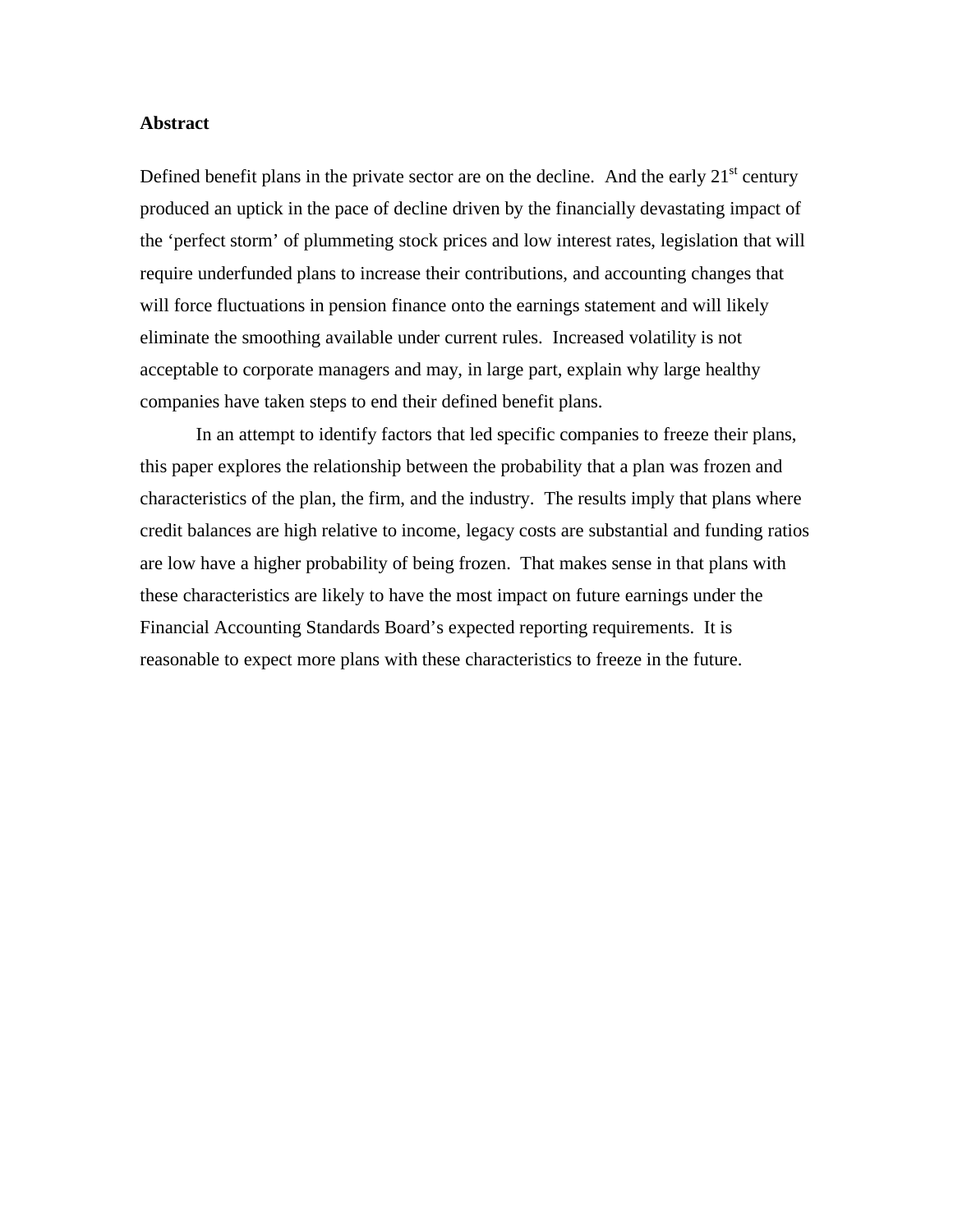The shift in pension coverage from defined benefit plans to 401(k)s has been underway since 1981. This shift was the result of three developments; 1) the addition of  $401(k)$  provisions to existing thrift and profit sharing plans; 2) a surge of new  $401(k)$  plan formation in the 1980s; and 3) the virtual halt in the formation of new defined benefit plans. Shutting down a defined benefit plan and replacing it with a 401(k) plan was an extremely rare event, particularly among large sponsors. Historically, the only large companies closing their defined benefit pension plans were facing bankruptcy or struggling to stay alive. Now the pension landscape has changed. Today, large healthy companies are closing their defined benefit plans, and the pathway to that closure is a 'freeze.' This paper examines why companies are freezing their plans, what factors affect the decision to freeze a plan, and what the results mean for the future of defined benefit plans.

The paper is structured as follows. Section I describes the long-term forces behind the shift from defined benefit plans to defined contribution plans, as well as recent developments such as the 'perfect storm' and regulatory and accounting changes. Section II explains why the early  $21<sup>st</sup>$  century was always going to be a particularly challenging period for defined benefit plans. Section III discusses why companies have resorted to freezing their plans and describes alternative types of freezes. Section IV uses the Labor Department's Form 5500s, Compustat, and data from press releases and SEC filings to identify the factors that led to plan freezes during the last four years. Section V concludes.

## **I. Economic Factors Undermine Desirability of Defined Benefit Plans**

The nature of employer-sponsored plans has changed dramatically in the last 25 years. In the early 1980s, most workers with pensions were covered by a defined benefit plan, either exclusively or in combination with a supplementary defined contribution plan. Today, most workers with pensions rely solely on a defined contribution plan – usually a  $401(k)$  (see Figure 1). The question is how pension coverage moved from there to here. The question can be answered on two levels – the mechanics and the underlying forces – both are relevant to the topic of pension freezes.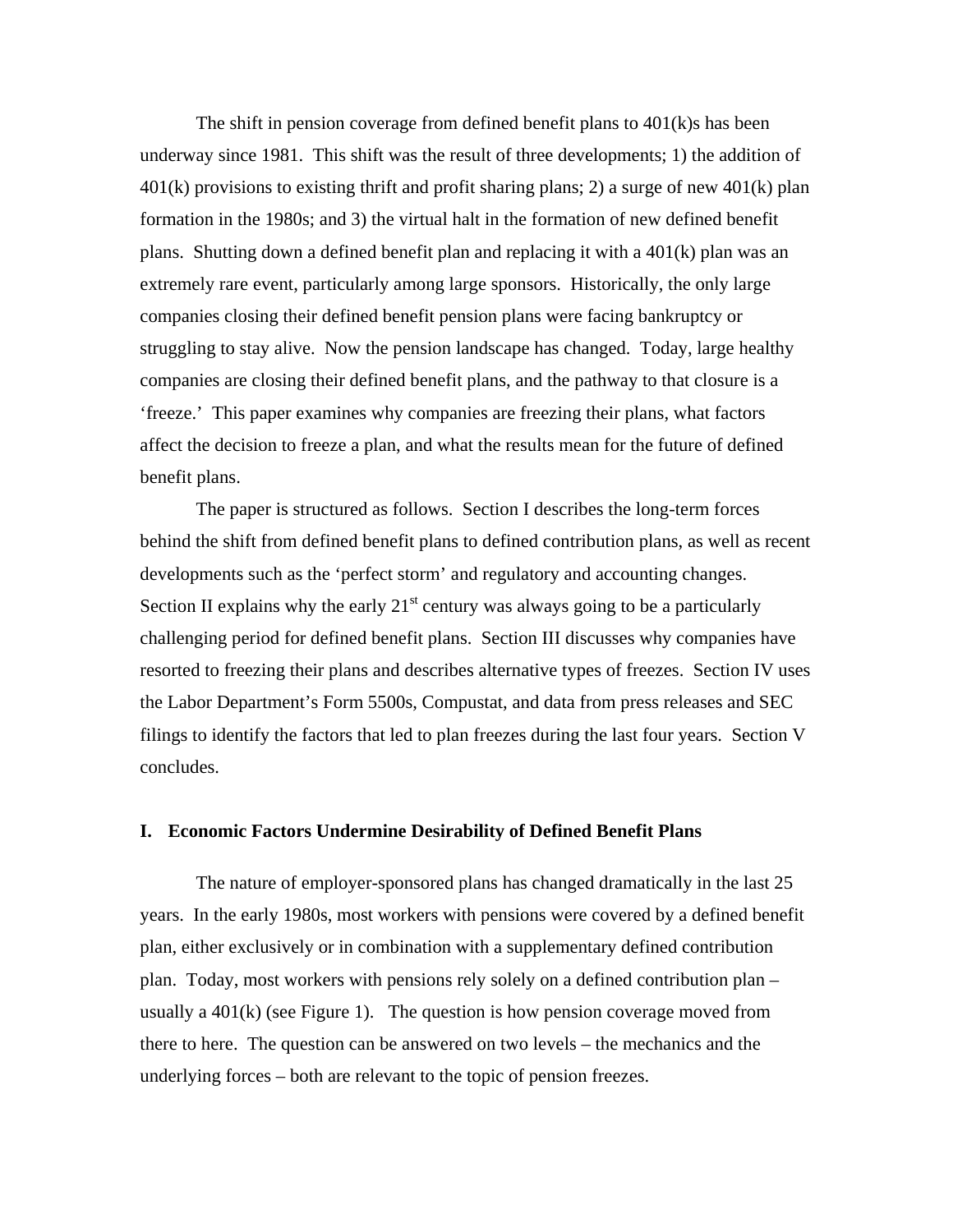# *The Mechanics of the Shift from Defined Benefit Plans*

 $\overline{a}$ 

In terms of the mechanics, the first point worth emphasizing is that – until the recent round of 'pension freezes' – actually shutting down a large defined benefit plan and shifting coverage to a  $401(k)$  plan was an extremely rare event, particularly among large plans.<sup>1</sup> Instead of conversions from defined benefit plans, the spread of coverage under 401(k) plans proceeded in three steps.

Initial coverage under 401(k)s resulted from the addition of 401(k) provisions to traditional thrift and profit-sharing plans in the early 1980s. This was an obvious move because thrift plans, which generally served as supplements to defined benefit plans, required employees to make after-tax contributions. Since 401(k) plans allowed pre-tax contributions, introducing a  $401(k)$  provision meant employees could maintain their contribution level and see an increase in take-home pay. In the case of profit sharing plans, the shift to 401(k)s and voluntary participation allowed employers to reduce the profits distributed to employees.

The second step in the growth of  $401(k)$  coverage was a surge in new plan formation in the 1980s. Initial applications to the Internal Revenue Service (IRS) for determination letters, which is an imperfect but useful measure of plan formation, show that during the 1960s and into the 1970s defined benefit and defined contribution plan formations grew in lock step.<sup>2</sup> After 1975, the picture changed dramatically, and the formation of defined contribution plans took off. This surge continued through the

<sup>&</sup>lt;sup>1</sup> Ippolito (1999) followed a sample of 249 defined benefit plans with at least 500 participants over the period 1987 through 1995; of the 249 original plans, 214 remained in 1995. Of the 35 that sponsors terminated, 3 were replaced by a new defined benefit plan; 14 by no new plan; and only 18 by a defined contribution plan. In other words, most participants in the original sample were still in a defined benefit plan at the end of the study. These results are consistent with those of two other studies, Kruse (1995) and Papke et al. (1996), even though the various studies adopted different methodologies. The first tracked all pension plans from 1980 to 1986 using data from the Form 5500 and the second surveyed a sample of 401(k) plans in 1987 to see if they had replaced a defined benefit plan. In each case, the researchers found that most new 401(k) plans had not replaced a preexisting defined benefit plan.

 $2$  Employers are not required to obtain an IRS determination letter to verify the qualified status of a newly initiated plan or prior to terminating a current plan. However, many do in order to provide assurance that the plan is qualified under IRC section  $401(a)$  and the trust is exempt under section  $501(a)$  (in the event of a new plan), and to reduce the risk of an IRS audit (in the event of plan termination). Although the issuance of determination letters is not an exact measure of new plan formation or termination, it provides useful insight into current plan and participant trends (see U.S. Department of the Treasury, 2007).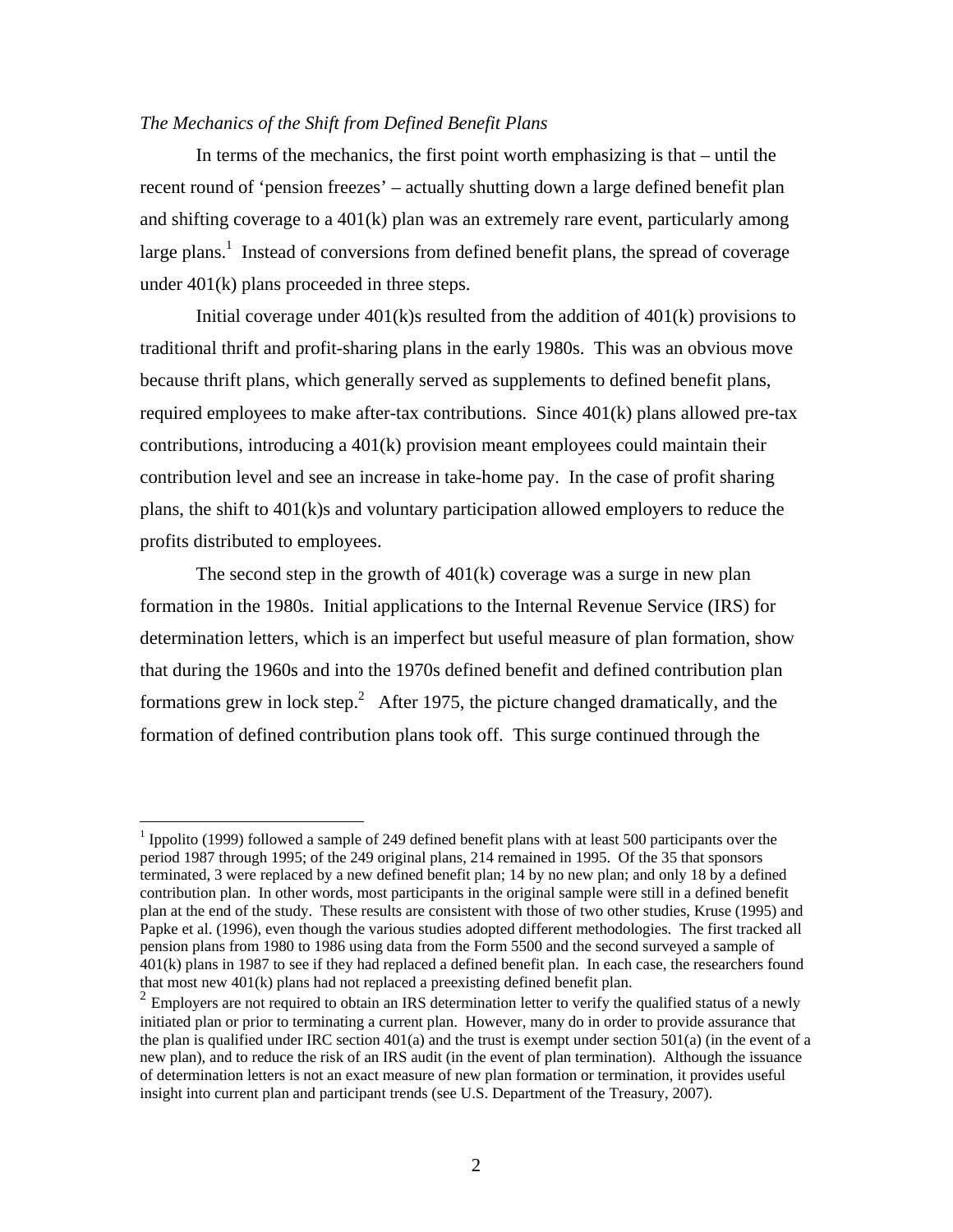1980s, after the emergence of 401(k) plans. A second surge in 401(k) plans occurred during the heyday of the 1990s (see Figure 2).

The third factor in the shift to 401(k) coverage was a spike in defined benefit terminations during the late 1980s and early 1990s. The largest and most dramatic terminations were due to sponsor bankruptcy, most visibly in the steel and airline industries. Terminations also increased sharply after the Tax Reform Act of 1986 placed restrictions on very small defined benefit plans that benefited only highly paid individuals. Applications dropped after 1990 when the government placed an excise tax on the reversion of money from overfunded plans. These developments cut the number of defined benefit plans by more than 25 percent.<sup>3</sup>

In short, the shift in pension coverage started with the addition of a  $401(k)$  feature to existing supplementary defined contribution plans, spread through the establishment of 401(k) plans at new companies in the late 1980s and again in the mid-1990s, and then gained prominence as many defined benefit plans terminated.

# *Reasons for the Shift*

 $\overline{a}$ 

Why did 401(k) coverage spread so rapidly? The short answer is that 401(k) plans had enormous appeal to both employees and employers. A slightly longer explanation is that, on the demand side, the tastes of youth became more important in the labor market and a booming stock market made investing look easy. On the supply side, the structure of industry changed and defined benefit plans became increasingly expensive.

*The employees' perspective.* In the 1970s and 1980s, the baby boom generation and married women flooded into the labor market. $4$  For both these groups, the immediate reward of an account which they could control and take with them as they moved from job to job had much greater appeal than the delayed gratification of a defined benefit pension, which would provide meaningful benefits only if they spent most of their career with the same employer. In the case of married women, this preference was quite

 $3$  The number of single employer plans insured by the PBGC went from 112,208 in 1985 to 82,717 by the end of 1991. See Pension Benefit Guaranty Corporation (2006).

<sup>&</sup>lt;sup>4</sup> The labor force participation rate for married women rose from 40.5 percent in 1970 to 49.8 percent in 1980 and 58.4 percent in 1990 (U.S. Bureau of the Census, 2005, Table 585).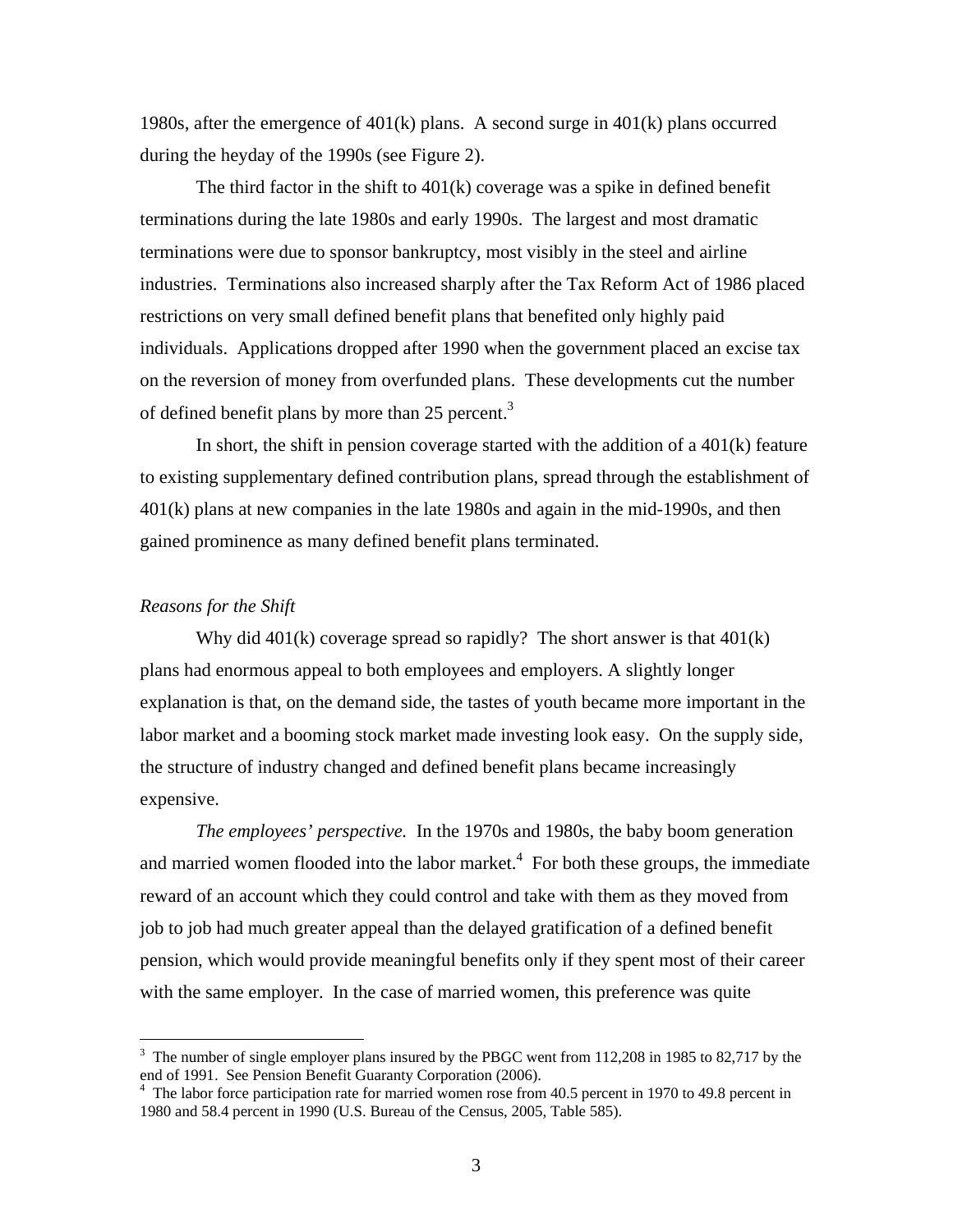rational given that they were likely to be in and out of the labor force as they attempted to combine career and family. The choice may or may not have been smart for young males. But the decline in labor unions weakened the voice of older workers and perhaps the support for a longer view towards work and retirement.<sup>5</sup>

If the stock market had faltered during the early years, young workers might have thought twice about the wisdom of managing their own retirement assets, but the debut of 401(k) plans coincided with the longest bull market in the country's history. Between 1982 and 2000, stock prices rose at annual rate of 16.9 percent compared to 8.7 percent between 1955 and 1981. With approximately half of 401(k) assets invested in equities, employees saw their accounts grow rapidly. Most people became convinced that investing was easy and that they could do much better at managing their own money than stodgy sponsors of defined benefit plans. Thus,  $401(k)$  plans were embraced by employees.

*The employers' perspective.* From the employers' perspective, 401(k) plans offered a form of pension that their workers appreciated. Moreover, for the employer these plans eliminated the significant demographic risks involved in funding future retirement annuities. And the cost of a 401(k) plan was highly predictable, which became increasingly important during the 1980s as the economic environment became more competitive. These advantages of 401(k) plans would not have carried the day, however, if the need to encourage long service – a key factor in the design of traditional defined benefit plans – remained important.

But the nature of industry was changing dramatically. Employment was declining in large, unionized, manufacturing firms, which typically offered defined benefit plans, and was growing in "high-tech" firms and small, non-unionized companies in the services and trade sectors, which typically did not. Defined benefit plans are a sensible arrangement for large well-established firms; they are ill suited to many of the firms in the service industry, where companies come and go. Several studies find that changes in

1

<sup>&</sup>lt;sup>5</sup> By 1983, only 16.5 percent of private sector wage and salary workers were union members. That number has since declined to 7.8 percent in 2005 (U.S. Bureau of the Census, 2005, Table 647).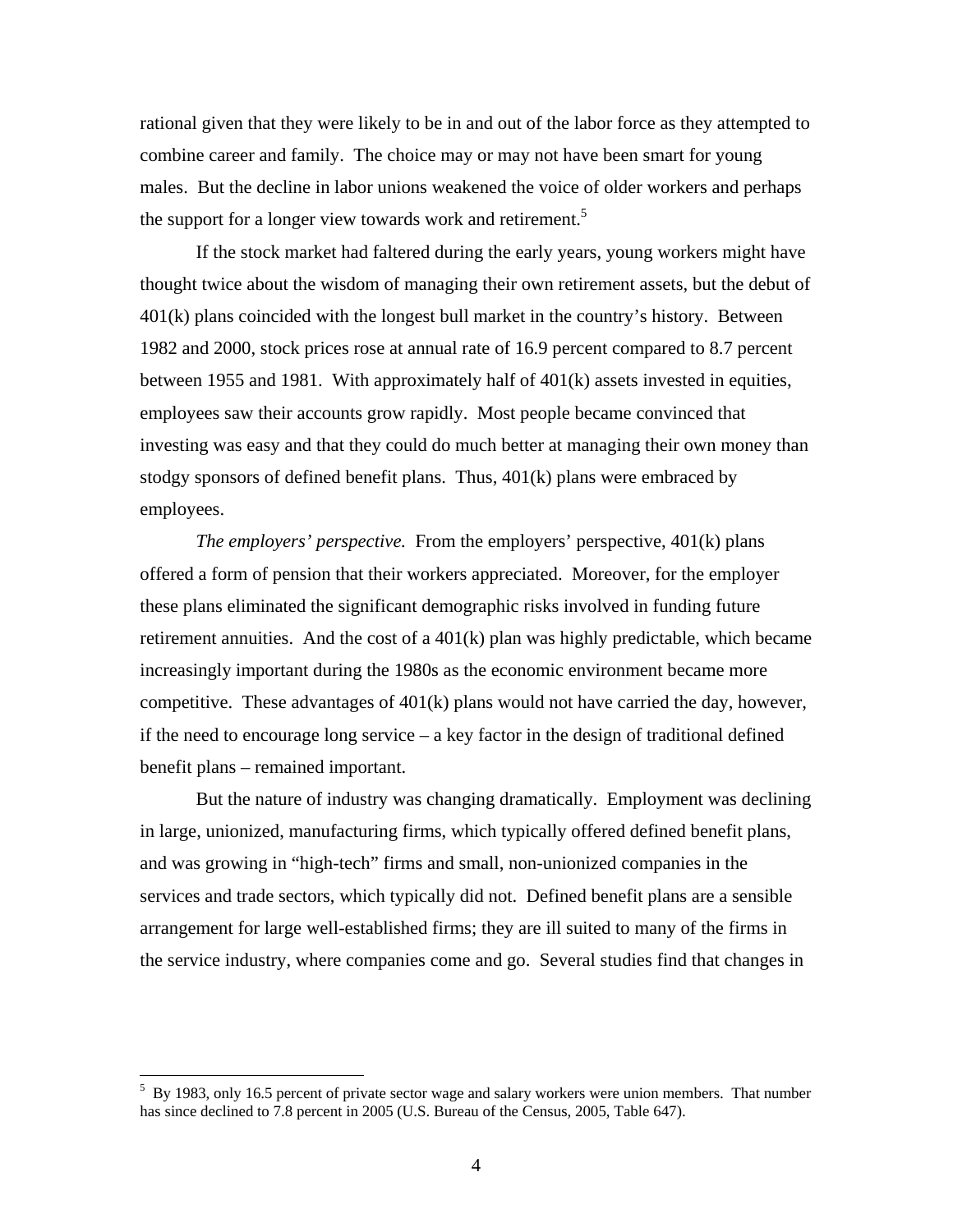industry composition, unionization, and firm size account for about half the decline in defined benefit coverage.<sup>6</sup>

Even large organizations were reorganized in ways that reduced the value of longterm relationships between employer and employee.<sup>7</sup> The new technologies arising in the area of information processing made the pyramid structure that had evolved for the mass production of standardized goods and services less useful.<sup>8</sup> New organizational arrangements were required to efficiently tap a more highly educated workforce. The response was to flatten the organization and break it into smaller units and teams that were responsible for particular projects or products. Moreover, the nature of the work required more in the way of generic human capital as opposed to firm-specific skills. To compensate outstanding employees, rewards needed to be based on performance rather than on long service. In such organizations, defined benefit plans were not just unnecessary, they were an actual hindrance. They forced management to spend money on adequate but unexceptional employees, since defined benefit plans rewarded older workers with firm-specific skills. They also made it expensive for managers to hire and difficult for managers to fire mid-career employees.

Just as employers had increasingly little to gain by offering pensions, the costs of such benefits also began to rise. Workers were living longer, making life-time annuities increasingly expensive. The reduction in inflation in the 1980s and 1990s raised the real cost of un-indexed lifetime payments. In less-than-fully-funded plans, a dramatic increase in the number of retirees required large contributions relative to the size of the company. Finally, because employer plans held a significant portion of their assets in equities, large maturing plans produced significant volatility in company earnings and cash flow.

The regulatory environment also caused existing small firms and new companies established in the 1980s and 1990s to opt for a 401(k). The Employee Retirement Income Security Act of 1974 (ERISA) imposed minimum standards for participation,

<u>.</u>

<sup>&</sup>lt;sup>6</sup> See, for example, Andrews (1992), Gustman and Steinmeier (1992), and Ippolito (1995).

 $\frac{1}{1}$  Interestingly, the percent of the workforce employed by large organizations did not decline by as much as commonly thought. In 1972, 27.9 percent of the labor force worked for a firm with more than 10,000 employees. This percentage dropped to 24.2 percent in 1982 and was 24.4 percent in 1992 (U.S. Bureau of the Census, 1994).

 $8$  The following argument was developed by Sass (1997).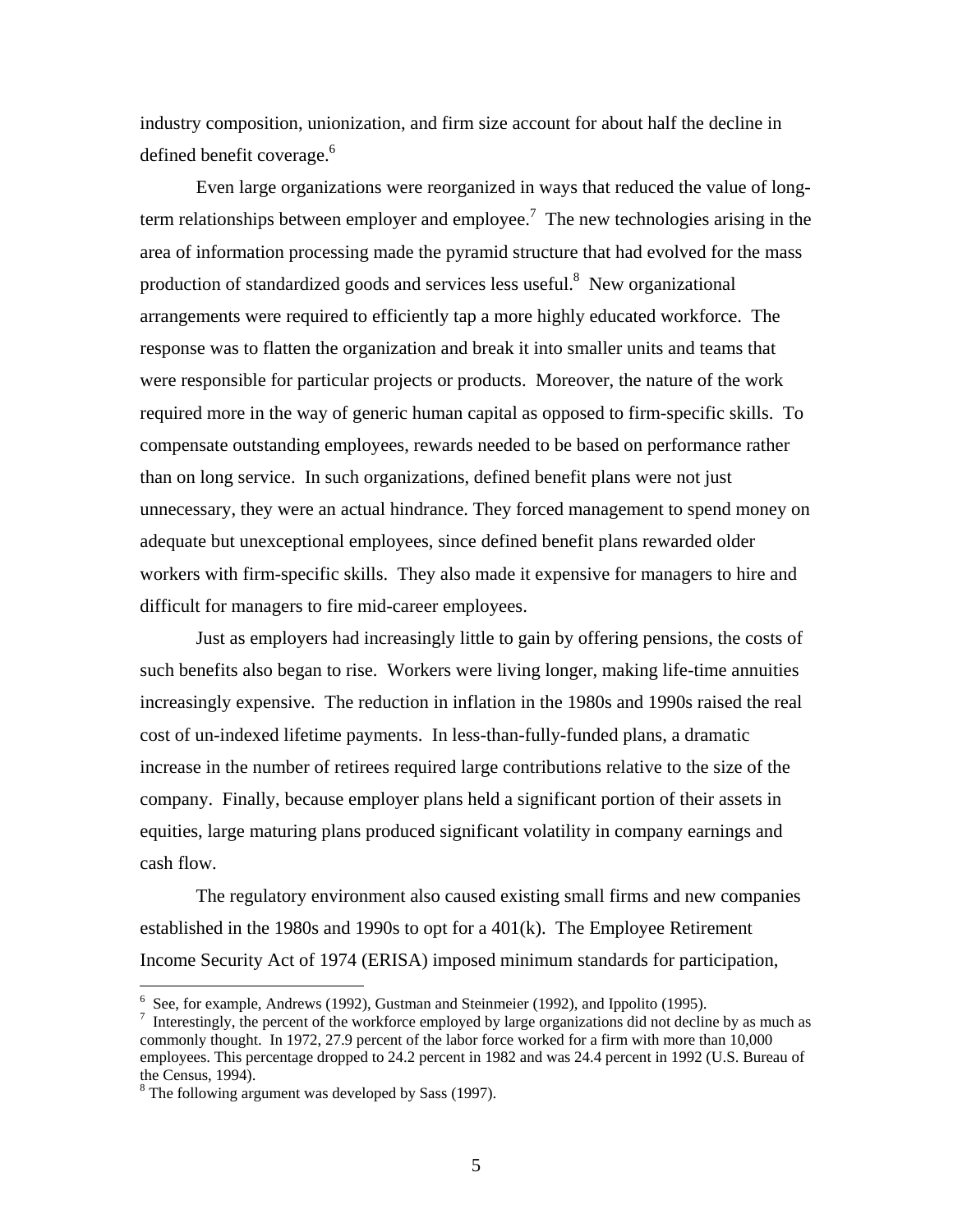vesting, and funding and required firms to insure pension benefits by paying premiums to the Pension Benefit Guaranty Corporation (PBGC). In addition to ERISA, during the 1980s Congress passed significant pension legislation every few years.<sup>9</sup> Congress also repeatedly raised PBGC premiums and imposed an excise tax on employers who claim the excess assets of terminated defined benefit plans. The cumulative impact of the legislative changes increased the relative costs of defined benefit plans, particularly for small plans. $10$ 

In summary, the appeal of visible account balances and the sense of control provided by 401(k) plans, the response of the workplace to technological advances, the increased labor force participation of married women, the increased educational attainment of young workers, and regulatory costs all contributed to the dramatic shift in pension coverage from defined benefit to 401(k) plans.

## *The 21st Century Brings More Trouble*

 $\overline{a}$ 

Sponsors of defined benefit plans began the  $21<sup>st</sup>$  century by facing the 'perfect storm' of a declining stock market and very low interest rates. As assets in the pension funds plummeted and projected liabilities increased, funding rules required many plan sponsors to inject a significant amount of cash into their pension funds. Figure 3 shows the sudden increase in contributions after 2000, from an average annual amount of about \$30 billion per year between 1980 and 2000 to \$45 billion in 2001 and about \$100 billion in 2002 and 2003. Thus, market volatility suddenly made defined benefit plans considerably more expensive, with major implications for the sponsors' cash flow and financial condition.

In addition to the 'perfect storm,' sponsors of defined benefit plans faced the likelihood that the rules governing these plans would change in a way that would make

 $9$  The Tax Equity and Fiscal Responsibility Act of 1982 included special requirements for top-heavy plans; The Tax Reform Act of 1986 introduced the definition of highly compensated employee, family aggregation rules, and other provisions that eliminated the tax qualification of smaller plans (Olsen and VanDerhei, 1997); The Omnibus Reconciliation Act of 1987 reduced the full funding limits for defined benefit plans from 100 percent of projected plan liability to the lesser of that value or 150 percent of benefits accrued to date. Basing funding limits on benefits already accrued means that funding contributions no longer include any provision for anticipated pay increases (McGill et al., 1996).

<sup>&</sup>lt;sup>10</sup> The biggest increase in both absolute and relative costs of defined benefit versus defined contribution plans occurred in the late 1980s as plans adjusted to the Retirement Equity Act of 1984 and the Tax Reform Act of 1986 (Hustead, 1998); Kruse (1995) found that rising administrative costs contributed to the decline in defined benefit pension coverage over the period 1980-86.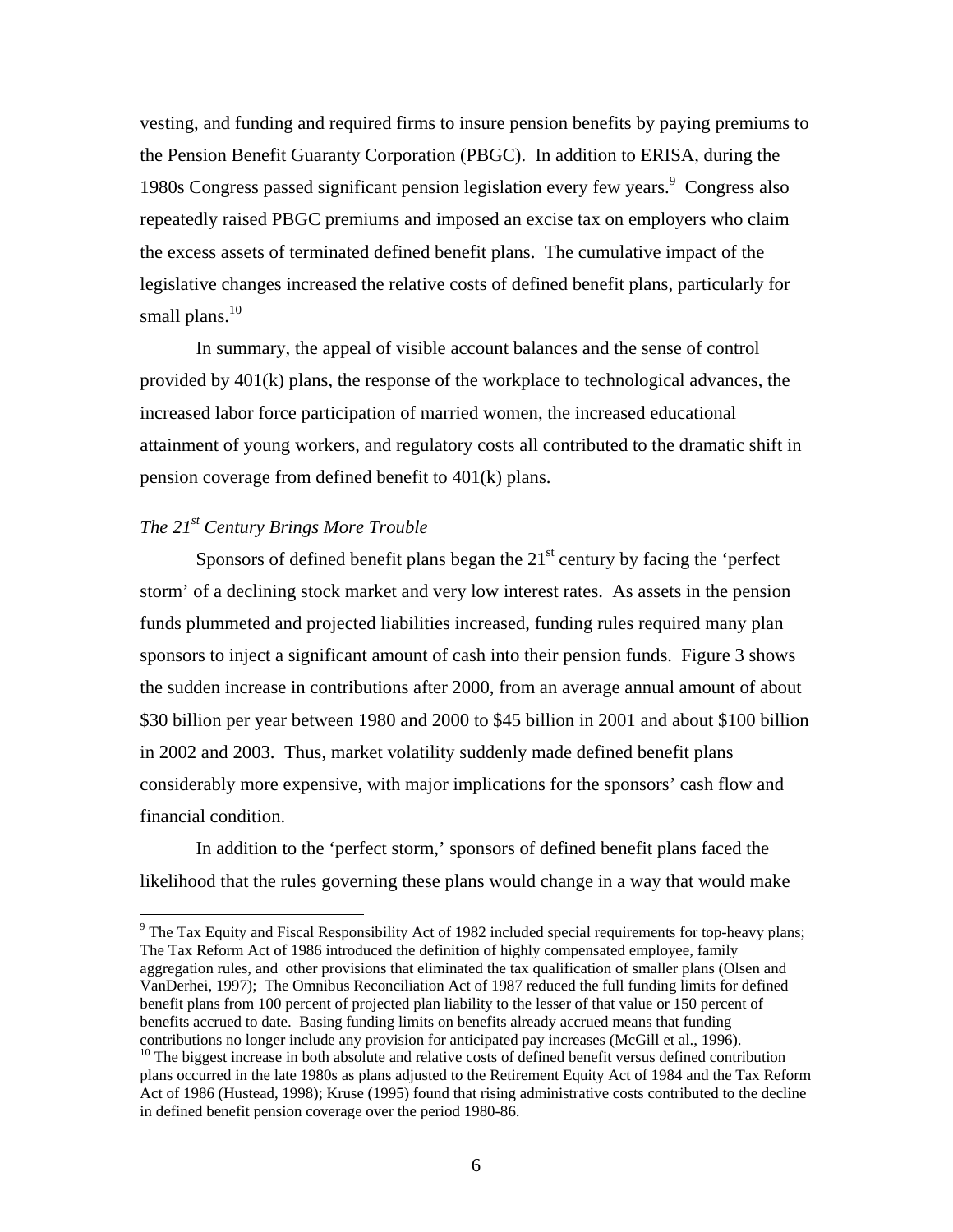them more expensive. In particular, in response to the growing deficit at the PBGC, in early 2005 the Administration proposed to improve the agency's finances by raising employer premiums and tightening funding requirements.<sup>11</sup> The resulting legislation – The Pension Protection Act of 2006 – dramatically shortened the period over which plan sponsors must eliminate funding shortfalls from 30 years to 7 years. The legislation also imposed more of a 'mark-to-market' framework than the previous set of rules, which allowed sponsors to smooth asset values.<sup>12</sup> The 'mark-to-market' approach makes funding ratios more volatile, which generally makes the timing of contributions less predictable. The Pension Protection Act of 2006 also curtailed the use of credit balances – notional balances accumulated from previous years that could be used in lieu of cash contributions.13 This restriction puts additional financial stress on plan sponsors, especially those with poorly funded plans.<sup>14</sup>

Employers also faced likely reporting changes as the Financial Accounting Standards Board (FASB) undertook a comprehensive review to improve the transparency of pension accounting. In the wake of the first phase of that review, FASB required that the unfunded liabilities for pension and retiree health benefits appear on the firm's balance sheet. Phase two is likely to bring the U.S. accounting framework in line with international standards, which impose more of a 'mark-to-market' approach than the current U.S. accounting standard for private sector defined benefit pensions (FAS 87).

 $11$  This provision to raise the premiums for PBGC insurance was pulled out of the pension bill and included in the Deficit Reduction Act of 2005 that was signed into law on February 8, 2006. This legislation raised the premium from \$19 to \$30 per participant per year.

<sup>&</sup>lt;sup>12</sup> Previous law allowed the value of assets to be smoothed over a 5-year period on a corridor of 80 to 120 percent of the market value of assets. The Pension Protection Act of 2006 reduced the smoothing period to 2 years and narrowed the corridor to 90 to 110 percent of the fair market value of assets.<br><sup>13</sup> The Pension Protection Act of 2006 limits the use of credit balances in two ways. First, credit balances

accumulate now at the actual rate of return of plan assets; and second, credit balances are subtracted from assets to estimate required contributions for "at risk" plans – plans that are identified as severely underfunded. Under ERISA, cash contributions that exceeded the minimum amount of contributions required by law were accumulated in a notional account. Every year, this notional account grew at the projected long-tem return of pension assets. Sponsors could then use the accumulated balances instead of cash contributions to meet the required amount of contributions.

<sup>&</sup>lt;sup>14</sup> The concept behind credit balances was to allow sponsors to offset funding requirements in one year with amounts contributed in the past that were above the periodic contributions necessary to ensure proper funding. Credit balances, however, had perverse effects on poorly funded plans. Many sponsors of severely underfunded plans were able to avoid cash contributions for many years by using credit balances, even as the plans' assets fell and liabilities grew. For example, Bethlehem Steel and United Airlines used credit balances to avoid cash contributions for more than four years, even as their assets on hand were far below their estimated liabilities on a termination basis. See Belt (2005) and General Accountability Office (2005).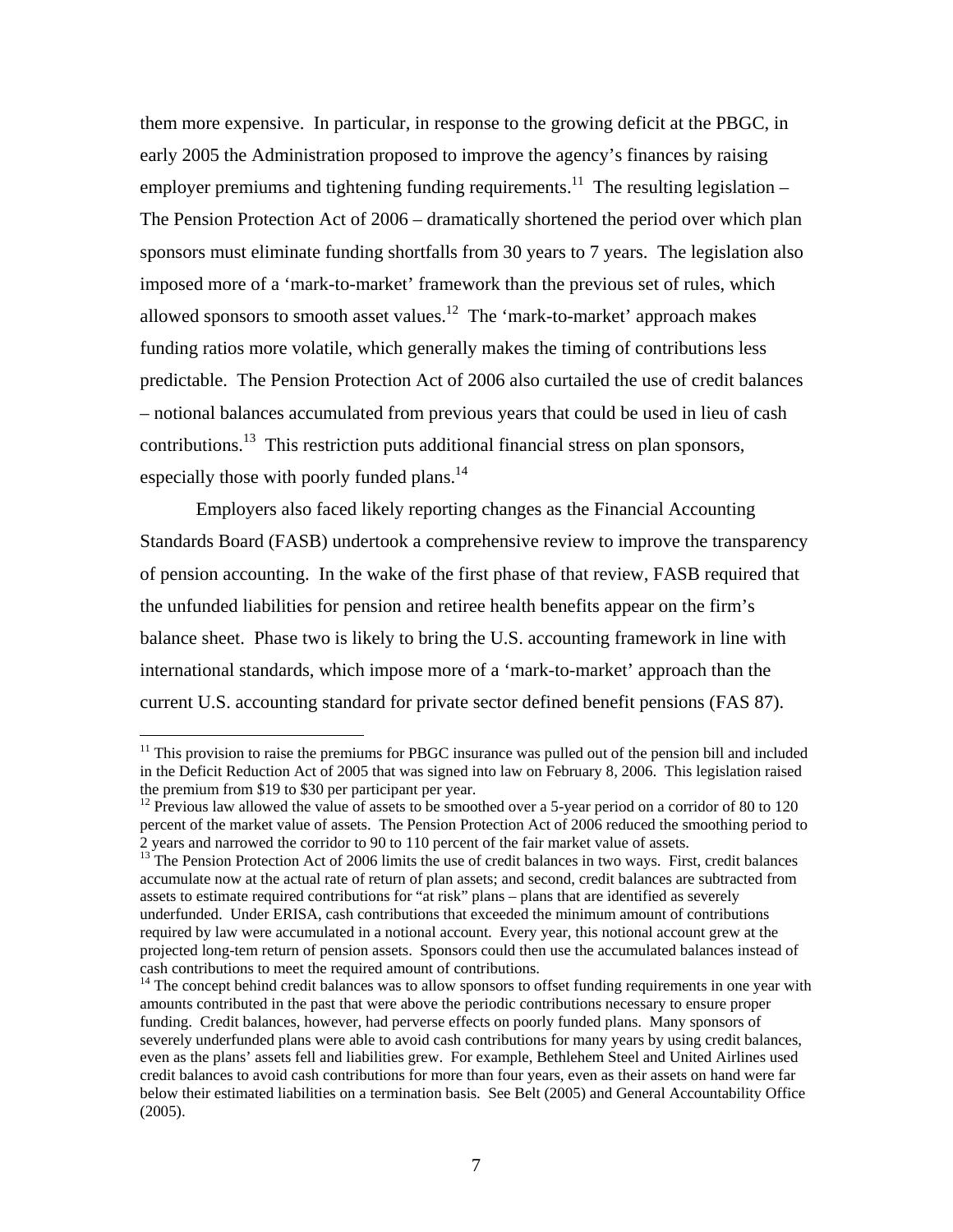The second phase will address a broad range of issues including the measurement of plan obligations, selection of actuarial assumptions, and the display of benefit costs on the company's income statement. Thus, an attempt by the FASB to provide a more realistic assessment of pension plan finances is likely to introduce substantially more volatility in the reported financial results of the sponsoring companies, further discouraging sponsorship of defined benefit pensions.

The changing nature of work and the labor force that diminished the desirability of long-term employment relationships, the rising costs of providing lifetime benefits, the financial hit from the 'perfect storm,' and legislative and accounting developments all conspired to make defined benefit plans look particularly unappealing to employers at the beginning of the  $21<sup>st</sup>$  century.

# **II.** The Early 21<sup>st</sup> Century Was Always Going To Be Difficult

The early  $21<sup>st</sup>$  century was always going to be a difficult time for sponsors of defined benefit plans. A series of regulatory changes, which took place in the 1980s and 1990s, ensured that sponsors of defined benefit plans would be very lean in terms of funding their ongoing pension commitments and would therefore require increased contributions.<sup>15</sup>

# *Reduction in Full Funding Limits*

 $\overline{a}$ 

 The Employee Retirement Income Security Act of 1974 introduced both minimum funding requirements to ensure that employees' benefits were secure, and maximum limits on tax-deductible contributions to protect tax revenues. Originally the maximum funding limit was 100 percent of actuarial liability.<sup>16</sup> Under the Omnibus Budget Reconciliation Act of 1987 (OBRA87), however, Congress significantly tightened the

<sup>&</sup>lt;sup>15</sup> For a fuller discussion of these issues, see Munnell and Soto (2004), Schieber (2003), and Olsen and VanDerhei (1997).

<sup>&</sup>lt;sup>16</sup> There are two definitions of pension liabilities used for funding purposes. Actuarial liability is an estimate of the benefits that workers have earned from their past service, calculated under assumptions set by the sponsor, including expected rates of salary increases and discount rates. Current liability is a measure of the benefits accrued to date using discount rates and mortality tables prescribed by law. See Pension Committee of the American Academy of Actuaries (2004).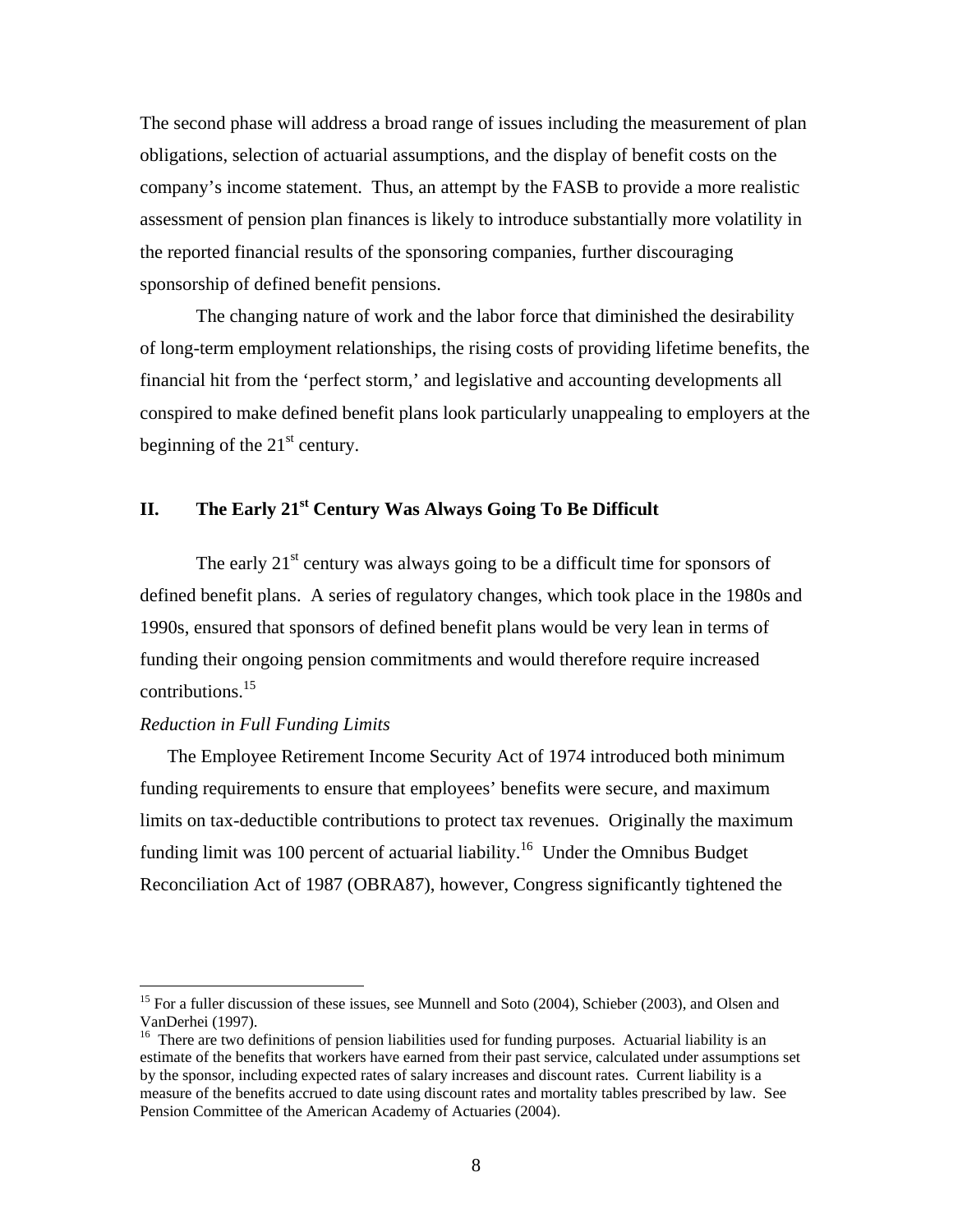funding maximum by lowering the limit to the lesser of 100 percent of actuarial liability or 150 percent of current liability.<sup>17</sup>

 The introduction of the "150 percent of current liability" funding limit had a significant impact.<sup>18</sup> Current liability is generally less than the actuarial liability because it does not include the effect of future salary increases on the value of pension rights already earned.<sup>19</sup> Under the new limit, many sponsors found their fund assets exceeded 150 percent of their current liabilities and were prohibited from making any further tax deductible contributions to their defined benefit plans until their liabilities caught up with their assets. The fact that assets continued to grow as stock prices soared meant that many sponsors made no contributions for a significant period of time.

## *The Impact of Reporting Requirements – FAS 87*

1

In 1985, FASB issued rules (The Statement of Financial Accounting Standards No. 87, *Employers' Accounting for Pensions*) requiring sponsors to account for accruing pension liabilities by a uniform method known as the "projected unit credit actuarial cost" method. Technically, FASB mandated the use of the projected unit credit only for reporting purposes, and firms could continue to use any of the six actuarial methods authorized under ERISA for funding. But sponsors appear to have either interpreted the FASB standard as an endorsement of the projected unit credit for funding as well as

 $17$  The Taxpayer Relief Act of 1997 increased the current liability full funding limit to 155 percent in 1999 and 2000, and 160 percent in 2001 and 2002. The Economic Growth and Tax Relief Reconciliation Act of 2001 accelerated the phase-out of the current liability funding limit (165 percent for 2002, 170 percent for 2003) and repealed the limit for plan years beginning in 2004. The Pension Protection Act of 2006 set the full funding limit as the 'funding target' (a concept similar to current liability), plus a cushion of 50 percent of the funding target, plus the amount by which the funding target would increase for increases in compensation.

<sup>&</sup>lt;sup>18</sup> In calculating current liability, the interest rate used must fall within an acceptable range. The permissible range was between 90 and 105 percent of the weighted average yield on 30-year Treasury securities during the past four years. The Job Creation and Worker Assistance Act of 2002 increased the limit to 120 percent for 2002 and 2003 to reflect the elimination of the 30-year Treasury bond. The Pension Equity Funding Act of 2004 raised the rate to the long-term average of the corporate bond rate for 2004 and 2005. The Pension Protection Act of 2006 extended the use of the corporate bond rate for 2006.  $19$  For example, if a plan provides 1.5 percent of final salary for each year of service, the employee with 10 years of service, who currently earns \$40,000, would have an accumulated vested benefit of \$6,000 per year. But if this employee is projected to have a final salary of \$60,000 by retirement, the same ten years of service would produce \$9,000 annually. The additional \$3,000 is included in the projected liability but not in the current liability. The actuarial liability, however, might be less than the current liability because the discount rate mandated by law for current liability purposes might be lower than the rate used by the sponsor for actuarial liability purposes.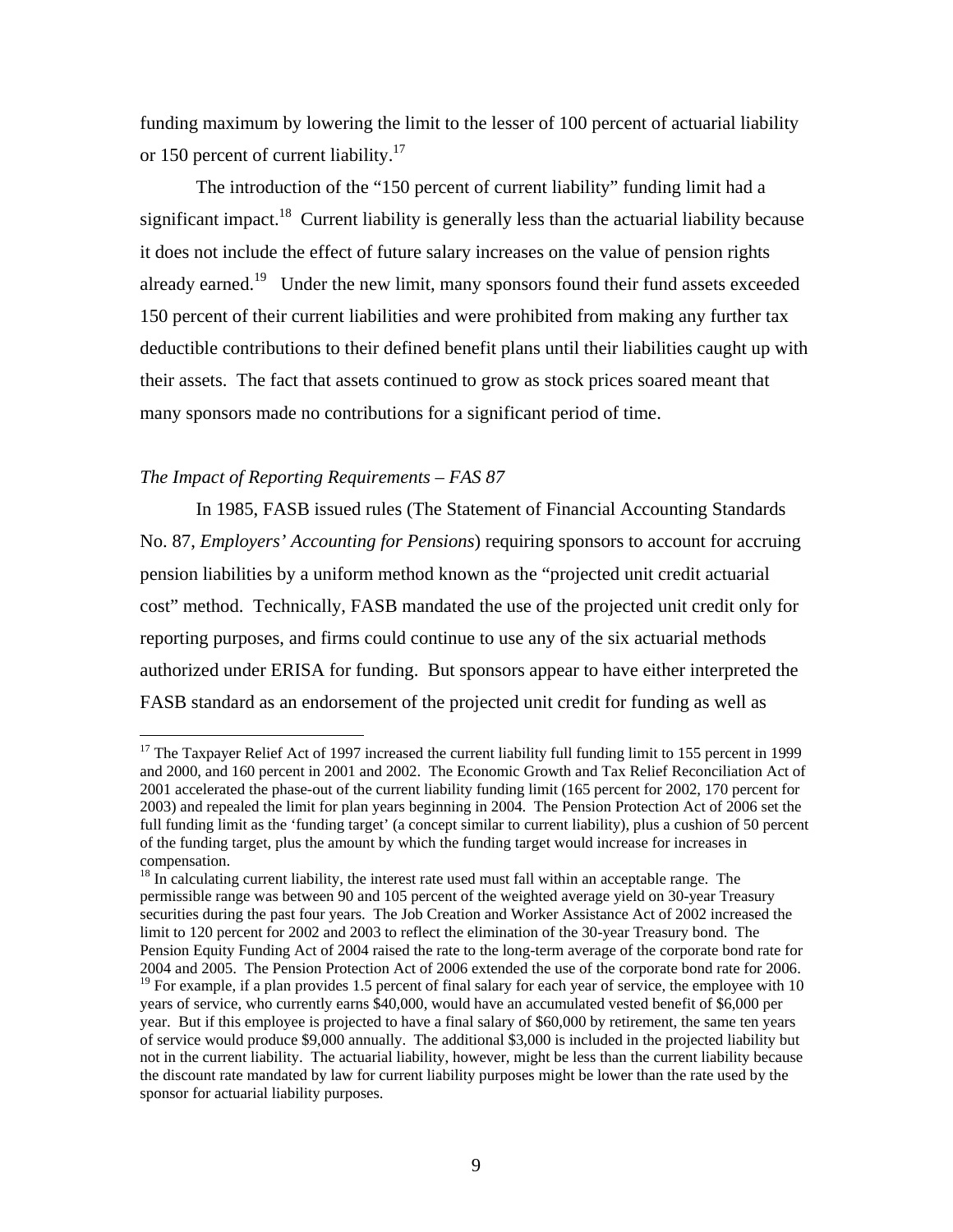reporting or simply found it more convenient to use the same method for funding and reporting. As a result, a major shift occurred from the "entry age normal" method to the projected unit credit method for funding purposes (see Table 1).

The shift from entry-age normal cost to the projected unit credit method results in lower costs early in a worker's career and higher costs later. The reason is as follows. Under the entry age normal cost method, the actuary projects the contributions needed each year to finance an employee's benefits and then levels those contributions (either in absolute dollar amounts or as a percent of pay) over the entire period the employee is expected to participate in the plan. Under the projected unit credit method, contributions are made as benefits accrue, so they start low and increase each year. In addition, because the projected unit credit method allocates a larger portion of the required future contributions to normal cost than does the entry-age normal method, it usually yields a substantially smaller unfunded liability. This will reduce minimum required amortization payments.<sup>20</sup>

The reason that the shift in actuarial methods had such a significant impact on funding is it reduced funding when the baby boom generation (those born between 1946 and 1964) were young workers (age 20 to 40).<sup>21</sup> As the baby boomers aged, funding contributions became higher than they would have been under the entry-age normal cost method.

#### *"Reversion Tax"*

<sup>&</sup>lt;sup>20</sup> A numerical example may help clarify the meaning of normal cost and unfunded liability under the two methods. Suppose an actuary calculates that the plan sponsor needs to contribute \$15,000 for a particular employee over the next five years. Under the projected unit credit method, the sponsor would fund pension payments as they accrue – say, \$1,000 in the first year, \$2,000 in the second year, \$3,000 in the third year, \$4,000 in the fourth year, and \$5,000 in the fifth year. Under the entry-age normal, the actuary would level the contributions over the five –year period so that the sponsor would pay a normal cost of \$3,000 per year. To determine the unfunded liability under the two methods, consider the status of the plans after two years of funding. Under the projected unit credit method, future normal cost payments would be \$3,000, \$4,000, and \$5,000 for a total of \$12,000. Since a total of \$15,000 will be needed and \$12,000 will come from normal cost contributions, a \$3,000 fund would be adequate to ensure future payments. If the fund were \$4,000, the actuary would declare a \$1,000 surplus. Under the entry-age normal method, the scheduled normal cost contributions of \$3,000 per year for the next three years would provide \$9,000. Since \$15,000 is required and \$9,000 will come from normal cost contributions, \$6,000 should be in the fund after two years. If the fund had only \$4,000, the actuary would declare an unfunded liability of \$2,000. Since the projected unit credit method allocates a larger portion of required future contributions to normal costs than the entry-age normal method, it usually yields a smaller actuarial unfunded liability.<br><sup>21</sup> For a fuller discussion, see Watson Wyatt (1999).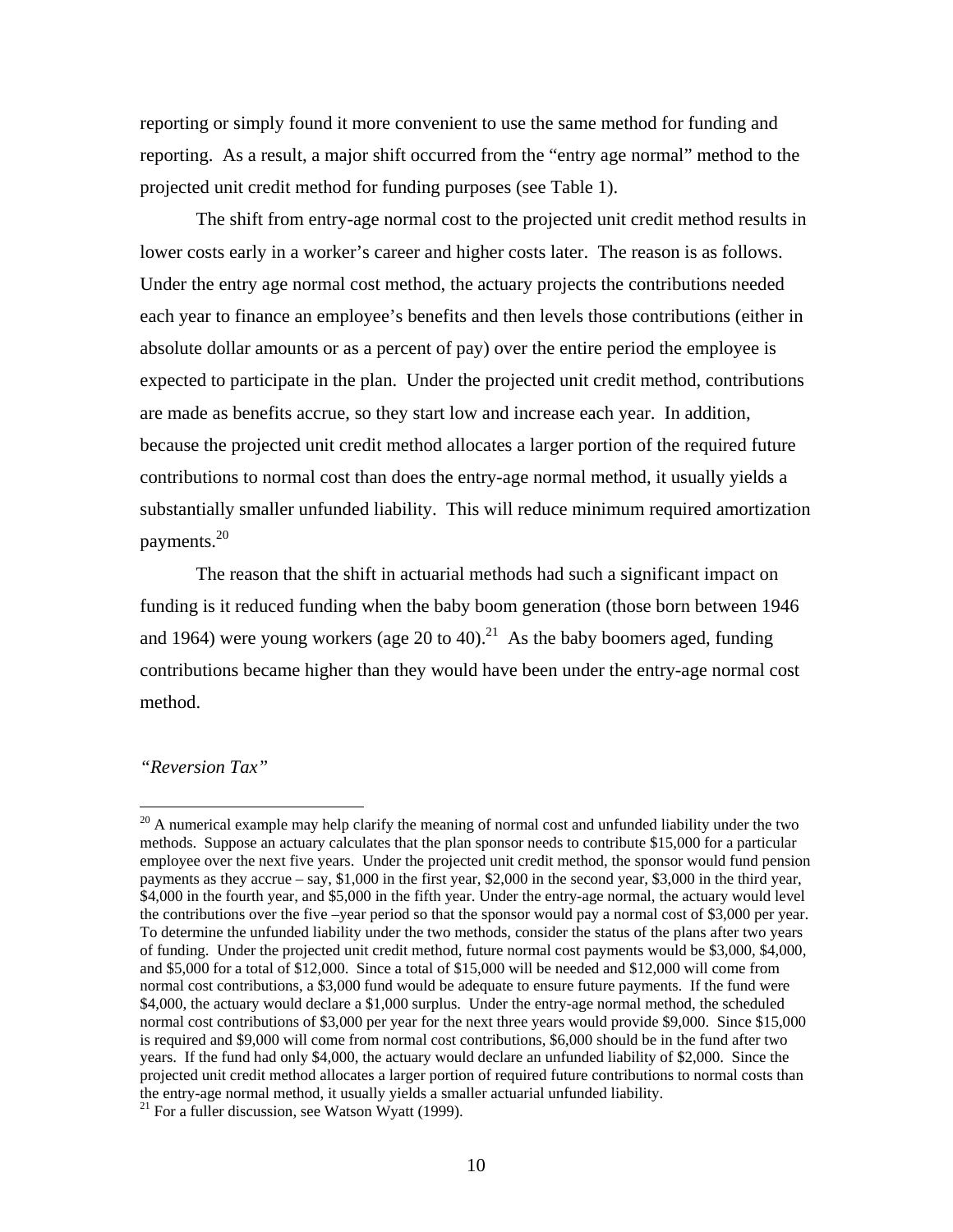A third factor discouraging contributions was an excise tax on reversions first introduced in 1986. Up to that time, any reversion of excess assets to employers upon termination of the plan was simply included in taxable income in the year it was received. But in the mid-1980s corporate raiders were seen to be taking over companies and terminating their plans in order to get their hands on 'excess' pension assets. For example, in 1985 financier Ronald Perelman took over Revlon, closed down its pension plan and got control of its \$100 million surplus.<sup>22</sup> In response to this raid and others, Congress enacted legislation in 1986 that introduced a 10-percent excise tax on reversions. Congress subsequently raised the rate to 15 percent in 1988 and to 50 percent in 1990.<sup>23</sup> While the reversion tax was not intended to limit contributions, some economists contend that it has severely restricted funding.

The notion is that projected liability consists of two parts – current liability and contingent benefits.<sup>24</sup> Contingent benefits require the plan to stay in existence so that participants would have their existing credits applied to their salary at retirement rather than their current salary. Prior to 1986, the firm could accumulate assets to cover both current liability and the contingent benefits, yet retain the option of not paying the contingent benefits, by terminating the plan and reclaiming the 'excess assets.' After the reversion tax legislation, the payoff to canceling the contingent liability was severely restricted. Only by not funding the contingent benefits could the firm reduce its pension liabilities by the full amount. Of course, by not funding, the firm passes up the opportunity to make a tax-deductible contribution.<sup>25</sup> Thus, legislation that was designed to protect pension promises by stopping terminations and reversions may have encouraged sponsors to shed the excess asset cushion it was designed to maintain.

#### *Cap on Compensation for Funding Purposes*

 $22$  Schultz (1999).

<sup>&</sup>lt;sup>23</sup> Under the Omnibus Budget Reconciliation Act of 1990, the excise tax was lowered to 20 percent if part of the surplus is used to provide qualified pension benefits to participants. The 20-percent rate applies if the plan transfers 25 percent the surplus to a qualified replacement plan or if at least 20 percent of the surplus is used to increase the benefits of participants in the plan before it is terminated.

 $^{24}$  This discussion follows Ippolito (2001).

<sup>&</sup>lt;sup>25</sup> Ippolito (2001) estimated that the reversion tax legislation cut excess assets by about \$240 billion as of 1995. If correct, this reduction is enormous given that total defined benefit assets in 1995 were \$1,402 billion.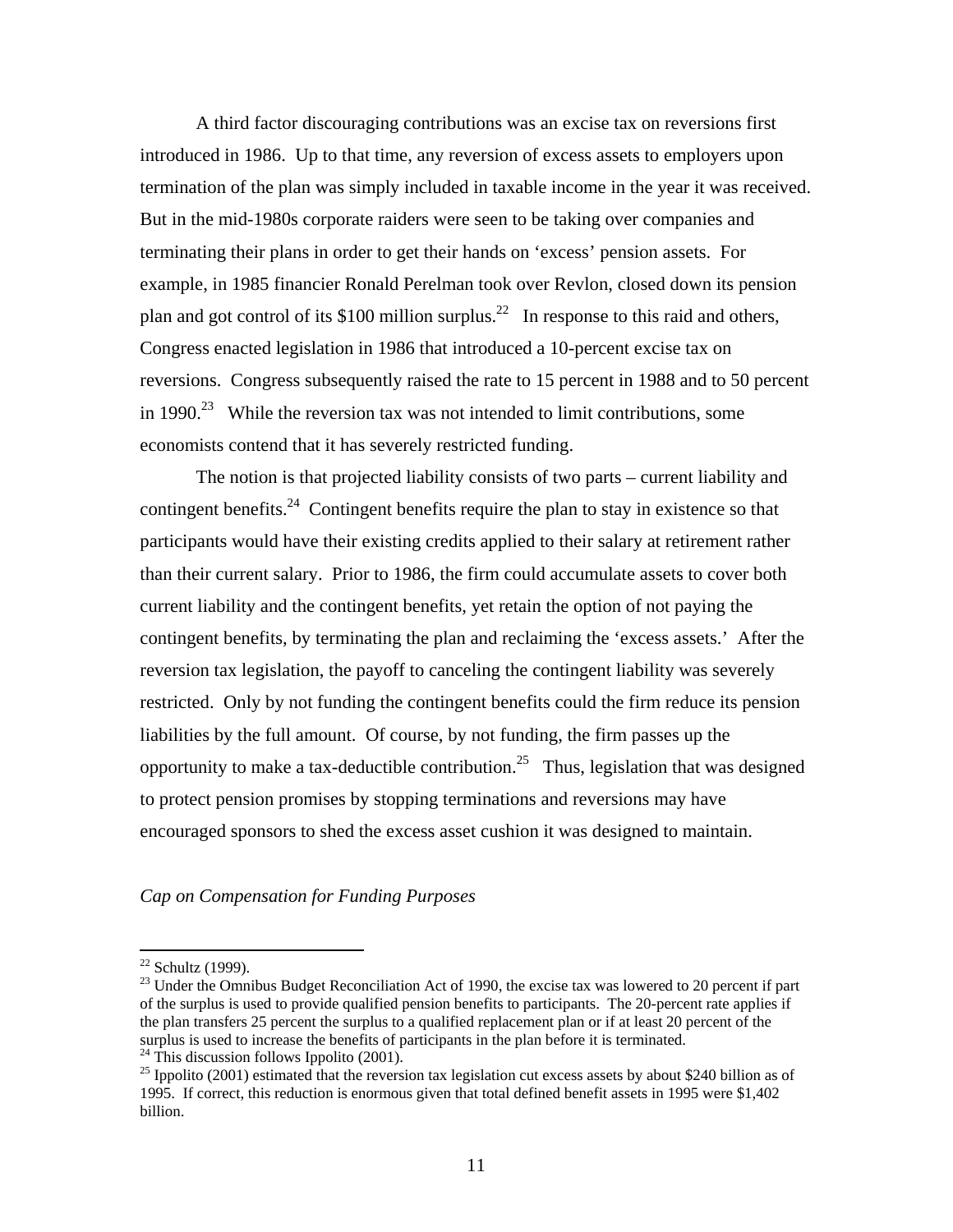In an effort to limit the revenue losses from private pension plans, Congress imposed caps on compensation that could be considered in funding and contributing to tax qualified plans. The Tax Reform Act of 1986 set the limit at \$200,000 indexed for inflation. In 1993, when the limit had risen to \$235,840 due to adjustments for inflation, Congress in the Omnibus Reconciliation Act of 1993 (OBRA93) cut back the limit to \$150,000 beginning in 1994. Again, the limit was indexed for inflation. Although the legislation was designed to reduce benefits for the highly paid, it had the effect of limiting funding across the board. The reason is that the legislation does not permit sponsors to include anticipated increases in the compensation limit due to inflation adjustments for funding purposes.

The inability to consider future inflation adjustments meant that for the period 1994-2001, the effective cap was \$150,000. With projected salary growth of 4.5 percent, a 35-year-old earning \$45,000 would be expected to have a salary of \$168,538 at age 65. This salary exceeded the cap by \$18,538, so the sponsor was required to reduce the funding below the amount required under current law.<sup>26</sup> In 2001, Congress increased the compensation limit for funding purposes to \$200,000 beginning in 2002. Again, while the limit is indexed for inflation, the expected adjustments cannot be anticipated for funding purposes, once again limiting the ability of firms to fund projected benefits.

# *Overall Impact*

 $\overline{a}$ 

The implication of the OBRA87 funding limit, the shift from the entry-age normal method to the projected unit credit method, the reversion tax, and the cap on compensation for funding purposes is that sponsors of defined benefit plans in the early  $21<sup>st</sup>$  century had done little to fund their ongoing pension commitments. Consistent data are available from 1979 through 2006 on the percentage of large plans in which assets exceed current liability (see Figure 4). The pattern reflects the story told above. In the wake of ERISA, funding improved steadily until the late 1980s. After the reversion tax and the full funding limit kicked in, the percent of plans with assets in excess of current

 $^{26}$  The reduction was greater for those 35-year-olds earning higher salaries. The reduction would also be affected by the expected rate of inflation; the example cited above reflects the low inflation environment that the United States has enjoyed in recent years.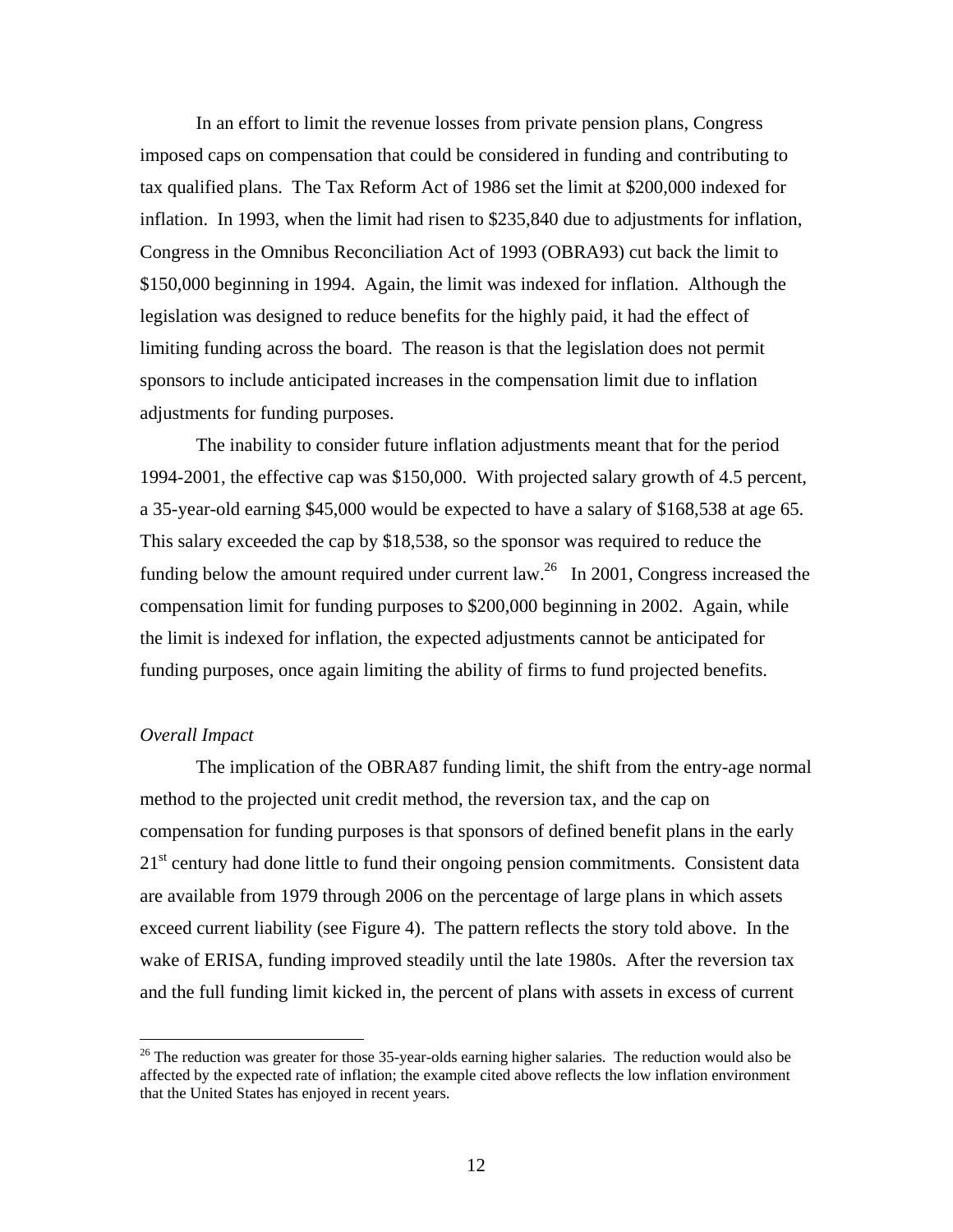liability declined. After 1996, the ratio rose once again presumably because of the enormous increase in stock prices. When the stock market bubble burst in 2000, the percent of plans with assets in excess of current liability fell back to 33 percent in 2004, a level not seen since 1980. The drop means that 67 percent of large plans did not have sufficient assets to cover even the current liability for their promised benefits if they were to terminate.<sup>27</sup> By 2006, the percent of plans with assets in excess of current liability climbed back to 48 percent.

## **III. The Freeze Becomes the Weapon of Choice**

Despite the 'perfect storm,' the changing funding and reporting requirements, and the predictable increase in required contributions, sponsors of healthy defined benefit plans did not terminate their plans. In fact, the liabilities in adequately funded plans that terminated fell to an all-time low in the 2000-2004 period, while those in terminated underfunded plans soared (see Table 2).

The challenge facing employers who want to terminate their plans in the early  $21<sup>st</sup>$ century is the requirement that they must immediately vest all benefits and either purchase annuities in the private sector to cover benefit commitments to workers and retirees or provide a lump-sum payment.<sup>28</sup> If plans were underfunded – and many plans were underfunded in the wake of the 'perfect storm' – sponsors had to come up with additional money to cover benefits promised to workers and retirees. Moreover, even for plans that appear fully funded, the low interest rate environment at the beginning of the  $21<sup>st</sup>$  century made either the purchase of annuities or providing a lump sum extraordinarily expensive.

So instead of terminating their plans, plan sponsors have been instituting pension "freezes." These freezes mean that the number of active participants in the plan – those accruing benefits – will slowly dwindle as covered workers move to different jobs or retire. Without new entrants to the plan, these frozen plans will eventually terminate.

 $^{27}$  Measuring liability on a termination basis generally produces a liability larger than current liability. See Pension Benefit Guaranty Corporation (2006).

<sup>&</sup>lt;sup>28</sup> Generally, only companies operating under bankruptcy protection can transfer their liabilities to the Pension Benefit Guaranty Corporation.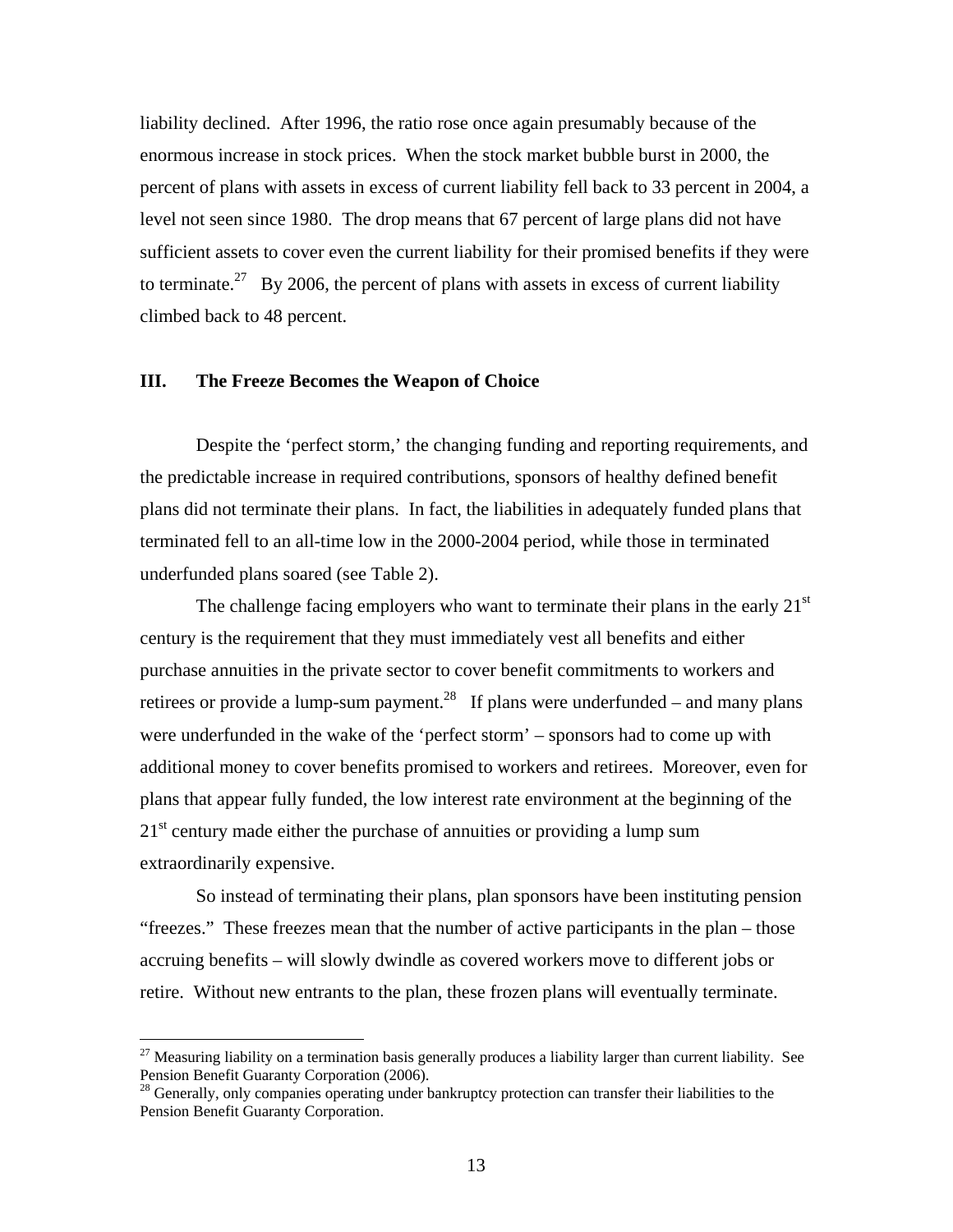But the gradual pattern of termination offered by freezes has given sponsors time for the stock market to bounce back, for interest rates to rise, and for the firm to gradually put aside any additional funds required to cover promised benefits.

Legally, companies are free to freeze their pensions at any time to prevent any future pension accruals. The exception is plans for workers covered by collective bargaining agreements, where employers must negotiate any proposed change with the union. In all cases, employers can only make changes prospectively; they cannot take away pension benefits already earned. Companies with frozen plans are still required to meet the same funding and accounting standards as any firm that offers defined benefit plans.

In practice, freezes are done in a number of ways. Common to all is that new hires are kept out of the plan. Instead, they are offered an alternative arrangement such as a 401(k) plan. What happens to workers already participating in the plan is what defines the specific type of freeze – who is affected and by how much.<sup>29</sup> The most extreme case is to stop all future benefit accruals to current participants – 'hard freezes.' Under hard freezes, benefits are literally frozen and additional years of service or salary increases will have no effect on retirement benefits. Nearly 85 percent of the freezes are hard freezes (see Figure 5). Another option is to allow employees to accrue additional benefits for salary increases but not for additional service. This is called a 'soft freeze,' but it is an option rarely exercised by plan sponsors.<sup>30</sup> Lastly, plan sponsors may close the plan to new entrants but leave accruals of active participants unchanged – 'closed freezes.' Of the recent freezes, about 13 percent correspond to `closed freezes.'

# *Financial Impact on the Employer*

<sup>&</sup>lt;sup>29</sup> Sponsors can reduce accruals for some ("partial freeze") or all ("total freeze") of the plan's active participants.

 $30$  An example will help clarify the difference between a hard and soft freeze. If the plan provides 1.5 percent of final salary for each year of service, workers with 20 years of service would be entitled to a benefit equal to 30 percent of final salary. The difference between a hard and soft freeze generally hinges on the definition of 'final salary.' Under a hard freeze, a 50-year-old employee earning \$50,000 would be entitled to \$15,000 (30 percent of \$50,000) a year at retirement. That is, 'final salary' is the worker's salary at the time of the freeze. Under a soft freeze, 'final salary' is generally the worker's salary at retirement instead of at age 50. So, the 30-percent credit would be applied to a salary of, say, \$60,000 instead of \$50,000. Thus, a soft freeze allows benefits to grow based on increases in earnings. Alternatively, companies exclude further salary increases, change the accrual factor, or use average rather than final salary for benefit calculations.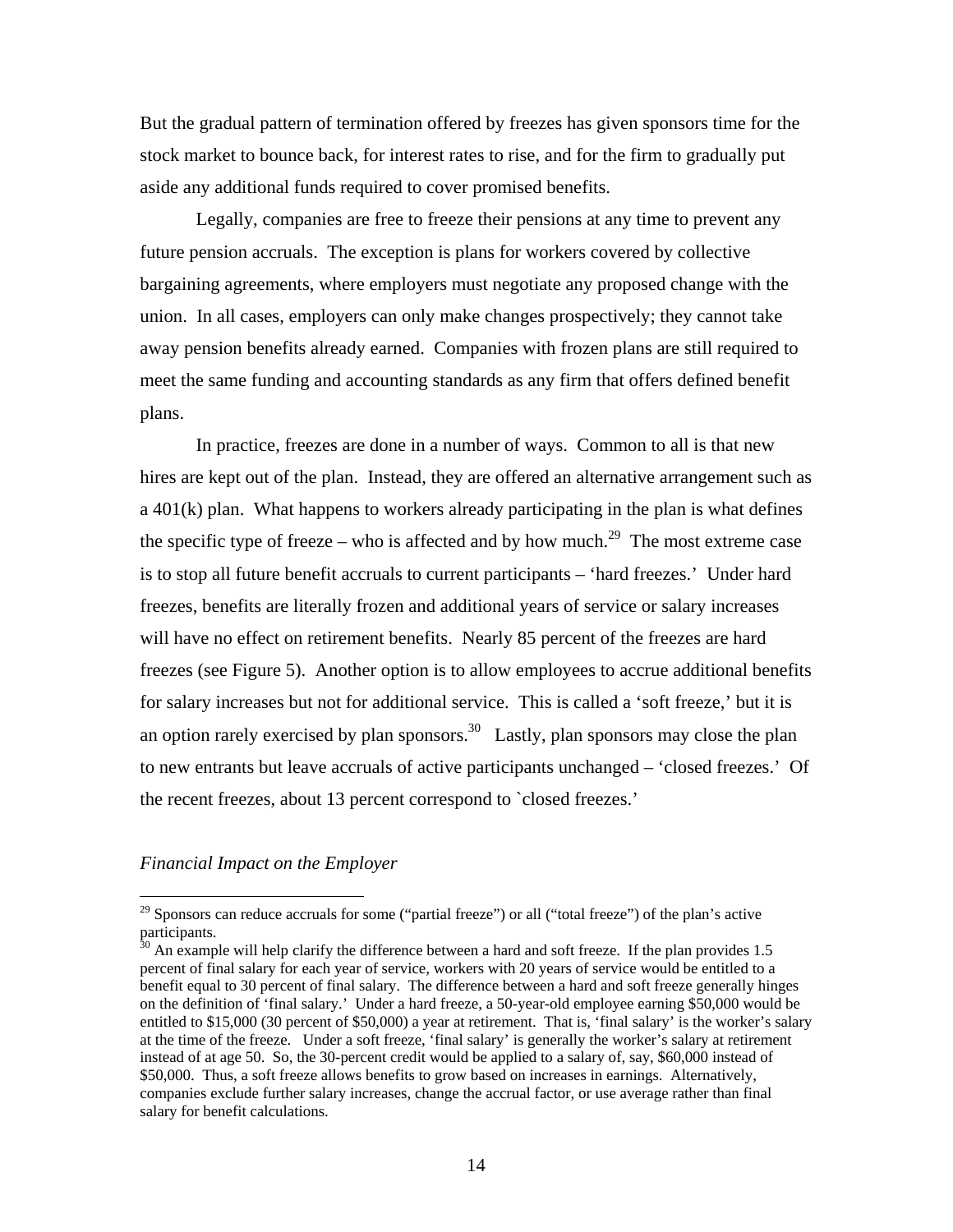A hard freeze generally has an immediate positive impact on the firm both in terms of funding requirements and financial reporting.<sup>31</sup> First, because no further benefit accruals will occur, the plan's 'normal cost' – a component of the funding calculation – generally drops to zero. The plan's current liability will decline each year as benefit commitments are paid off, further reducing funding contributions. Second, on the reporting side, analogous changes will be immediately evident. The computation of 'service cost' (a concept very close to 'normal cost' on the funding side) is eliminated. The FAS 87 computation of Pension Benefit Obligation (PBO) drops to the level of the Accumulated Benefit Obligation (ABO). The decrease in the PBO reduces the interest cost component of the FAS 87 calculation.<sup>32</sup>

# *Financial Impact on the Employees*

 $\overline{a}$ 

For employees, the freeze of pension benefit accruals reduces retirement benefits. To offset these reductions, companies generally introduce a new 401(k) or enhance their existing defined contribution plan. For older workers, however, losses derived from a pension freeze are difficult to compensate. Table 3 shows the replacement rate – defined as pension benefits as a percent of earnings at age 62 – under a typical defined benefit plan that is frozen and replaced by a typical  $401(k)$  plan.<sup>33</sup> Note that the two plans are roughly equivalent in that the employee joining the 401(k) plan at 35 and the employee

<sup>&</sup>lt;sup>31</sup> Sponsors of plans with unrecognized prior service cost or unrecognized actuarial losses may have to report an expense in the event of a plan freeze. See Tepfer (2006) and Latter (2006).

<sup>32</sup> A recent study, however, did not find that freezing a defined benefit plan produced a clear and immediate boost to market value. See Rubin (2007).

 $33$  Defined benefit plan amounts are based on 1.5 percent of the average of the last five salaries for each year of service, with a 5-percent discount for each year of benefit receipt before age 62. Calculations are based on a pattern of wage growth over a worker's career that is a composite of two factors. The first is the growth of nominal wages across the economy due to inflation and real wage growth. We use the projections of the Office of the Actuary of the Social Security Administration of 4.1 percent nominal wage growth, with inflation at 3 percent and thus real wage growth of 1.1 percent. The second factor is the rise and fall of earnings across a worker's career. We use an age-earnings profile based on career earnings profiles for males and females born between 1926 and 1965. In this profile, relative earnings reach a peak at age 47. After adding the economy-wide factors, real wages peak at age 51 and nominal wages at age 61. To facilitate comparisons with data collected in the 2004 Survey of Consumer Finances (SCF), our simulation sets the salary at age 50 to \$50,000. This results in a salary of \$18,500 at age 30 and an ending salary of \$58,000 at age  $62$  – the median earnings for individuals age  $62$  who are covered by a 401(k), according to the SCF. The contribution rate for the  $401(k)$  is 9 percent a year, with a 7.6 percent nominal rate of return on assets. We use inflation-adjusted values for pension wealth at age 55 to facilitate comparisons with pension wealth at age 62. For more details on the calculations and assumptions, see Munnell and Sundén (2004).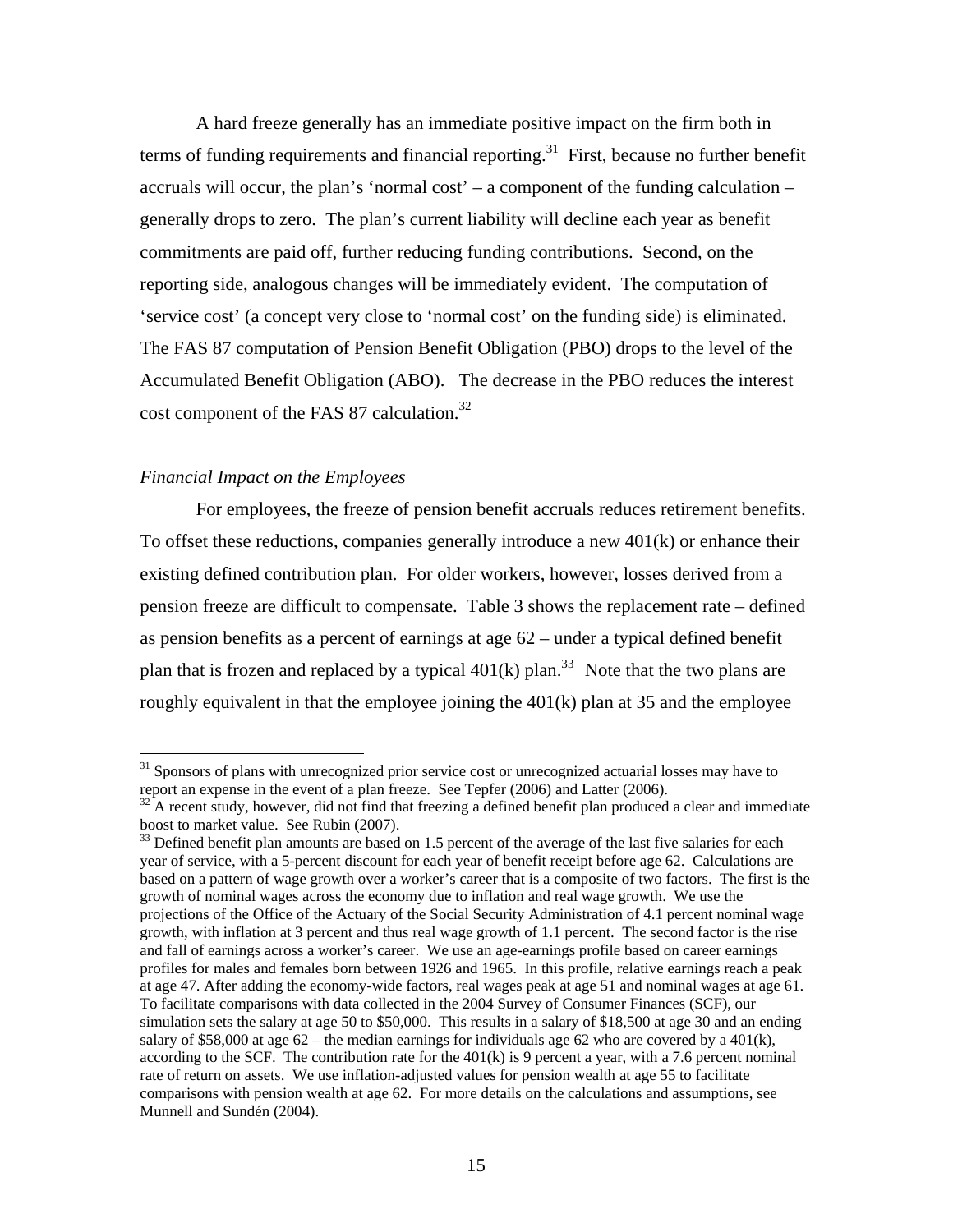who did not experience a freeze would both end up with about 45 percent of preretirement earnings at 62 (43 percent for the defined benefit plan and 44 percent for the  $401(k)$  plan).<sup>34</sup>

Older employees have far more to lose from a pension freeze than their younger counterparts. An employee who joins the company's defined benefit plan at 35 would be entitled to a benefit equal to 43 percent of final earnings at age 62. If the sponsor freezes the plan when the employee is 50 and offers a  $401(k)$ , the replacement rate after the freeze is 28 percent, compared to 43 percent if the defined benefit plan had not been frozen. The relationship is not monotonic in age, however, because those who are about to reach age 62 have spent virtually all their lives under the defined benefit plan and are little affected by the freeze (see Table 3). $^{35}$ 

 In short, instead of terminating their plans, plan sponsors have made pension freezes the weapon of choice. These freezes generally have a positive financial impact for plan sponsors – lowering future contributions and improving the balance sheet. For workers, especially those in their 50s, pension freezes lower pension benefits, even for those with enhanced 401(k) plans.

# **IV. Which Companies Chose to Freeze Their Plans?**

<u>.</u>

In an attempt to identify factors that led companies to freeze their plans, the following section explores the relationship between the probability that a plan was frozen and characteristics of the plan, the firm, and the industry. The hypothesis is that plans most likely to be closed had the potential to hurt the financial statements of the firm, were relatively easy to close, and occurred in environments in which most of the firm's competitors relied on defined contribution plans.

The analysis focuses on the largest 5,000 firms in terms of revenue. The financial information comes from the 2005 Compustat data. The plan information comes primarily

 $34$  Even with enhanced  $401(k)$  contribution rates, employees 50 and over lose from the freeze. See Munnell et al. (2006).

 $35$  These results are consistent with the findings of VanDerhei (2006) in which longer-tenure workers are more affected by pension freezes than younger workers.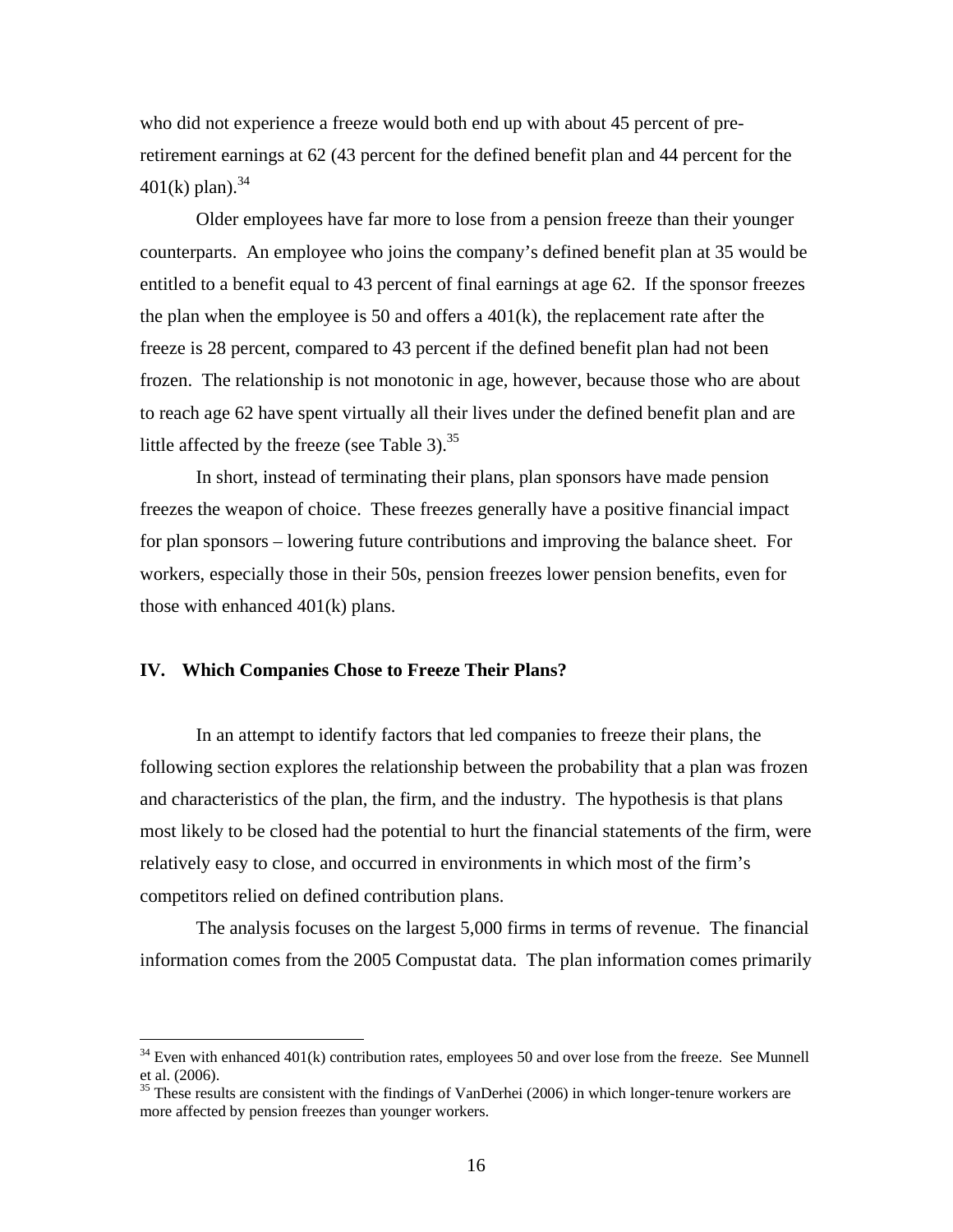from the Department of Labor's Form 5500 for 2004.36 The 2004 data showed that of the 11,441 defined benefit plans, 1,133 had instituted a hard freeze. Subsequent information from press releases and sponsors' filings with the Securities and Exchange Commission (SEC) revealed another 158 plans that were frozen in the period 2005-2007. These plans were flagged as frozen in the 2004 Form 5500 data. For example, Verizon Communications reported in December 2005 that as of June 30, 2006, managers covered under the defined benefit plan would stop accruing benefits. This information was incorporated into Verizon's 2004 Form 5500.

The next step was to merge the 2004 Form 5500 data (augmented with the freeze information from SEC filings and press releases) with the 2005 Compustat data. The construction of the sample is shown in Table 4. This process proved more difficult than anticipated. Merging by tax identification number produced only about half the firms and a quarter of the assets that Compustat reports for the top 5,000 firms. A tedious process of matching by hand brought the total to about 70 percent in terms of the number of firms that report having defined benefit plans in Compustat and to 52 percent in terms of assets (see Table 5).<sup>37</sup> The percentages were higher for the Standard & Poor's 500 – a subset of the larger sample. These merged data were then used to explore the probability of a plan being frozen (Appendix Table 1 lists the companies that froze plans with more than \$100 billion in assets).

The probability of a plan being frozen was assumed to depend on three factors: the potential damage that the plan could do to the firm's financial results, the cost to the firm of closing the plan, and the competitive environment in which the firm operated. Potential damage to the firm's financial results was measured by four variables.<sup>38</sup>

1) *Credit balance as a percent of net income*. This variable measures the amount accumulated in credit balances. The use of credit balances is limited by the

 $36$  2004 is the most recent year with complete data available from the Department of Labor. Plans that were identified as frozen in the partial 2005 data are also included in the analysis.

 $37$  The assets in the merged data, however, represent more than 80 percent of the total assets reported by single-employer plans in the 5500 Forms from 2004.

<sup>38</sup> We also tried the ratio of *pension assets to firm assets* to capture how big the plan is relative to the firm. The notion was that if the plan is large relative to the firm, fluctuations in assets or liabilities can have large consequences on the reported earnings of the firm. Thus, the greater the value of this ratio, the greater the probability the plan would be frozen. This variable however, was never statistically significant.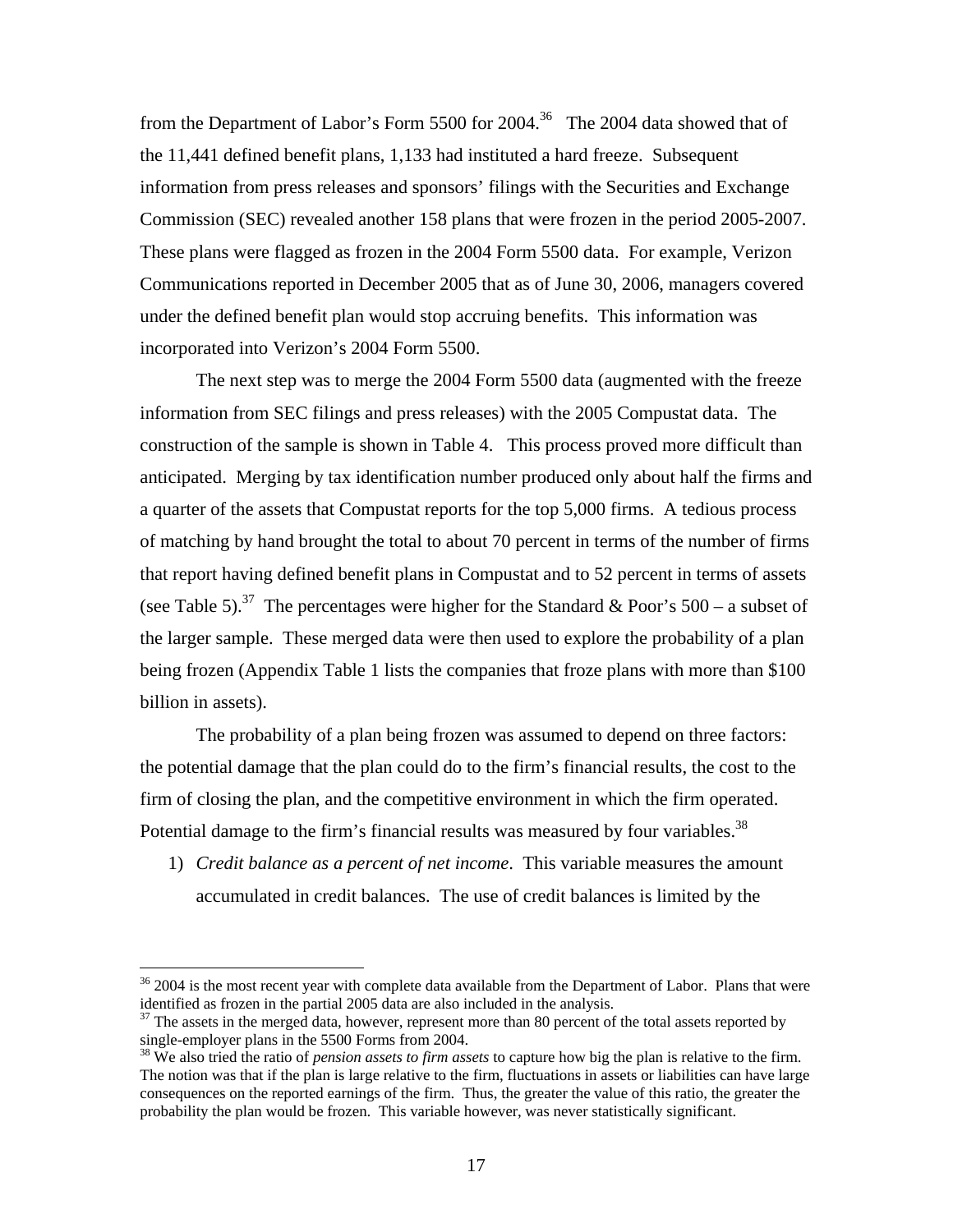Pension Protection Act of 2006. Companies with large accumulated balances are expected to respond by freezing their plans.

- 2) *Plan is underfunded*. This is a binary variable that identifies underfunded plans those with plan assets below current liability as reported in the  $2004$  Form  $5500$ .<sup>39</sup> Firms with underfunded plans are likely to experience a hit to their balance sheet under new FASB rules; underfunded plans might also require substantial cash contributions under the Pension Protection Act of 2006. On the other hand, it might be easier to freeze overfunded plans in that benefit commitments to workers could be more easily covered.
- 3) *Difference between actuarial liability and current liability as a percent of market capitalization*. This variable measures the financial gain from freezing the plan – after a plan is hard frozen, the actuarial liability is reduced to the current liability.<sup>40</sup> Firms that have more to gain would be more likely to freeze their plans.
- 4) *Credit risk*. The credit risk variable is the numerical representation of the Standard and Poor's credit rating for the plan sponsor. A higher numerical score corresponds to a higher credit risk – a lower credit rating.<sup>41</sup> As credit risk increases, firms would be inclined to freeze their plans in order to relieve financial pressure. 42

<sup>&</sup>lt;sup>39</sup> *Current liability* is the full funding standard introduced in OBRA87. The IRS prescribes the interest rate and mortality assumptions to be used in the calculations. The value is disclosed in the plan's Form 5500 Schedule B. The interest rate used in this calculation was between 90 percent and 105 percent of the 30 year Treasury bond over the past 4 years. The Job Creation and Worker Assistance Act of 2002 increased the limit to 120 percent for 2002 and 2003. The Pension Equity Funding Act of 2004 raised the rate to the long-term average of the corporate bond rate for 2004 and 2005. The Pension Protection Act of 2006 extended the use of the corporate bond rate for 2006.

<sup>&</sup>lt;sup>40</sup> Actuarial liability is adjusted to account for the difference between the discount rate used by the sponsor for actuarial liability purposes and the discount rate used for current liability purposes. Actuarial liability was increased by 4 percent for each 25 basis point difference in discount rates (see Winklevoss 1993). An alternative specification, using the difference between the PBO and the ABO from Compustat, results in similar regression coefficients.

<sup>&</sup>lt;sup>41</sup> Compustat codes the Standard and Poor's credit scores into numerical values, as follows:

AAA=2,AA+=4, AA=5, AA-=6, A+=7, A=8, A-=9, BBB+=10, BBB=11, BBB-=12, BB+=13, BB=14, BB-=15, B+=16, B=17, B-=18, CCC+=19, CCC/CC=20,23, C=21,24, D/SD=27,29,90.<br><sup>42</sup> Sponsors with high credit risk (speculative grade) are also more likely to have lower funding levels,

higher discount rate assumptions, and generally represent greater risks to the PBGC. See Government Accountability Office (2005).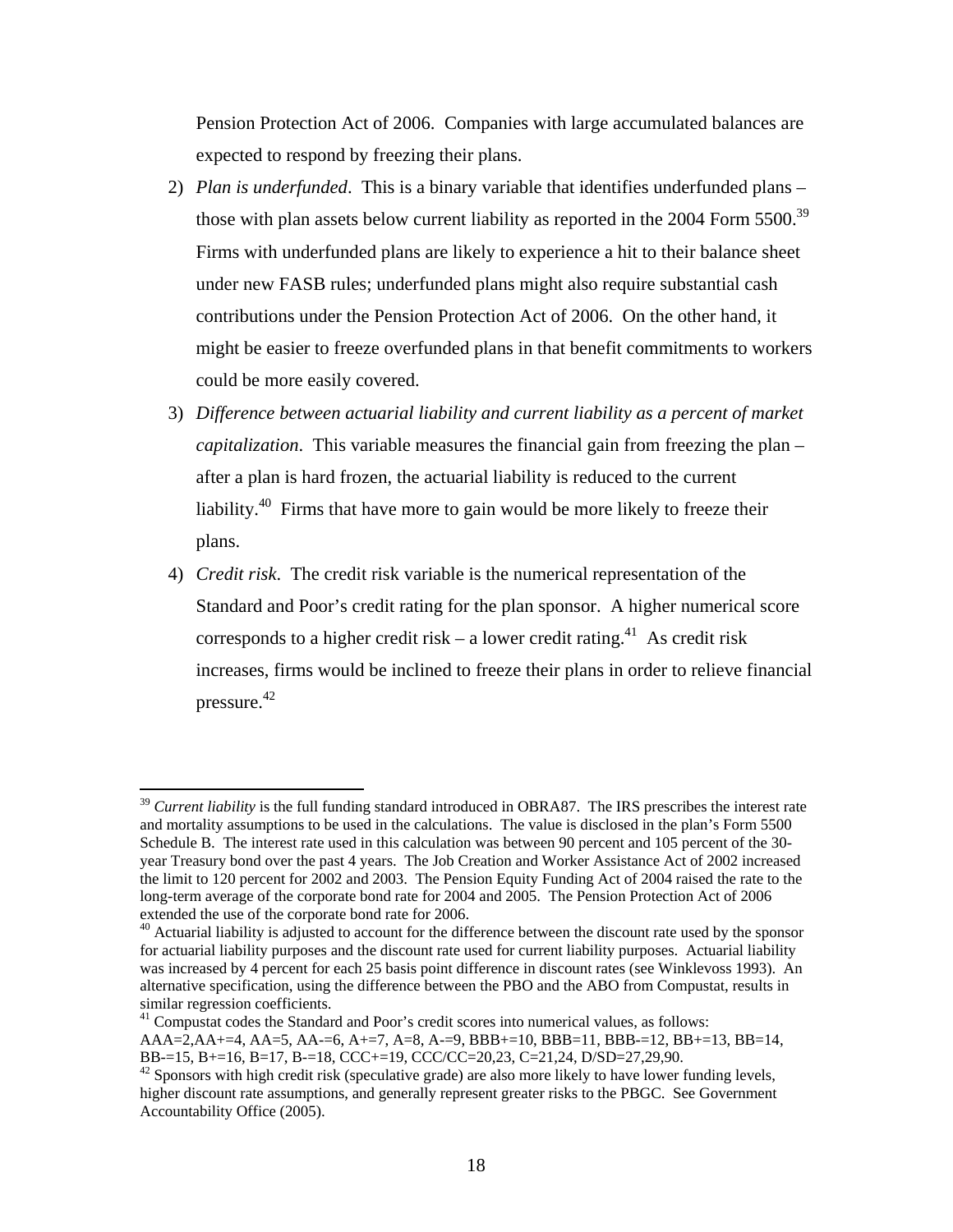Three variables were included to gauge how easy or difficult it would be for a firm to freeze a plan:

- 1) *Active participants to total firm employees*. This ratio measures how much of the firm's workforce is covered by the plan. Plans that cover the whole labor force might be more difficult to freeze than smaller plans that cover only a portion of the employees.
- 2) *Collectively bargained*. Since the employer must negotiate with the union before freezing such a plan, plans that are collectively bargained are much more difficult to freeze.
- 3) *Hybrid plans.* The effect of having switched to a hybrid plan is uncertain. Firms that have hybrid plans have already moved away from traditional defined benefit commitments, making a change to a  $401(k)$  plan less dramatic. On the other hand, firms that have already switched to a hybrid plan might not need to freeze their plan to deal with uncertainty or risk.

Finally, four variables were included to represent the competitive position of the firm.

- 1) *Ratio of retirees to total participants*. This variable measures the age of the plan, and the extent to which, in underfunded plans, current firm income must go to provide benefits for past workers. A high ratio of retirees to participants is a sign that defined benefit plans might be inappropriate for the business model of the firm – the bulk of the current labor force might be outsourced or not covered by the plan.<sup>43</sup> The expected impact would be assumed to be positive.
- *2) Market capitalization of the firm*. The recent wave of pension freezes includes well-known firms with large market capitalization. These firms are subject to global competitive pressures. The expected impact would be assumed to be positive.

<sup>&</sup>lt;sup>43</sup> In addition, plans with a high ratio of retirees to total participants are likely to experience an increase in contributions under the new funding rules. The Pension Protection Act of 2006 establishes the use of a yield curve of high grade corporate bonds to discount pension liability. Older plans, with liabilities of shorter duration, will be required to use lower discount rates – short-term rates are generally lower than long-term rates. Lower discount rates produce larger pension liability and higher required contributions.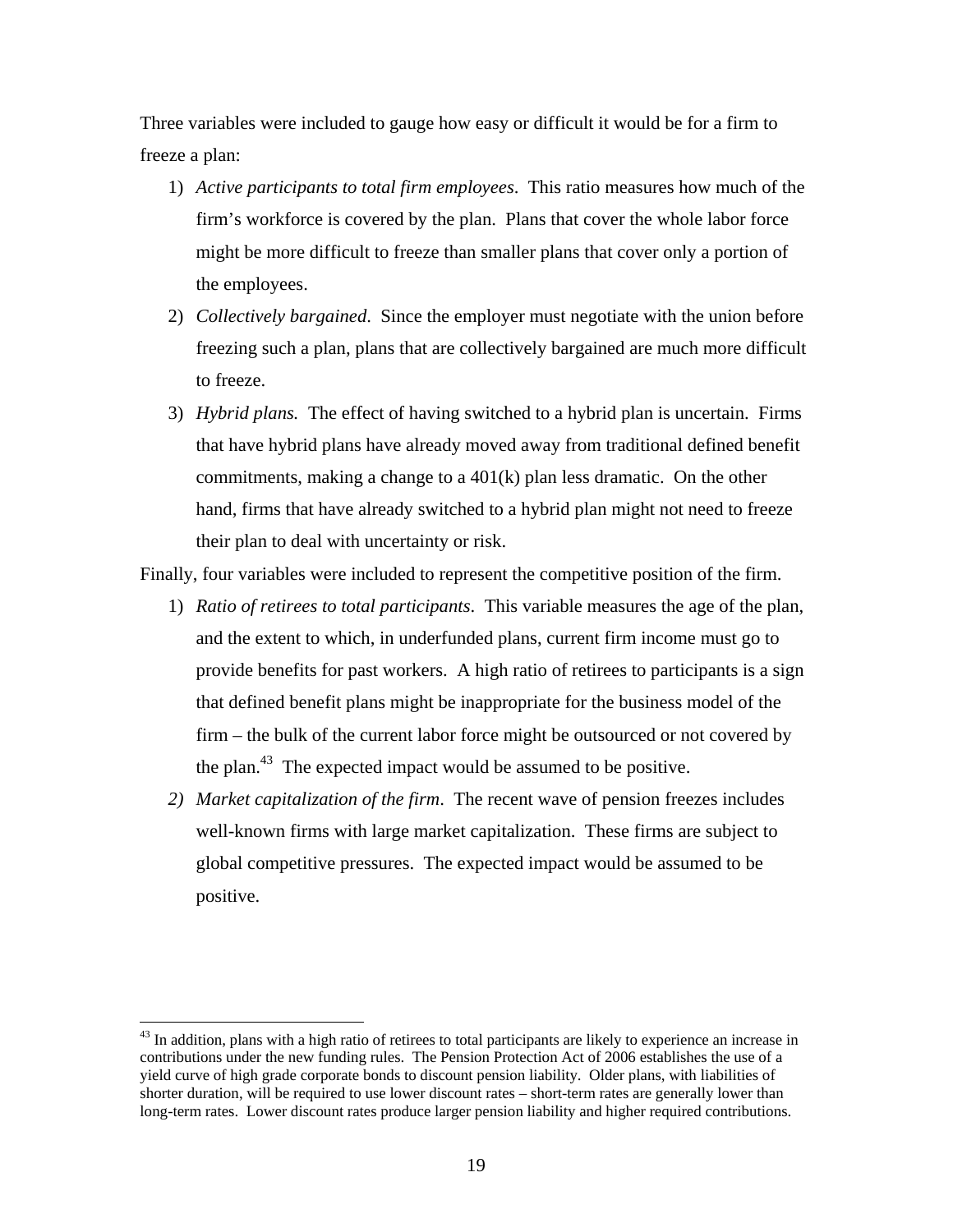- 3) *Percent of competitors with defined contribution plan only*. 44 The greater the proportion of other firms in the industry with defined contribution plans instead of defined benefit plans, the greater the probability that a plan will be frozen.
- 4) *Research and development intensity in the industry*. The R&D intensity is measured as the median ratio of R&D expenditures to sales for each industry from Compustat. Industries with substantial R&D intensity are likely to benefit the most from the talent retention features of defined benefit plans. The expected impact of industry R&D intensity would be expected to be negative.
- 5) *Industry dummies*. These were designed to capture not only the prevalence of defined contribution plans and R&D intensity, but competitive pressures and other factors that could lead to plan freezes.

The descriptive statistics of the sample are presented in Table 6. More than 15 percent of plans experience some type of freeze. The majority of the freezes are hard freezes – 13 percent of the sample. Financial considerations are related to the freeze decision. Frozen plans have lower median credit balances, but a higher mean – a few companies that have accumulated substantial credit balances decided to freeze their plans. Frozen plans have lower funding ratios and higher credit risk. The cost to the firm of closing the plan is also relevant. Frozen plans cover fewer employees, are less likely to be collectively bargained, and are less likely to be hybrid. Finally, the competitive environment is also an important factor for the decision to freeze a plan. Frozen plans have a higher ratio of retired to total participants, and are likely to be in industries where defined contribution plans are more prevalent.

A regression model is estimated, and the results are presented in Table 7. Given the binary nature of the dependent variable  $-1$  if a plan is frozen, 0 otherwise – the model is estimated using a probit. The values reported in the table are the change in the probability of a plan being frozen given a one-unit change in a continuous variable or the

 $44$  This variable is measured as 1-P(DBi), where P(DBi) is the proportion of companies with defined benefit plans for industry i, using the top 5,000 companies in revenues from Compustat. Eighteen industry categories are used: agriculture, mining and construction; apparel and textile products; chemicals and allied products; fabricated metal products; food and tobacco products; machinery and computer equip.; motor vehicles; primary metals; rubber and plastics; other manufacturing; air transportation; other transportation; public utilities; wholesale trade; retail trade; finance, insurance and real estate; services; and missing industry.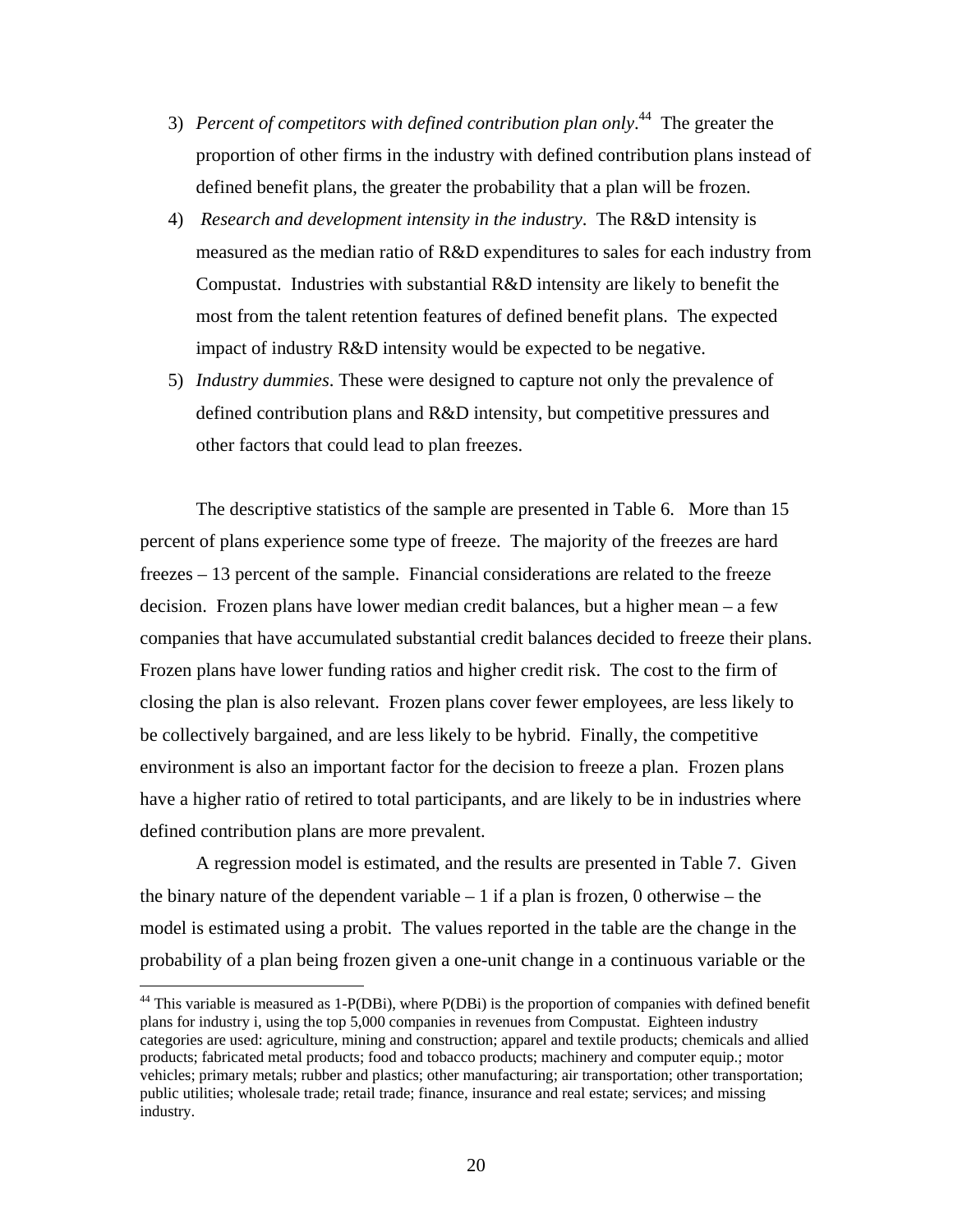shift in a dichotomous variable from zero to one. For example, a one-unit increase in the credit risk of the firm increases the probability of freezing a plan by 1.18 percentage points. If the plan is collectively bargained, the probability of freezing it declines by 7.18 percentage points, all else equal. The results are shown for two measures of freezes – any type of freeze and hard freeze only. The variables enter the equations with the expected sign and are generally statistically significant.

In terms of financial factors, the results suggest that credit balances increase the probability of freezing a plan. Sponsors with credit balances might experience a substantial increase in contributions under the funding rules of the Pension Protection Act of 2006. Without the ability to use credit balances to offset minimum required contributions, plan sponsors are exposed to sudden increases in contributions, which could increase the volatility of earnings.<sup>45</sup> The results indicate that plans with large credit balances are likely to freeze, although the coefficients are marginally significant.

The funding variable suggests that underfunded plans are being frozen. Sponsors of these plans will see a significant increase in contributions under the Pension Protection Act of 2006 and will experience a hit to their balance sheet and earnings statements under new FASB rules.<sup>46</sup> Employers would find it particularly difficult to terminate these plans, since they would have to raise cash to pay off benefit commitments, so a freeze is a logical way to head towards termination. The funding-ratio variable appears to be more important in the case of hard freezes than soft ones. This result makes sense in that sponsors of underfunded plans would probably like to avoid any further accrual of benefits, while employers with adequately funded plans have the luxury to avoid such an abrupt action and adopt a soft freeze.

<sup>&</sup>lt;sup>45</sup> Although the limits on the use of credit balances might increase the volatility of contributions, other features of the Pension Protection Act of 2006 could make contributions less volatile than previous law. Specifically, the additional required contributions for "at risk" plans are not as large as before, and the full funding limitations are less binding. See Warshawsky (2007).

<sup>&</sup>lt;sup>46</sup> First, the Pension Protection Act of 2006 requires annual contributions of about 15 percent of the unfunded liability. These requirements mean that many sponsors of plans that are currently near or above 90 percent funded – which were not required to make additional contributions under previous law – would experience higher level of contributions. More specifically, The Pension Protection Act of 2006 requires plans to amortize unfunded liabilities within 7 years; previous law required sponsors to amortize unfunded liabilities within 3 to 7 years, but it exempted plans with funding ratios of above 90 percent. Second, the FASB rules required the unfunded liability to be reported on the balance sheet.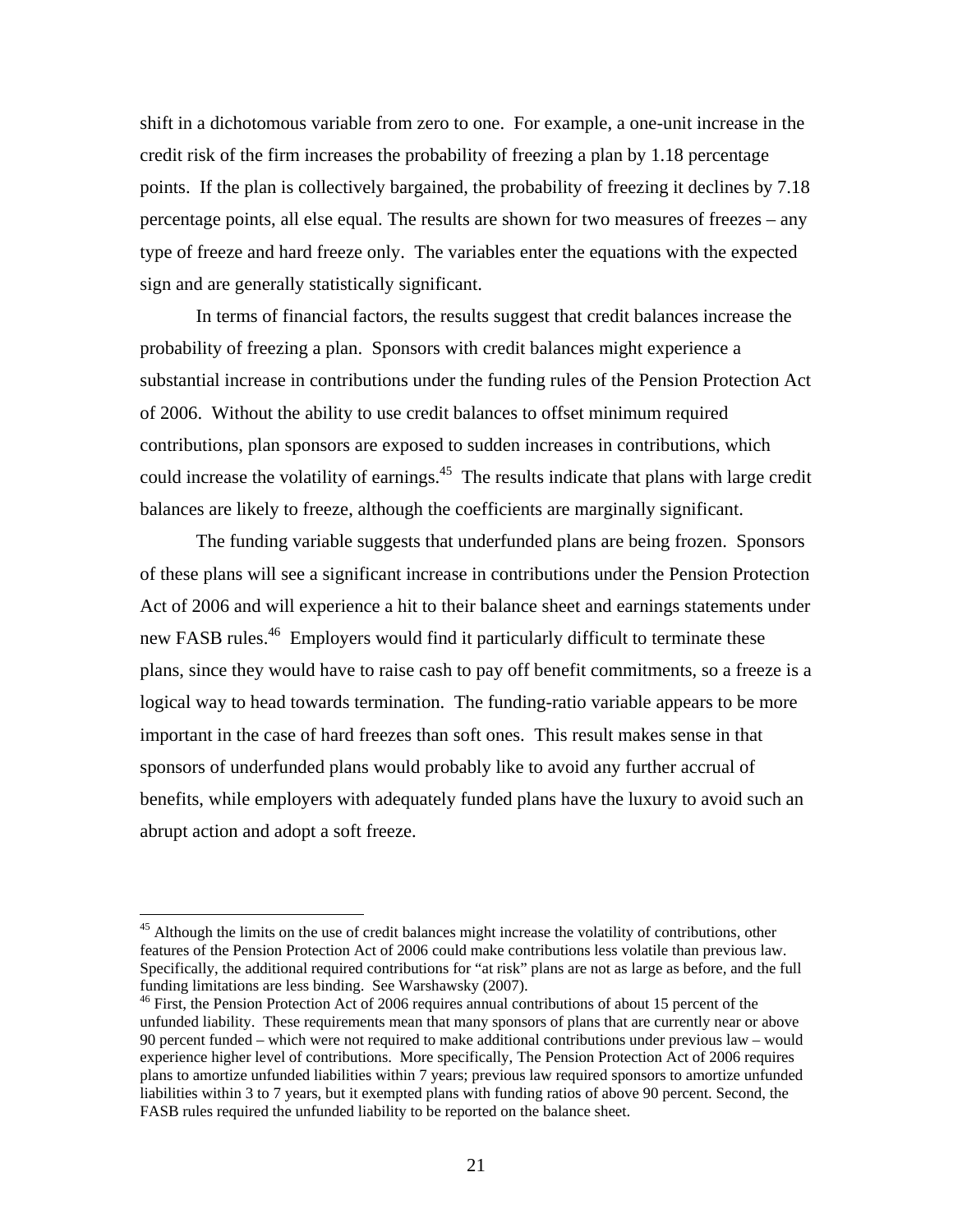The financial health of the firm also appears to be driving hard freezes. An increase in the scale of risk – going from BBB+ to BBB, for example – increases the probability of freezing by more than 1 percentage point. The financial gains from freezing a plan, however, do not seem to be motivating freezes. The coefficient for the difference between actuarial and current liability is not statistically significant under the proposed specifications.

In terms of the difficulty of freezing the plan, employers appear to be following the path of least resistance. Plans that cover relatively few employees are more likely to be frozen and collectively bargained plans are less likely, at least in the short term. Freezing plans for white collar workers, however, may mean a freeze in the union plans down the road. In fact, press releases from some of the firms in the process of freezing their plans indicate the desire to freeze union plans upon negotiation with the union.<sup>47</sup>

 Finally, the nature of the industry appears to matter. Firms with large legacy costs, as measured by the ratio of retired participants to total participants, are more likely to freeze their plans. Scale effects exist: firms with large market capitalization are more likely to freeze their plans. If defined contribution plans are prevalent in the industry, employers are more likely to freeze their defined benefit plans. Industries with high R&D intensity are less likely to freeze their plans. Other industry characteristics are also most likely relevant, so a second set of equations were run with an indicator variable with broad industry categories. Adding the industry variables enhances the explanatory value of the equations, but does not affect the coefficients on any of the other variables in the equation.

# *Implications for the Future of Defined Benefit Plans*

1

 The question is what these results imply for the future of defined benefit plans. The news is that a number of large healthy employers want to get out of sponsoring

<sup>&</sup>lt;sup>47</sup> Met-Pro, for example, announced the freeze of its defined benefit plan for non-union hourly employees and the intent "to seek a similar freeze for its remaining workforce when their collective bargaining agreement is renegotiated next year." See Met-Pro Corp. (2006). When Remington Arms froze their nonunion plan, one of the union representatives stated that changes to the union plan would be later negotiated with the union. See Ackerman (2006).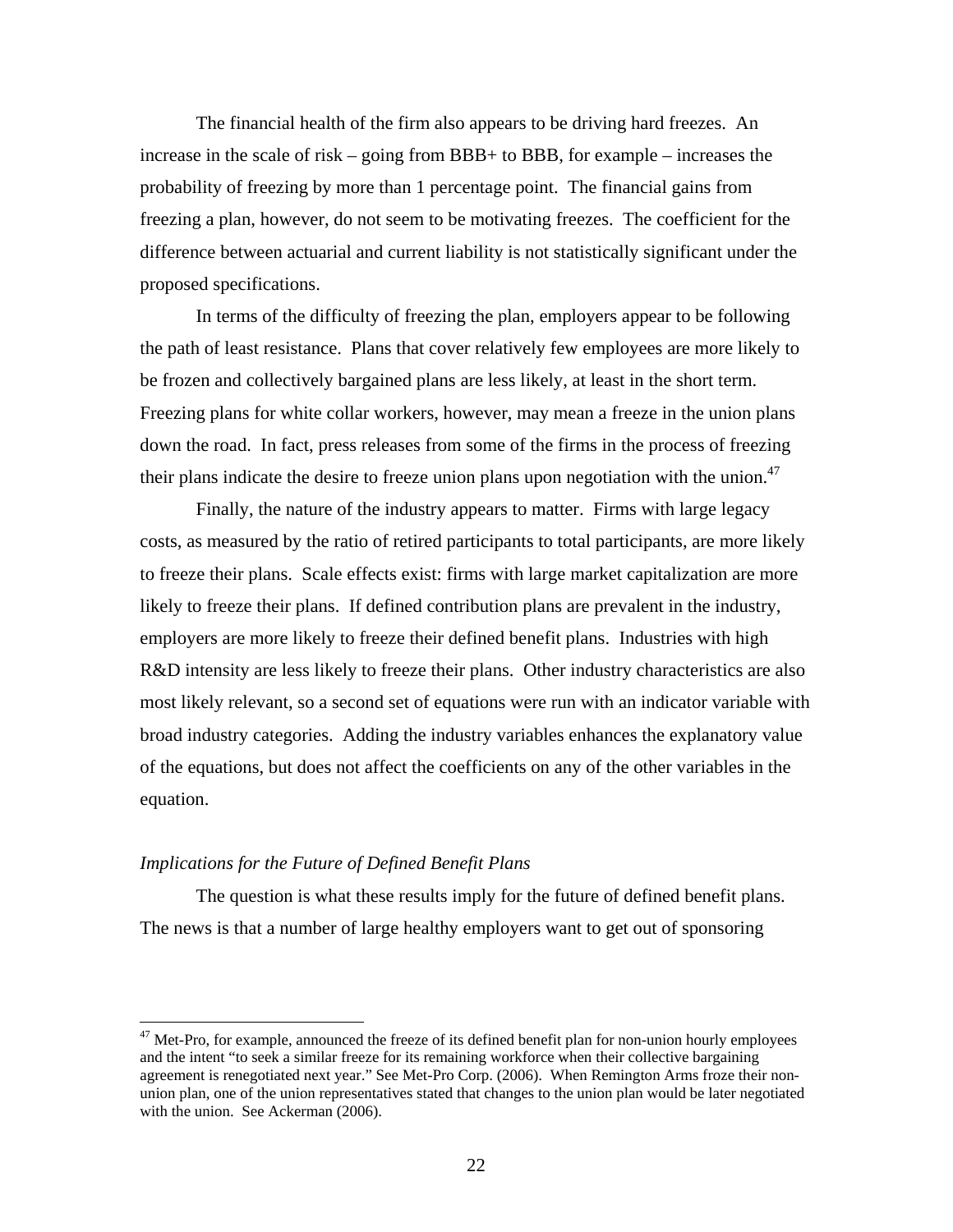defined benefit plans.<sup>48</sup> This trend most likely reflects the decline in long-term employee-employer relationships, the burden of funding plans that have not adequately prepared for projected pension liabilities, the financial hit created by the 'perfect storm,' changes in funding requirements under the Pension Protection Act, and the potential uncertainty with regard to earnings statements in the wake of expected FASB requirements.

*Overall results.* In terms of the variables in the equations, the results imply that plans where credit balances are high relative to income, legacy costs are substantial and funding ratios are low have a higher probability of being frozen. That makes sense in that plans with these characteristics are likely to have the most impact on future earnings under FASB's expected reporting requirements. It is reasonable to expect more plans with these characteristics to freeze in the future. (Appendix Table 2 lists the companies that are likely to freeze next according to the probit results).  $49$ 

*Implications for cash balance plans.* One of the more interesting findings comes from an insignificant result. The coefficient associated with the variable 'hybrid plan' is negative but not statistically significant. Hybrid plans are generally cash balance plans.<sup>50</sup> An obvious question is whether converting a traditional defined benefit plan to a cash balance plan is the first step toward termination. Termination may not have been an appealing option in the 1990s when most of the conversions occurred, because sponsors would have had to pay the 50-percent reversion tax. But the 'perfect storm' eliminated most of those surpluses, so the barrier to termination disappeared. The results, however, suggest that having a hybrid plan does not affect the probability of freezing a plan.

 The insignificant coefficient of hybrid plans appears puzzling. Hybrid plans eliminate several aspects of traditional plans that employers find burdensome. Benefit accumulations are not back-loaded but rather occur evenly over the employee's worklife, which fits most employers' personnel objectives. They are easier to explain to employees, which makes them a more effective recruitment tool. They remove most of

1

<sup>&</sup>lt;sup>48</sup> For example, IBM, Citigroup, and Hershey Foods have frozen their plans despite having credit ratings of A+ (see Appendix Table 1). The list of companies likely to freeze next also includes some large healthy firms: Bank of America, Allstate Insurance, and Equifax (see Appendix Table 2).

<sup>&</sup>lt;sup>49</sup> The list of companies likely to freeze next includes companies with a predicted probability of freeze greater than the  $75<sup>th</sup>$  percentile of the predicted probability for plans that are already frozen (0.3404). <sup>50</sup> In the sample, about 97 percent of the plans identified as hybrids are cash balance plans.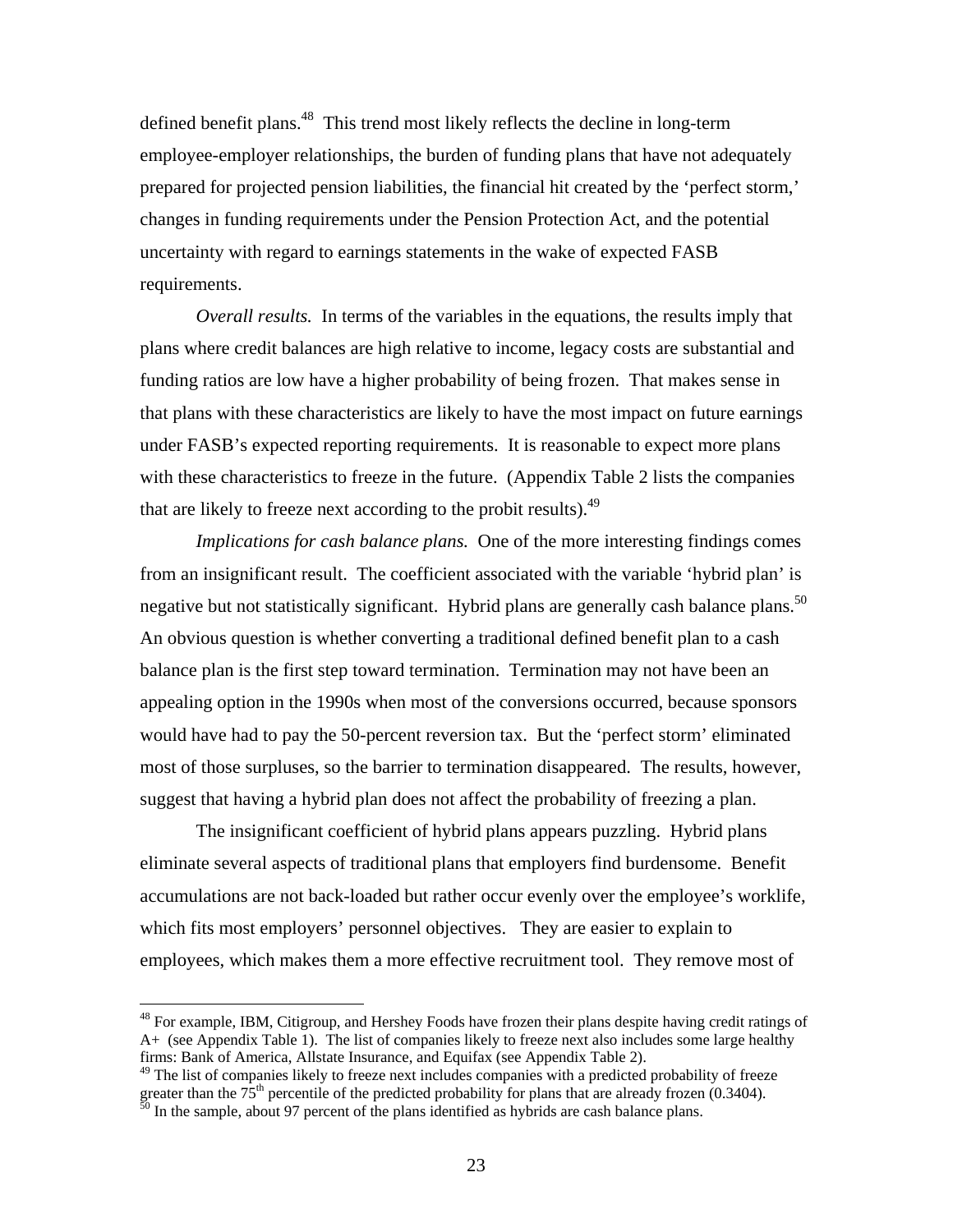the investment risk in that the plans promise a well-defined rate of return, usually linked to a Treasury security. And cash balance plans eliminate the demographic and inflation risk associated with the provision of annuities.<sup>51</sup> Yet, the insignificant coefficient on the hybrid plan variable suggests that cash balance plans might not prevent plan freezes.

A possible explanation of why some cash balance plans have been frozen might come from the legal and regulatory uncertainty that has surrounded these plans. Until very recently, cash balance plans were the target of extensive litigation which might have influenced the decision to freeze some of these plans. The Pension Protection Act of 2006 resolved the uncertainty for future conversions by explicitly making cash balance plans legal; court decisions have also ruled in favor of plans converted prior to the Act.<sup>52</sup> The question is whether sponsors can live with cash balance plans now that the legal uncertainty is resolved. Recent developments indicate that some sponsors might decide to convert their traditional plan to a cash balance rather than freezing it. Dow Chemical, for example, recently announced a plan conversion.<sup>53</sup>

The fact that firms might be able to live with cash balance plans suggests that ultimately defined benefit plans could possibly look more like old-fashioned money purchase plans – defined contribution plans with required employer contributions where employees might be given the right to direct investments – than like the current 401(k) plans. This would certainly represent an improvement to the U.S. retirement income system.

*Financial incentives*. Another interesting finding rests with another statistically insignificant result. Previous analyses of employers moving away from traditional defined benefit plans – namely, the conversion to cash balance plans in the 1990s –

 $51$  While cash balance plans are not perfect, they are significantly better structured than 401(k) plans. They relieve employees of the participation, contribution, and investment decisions that employees must make with 401(k) plans. Participation is automatic, and the employer makes the contributions on behalf of the employee and Guaranty Corporations the return. At the same time, for the mobile employee, cash balance plans offer the same advantage as 401(k) plans in that benefits accrue at a steady rate over the employee's working life, rather than being related to final pay. Unfortunately, cash balance plans pay lump-sum benefits both at termination and at retirement, which expose individuals to the risk of outliving their pension accumulations.

<sup>&</sup>lt;sup>52</sup> See Cooper, Kathi, et al. v. The IBM Personal Pension Plan and IBM Corporation (2006); the Supreme Court later declined to review the decision. Some argue, however, that the legal uncertainty surrounding cash balance plans has not been completely resolved for plans converted prior to the passing of the Pension Protection Act of 2006 (Zelinsky 2007).

<sup>53</sup> See Dow Chemical (2007).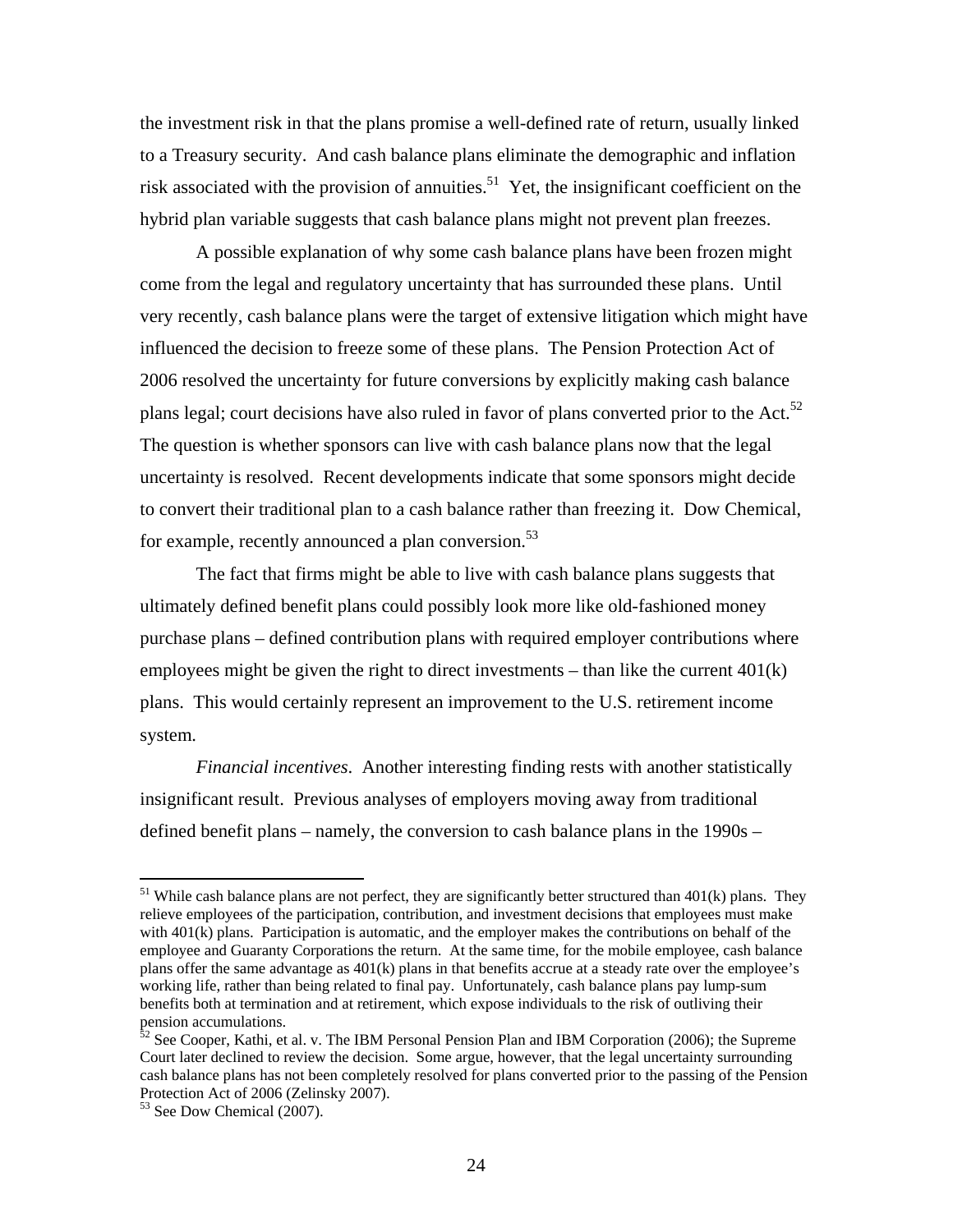concluded that labor force considerations, not saving money, was the prime motivation. One study argued that in the tight labor market of the 1990s employers wanted to get rid of the early retirement incentives embedded in most traditional defined benefit plans.<sup>54</sup> Another concluded that most of the conversions had taken place in tight labor markets and could be best viewed as an effort to better compensate a more mobile labor force.<sup>55</sup> Because these earlier studies suggested financial savings were not of primary importance in conversions to cash balance plans, the expectation was that variables representing financial savings did not belong in the estimated equations for pension freezes.

The data are available, however, on the cost savings that could be achieved from a hard freeze. A hard freeze immediately reduces the firm's liability from a projected benefit concept to an accrued benefit measure. The difference between the actuarial liability and the current liability (the Form 5500 measures) relative to assets was added to the probit equations at the plan level reported above. Regardless of the specification of the equation, the coefficients were never statistically significant. Additional equations were estimated at the firm level, and the difference between the projected benefit obligation and the accrued benefit obligation (the FAS 87 measures) relative to assets was included. Again, the coefficients were not statistically significant. Thus, short-term cost savings do not appear to be the motivation. This seems reasonable given that most companies enhance their 401(k) provisions when they freeze their defined benefit plans.

Employers themselves do acknowledge that *long-term* cost savings are a major objective of freezing their plans.<sup>56</sup> However, this objective ranks below the desire to reduce cost volatility, which dominates every survey as the prime objective.

# **V. Conclusion**

Defined benefit plans in the private sector are on the decline. Although they still cover about 21 million workers and pay benefits to 23 million retires, the proportion of the workforce covered by these plans has dropped by more than half (from more than 40 percent to less than 20 percent) since 1980.

<sup>&</sup>lt;sup>54</sup> See Clark and Schieber (2000) and Schieber (2003).

<sup>&</sup>lt;sup>55</sup> See Coronado and Copeland (2004).

<sup>&</sup>lt;sup>56</sup> Merrill Lynch (2006).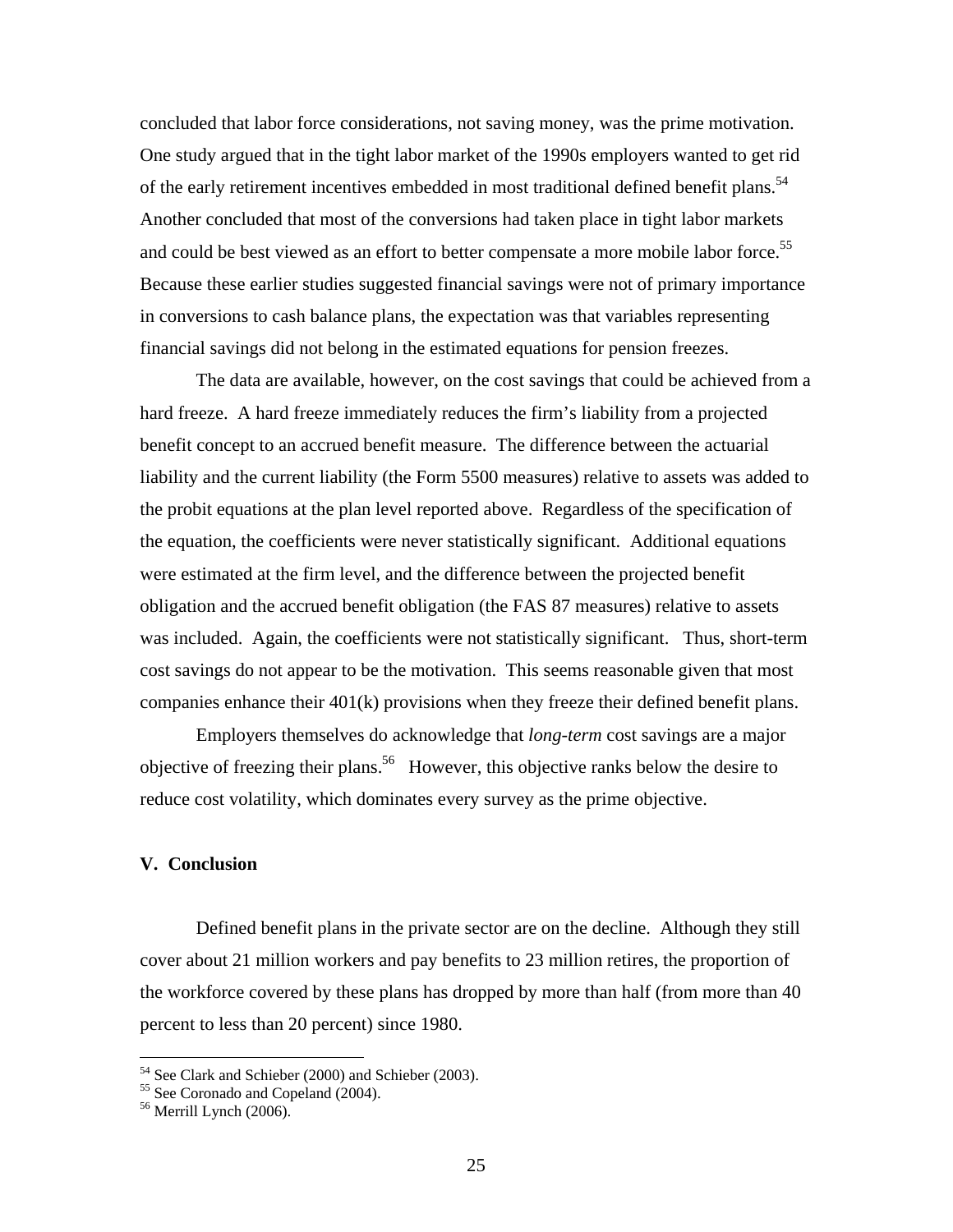The early  $21^{st}$  century produced an uptick in the pace of decline driven by the financially devastating impact of the 'perfect storm,' legislation that will require underfunded plans to increase their contributions, and accounting changes that will force fluctuations in pension finance onto the earnings statement.

The Pension Protection Act of 2006 represents the most significant change in pension regulation since ERISA. The new funding rules, which take effect in 2008, significantly reduce the leeway that companies have in making contributions to their plans. Plans must now be 100 percent funded, and most sponsors of underfunded plans have only seven years to pay off any existing shortfall. Moreover, sponsors will have less ability to smooth the value of assets or liabilities, making cash contributions significantly more volatile.

At the same time, FASB has instituted the first step of a two-step pension reform project, by requiring sponsors to show pension surpluses or deficits directly on the balance sheet. This change could seriously cut into shareholder equity and introduces volatility to the balance sheet. In the second step, expected in the next three years, FASB is expected to require companies to mark-to-market the value of pension assets and liabilities, eliminating the smoothing available under current rules. Given the enormous volatility in the stock and bond markets in recent years, marking-to-market could introduce significant additional volatility in reported earnings.

Such volatility is not acceptable to corporate managers, and may in large part explain why large healthy companies have taken steps to end their defined benefit plans. The fact that these steps took the form of freezes rather than terminations simply reflects the fact that with underfunding caused by the perfect storm and very low interest rates, firms could not afford to pay off all their liabilities immediately. Freezing their plans provided the option to terminate gradually. As funding levels improve, terminations are likely to replace freezes.

The forces in place suggest that companies will continue to move away from defined benefit plans. McKinsey & Company (2007) suggests that as much as 75 percent of private sector defined benefit assets will be in frozen or terminated status by 2012. When the United Kingdom adopted regulatory and accounting rules similar to those recently adopted in the United States, the percent of assets in terminated or frozen status

26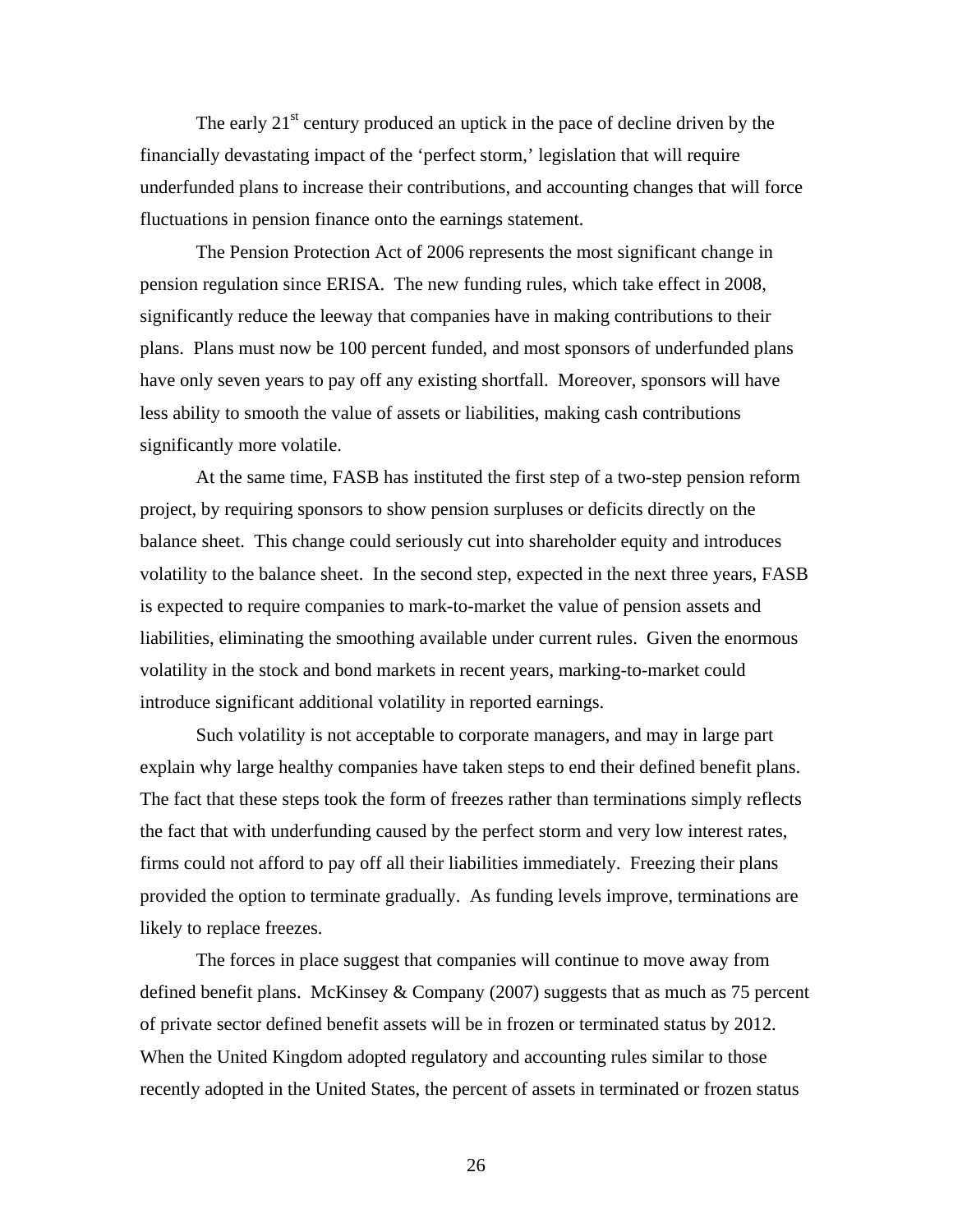soared from 35 percent in 1998 to 70 percent in 2006. It may well be that the only defined benefit plans left standing in the private sector five years from now will be cash balance plans or some other form of hybrid. The age of the traditional defined benefit plan seems to be over.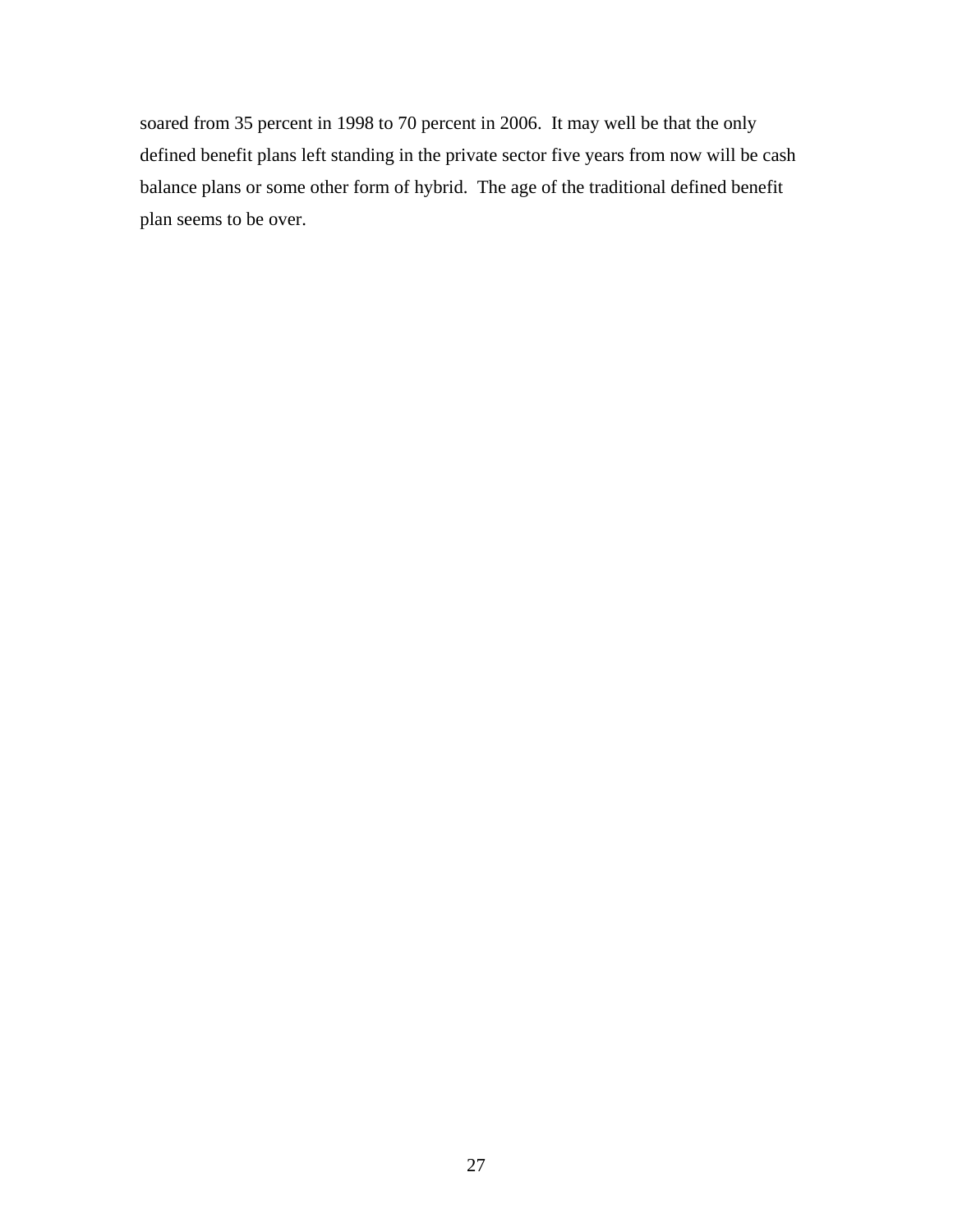# References

- Aaronson, Stephanie and Julia Coronado. 2005. "Are Firms or Workers Behind the Shift Away from DB Pension Plans?" Finance and Economics Discussion Series No. 2005-17, Federal Reserve Board of Governors, April 2005.
- Ackerman, Bryon. 2006. "Remington Freezing Pension Plans for Non-Union Employees." Utica Observer-Dispatch. October 11.
- Andrews, Emily S.. 1992. "The Growth and Distribution of 401(k) Plans," in *Trends in Pensions 1992*, edited by John Turner and Daniel Beller. Washington, DC: U.S. Department of Labor.
- Belt, Bradley D. 2005. "Testimony Before the Subcommittee on Aviation, Committee on Transportation & Infrastructure." June 22, 2005.
- Clark, Robert L. and Sylvester J. Schieber. 2000. An Empirical Analysis of the Transformation to Hybrid pension Plans in the United States." Washington, DC: The Brookings Institution.
- Coronado, Julia Lynn and Philip C. Copeland, 2004. "Cash balance pension plan conversions and the new economy. *Journal of Pension Economics and Finance*, Cambridge University Press, vol. 3(3), pages 297-314, November.
- Cooper, Kathi, et al. v. The IBM Personal Pension Plan and IBM Corporation. 2006. 99- 829-GPM. Appeal from the United States District Court for the Southern District of Illinois. G. Patrick Murphy, Chief Judge. Argued February 16, 2006–Decided August 7, 2006.
- Dow Chemical. 2007. *Dow Looks to Future with New U.S. Retirement Program Company prepares to attract the best talent with innovative benefits plan*. Press Release. Midland, MI - July 17, 2007.
- Gustman, Alan L. and Thomas L. Steinmeier. 1992. "The Stampede Toward Defined Contribution Pension Plan: Fact or Fiction?" *Industrial Relations* 31(2): 361-69.
- Hustead, Edwin C. 1998. "Trends in Retirement Income Plan Administrative Expenses." In *Living with Defined Contribution Plans: Remaking Responsibility,* edited by Olivia S. Mitchell and Sylvester J. Scheiber, 166-77. Philadelphia, PA: University of Pennsylvania Press for the Pension Research Council.
- Ippolito, Richard A. 1995. "Toward Explaining the Growth of Defined Contribution Plans." *Industrial Relations*. 34(1): 1-20.
- Ippolito, Richard A. 1999. "The New Pension Economics: Defined Contribution Plans and Sorting." Paper prepared for EBRI policy forum on the next twenty-five years of ERISA.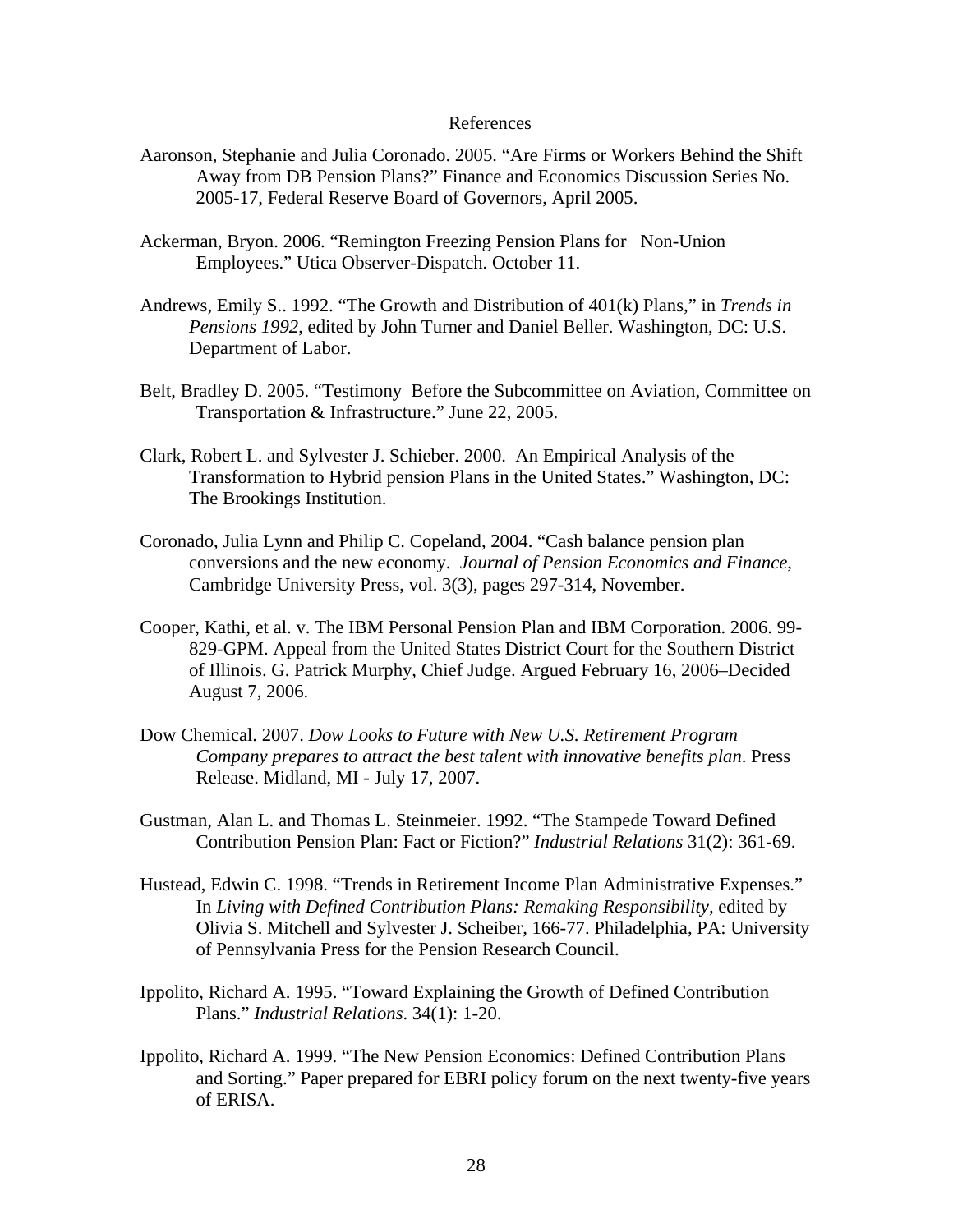- Ippolito, Richard A. 2001. "Reversion Taxes, Contingent Benefits, and the Decline in Pension Funding." *Journal of Law and Economics*. vol. XLIV (April).
- Kruse, Douglas. 1995. "Pension substitution in the 1980's: Why the shift toward Defined Contribution Plans?" *Industrial Relations*. 34(2):218-241.
- Latter, Gordon J. 2006. "The Trend to Freeze Pension Plans." Pensions and Endowments. 13. Merrill Lynch. June.
- McGill, Dan M. Kyle N. Brown, John J. Haley, and Sylvester Schieber. 1996. *Fundamentals of Private Pensions*. Philadelphia, PA: University of Pennsylvania Press.
- McKinsey & Company. 2007. "The Coming Shakeout in the Defined Benefit Market." New York: NY.
- Merrill Lynch. 2006. "The Trend to Freeze Pension Plans." *Pensions and Endowments*  13.
- Met-Pro Corporation. 2006. "Met-Pro Corporation Announces Pension Plan Changes." Press Release. November 1, 2006.
- Munnell, Alicia H. 1982. *The Economics of Private Pensions*. Washington, DC: The Brookings Institution.
- Munnell, Alicia H. and Annika Sundén. 2004. *Coming Up Short: The Challenge of 401(k) Plans.* Washington, DC: The Brookings Institution Press.
- Munnell, Alicia H. and Mauricio Soto. 2004. The Outlook for Pension Contributions and Profits in the US." *Journal of Pension Economics and Finance*, Cambridge University Press, vol. 3(01), pages 77-97, May.
- Munnell, Alicia H., Francesca Golub-Sass, Mauricio Soto and Francis Vitagliano. 2006. "Why Are Healthy Employers Freezing Their Pensions?" *Issue in Brief* 44. Chestnut Hill, MA: Center for Retirement Research at Boston College.
- Olsen, Kelly and Jack VanDerhei. 1997. "Defined Contribution Plan Dominance Grows Across Sectors and Employer Sizes, While Mega Defined Benefit Plans Remain Strong: Where We Are and Where We Are Going." EBRI Special Report SR-33. October.
- Papke, Leslie, Mitchell Petersen, and James Poterba. 1996. "Do 401(k) Plans Replace Other Employer Provided Pensions?" In *Advances in the Economics of Aging*, edited by David A. Wise, 219-40. University of Chicago Press.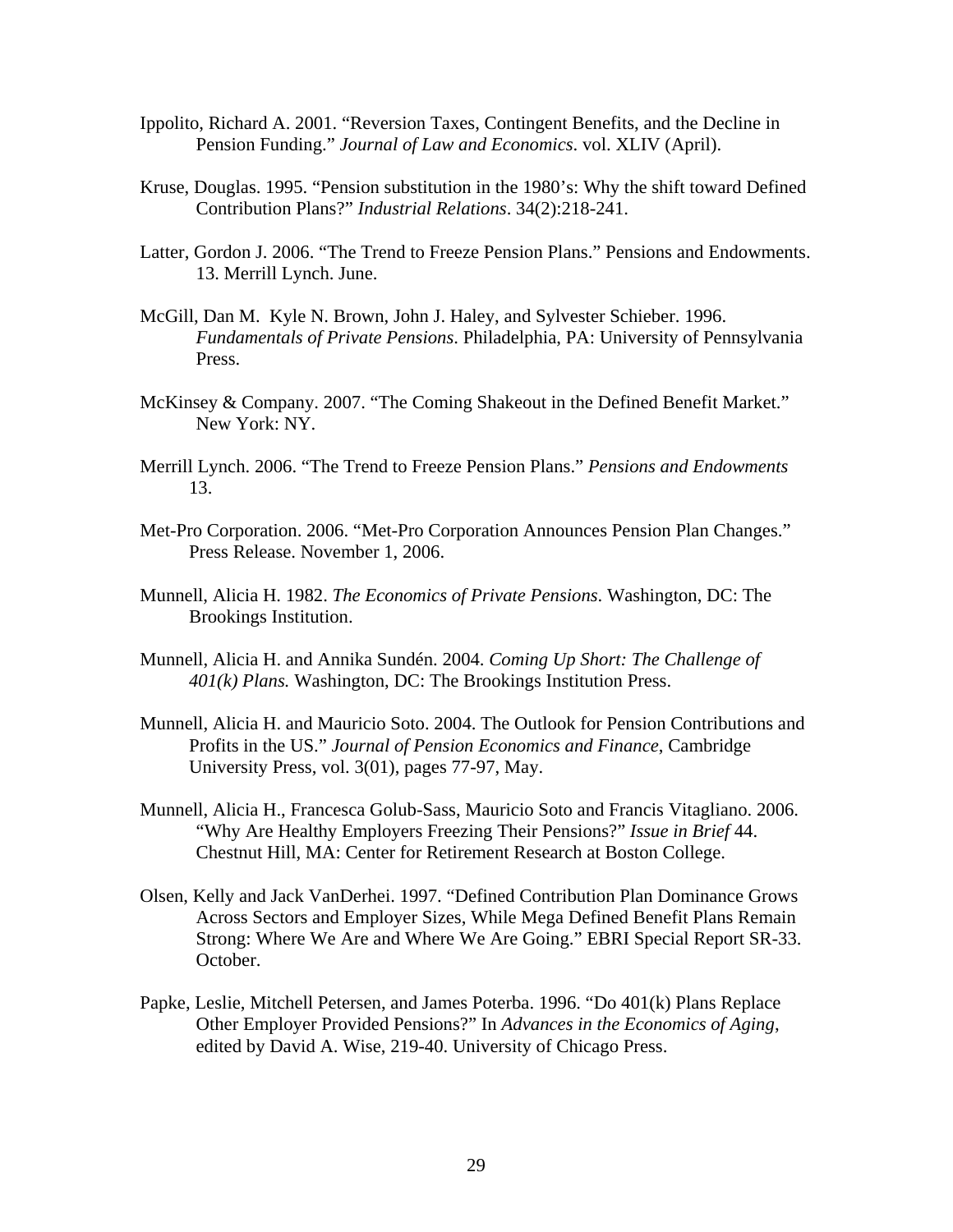- Pension Benefit Guaranty Corporation. 2007. Personal Communication with the Office of General Counsel, Disclosure Division. Washington, DC.
- Pension Benefit Guaranty Corporation. 2006. "Pension Insurance Data Book 2005." Pension Benefit Guaranty Corporation. Number 10. Summer.
- Pension Committee of the American Academy of Actuaries. 2004. "Fundamentals of Current Pension Funding and Accounting for Private Sector Pension Plans." American Academy of Actuaries. July.
- Rubin, Jordan. 2007. "The Impact of Pension Freezes on Firm Value." Wharton Research Scholars Journal. University of Pennsylvania.
- Sass, Steven A. 1997. *The Promise of Private Pensions.* Cambridge, MA: Harvard University Press.
- Schieber, Sylvester. 2003. "The Shift to Hybrid Pensions by U.S. Employers: An Empirical Analysis of Actual Plan Conversions. Pension research Council Working Paper WP 2003-23.
- Schultz, Ellen E..1999. "Pension Terminations: "80s Replay." *Wall Street Journal*. June 15, p.C1.
- Tepfer, Hal. 2006. "Step into the freeze: A DB Pension Plan Primer." *Workspan*.
- U.S. Bureau of the Census. 1994. *General Report on Industrial Organization 1972- 1992*. Washington, DC: U.S. Government Printing Office.
- U.S. Bureau of the Census. 2005. *Statistical Abstract of the United States: 2006 (125th Edition)*. Washington, DC.
- U.S. Department of Labor, Employee Benefits Security Administration, Office of Policy and Research. 2004. "Abstract of 1999 Form 5500 Annual Reports." Private Pension Plan Bulletin 12. Washington DC: U.S. Government Printing Office. Available at: http://www.dol.gov/ebsa/PDF/1999pensionplanbulletin.pdf.
- U.S. Department of Labor, Employee Benefits Security Administration, Office of Participant Assistance. 2002-2005. Annual Return/Report Form 5500 Series for Plan Years 1990-2003. Washington DC: U.S. Government Printing Office.
- U.S. Department of Treasury. 2007. "EP Determination Letter Resource Guide Do I Need to File for a Determination Letter for my Retirement Plan?" http://www.irs.gov/retirement/article/0,,id=128038,00.html
- U.S. General Accountability Office. 2005. *Recent Experiences of Large*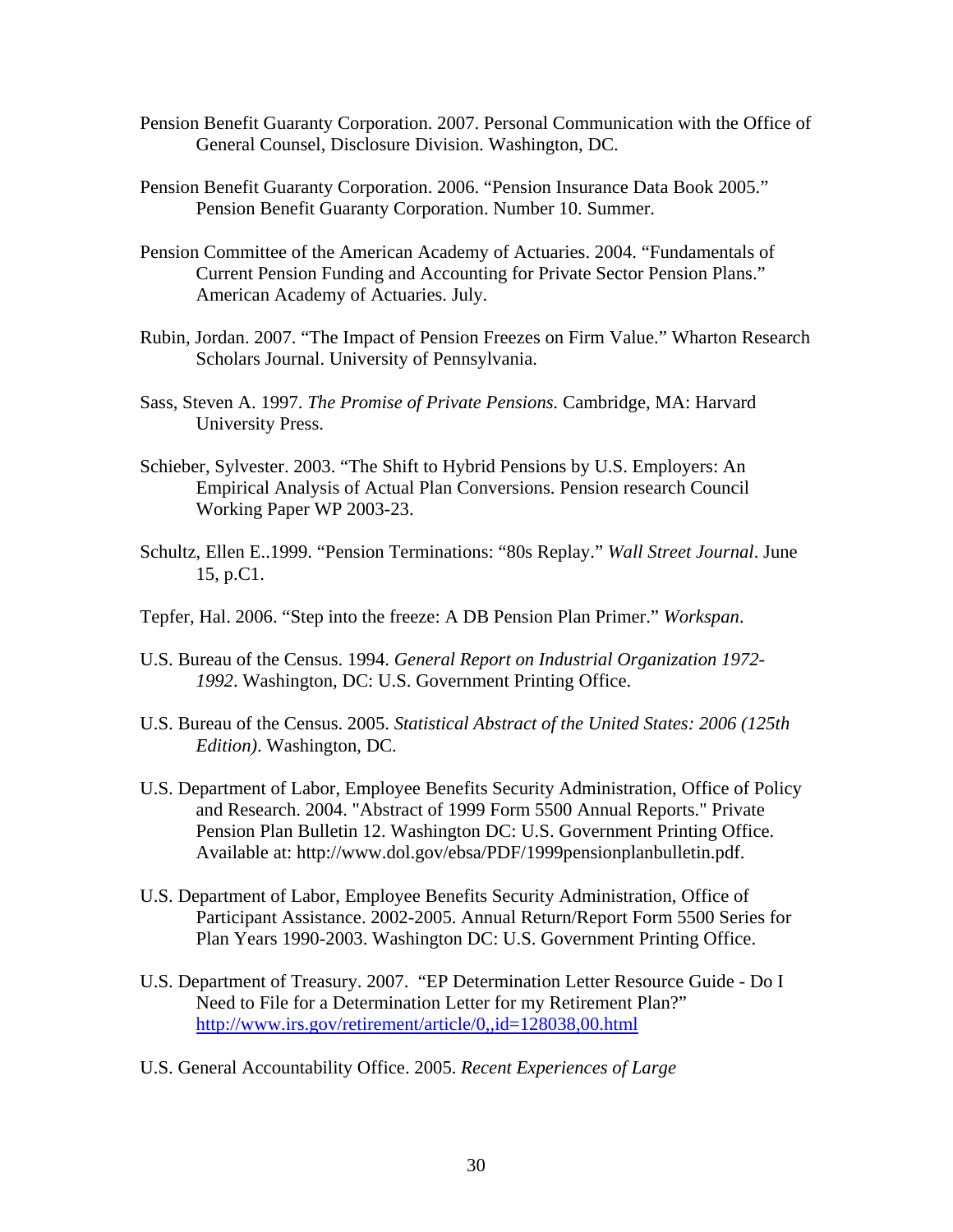*Defined Benefit Plans Illustrate Weaknesses in Funding Rules*. GAO-05-294. Washington, DC: U.S. Government Printing Office.

- VanDerhei, Jack. 2006. "Defined Benefit Plan Freezes: Who's Affected, How Much, and Replacing Lost Accruals" Working Paper No. 291. Washington, DC: Employee Benefit Research Institute.
- Warshawsky, Mark J. 1995. "Determinants of Pension Plan Formation and Termination." *Benefits Quarterly*. Fourth Quarter: 71-80.
- Warshawsky, Mark J. 2007. "The New Pension Law and Defined Benefit Plans: A Surprisingly Good Match." 2007. Working Paper. PRC WP2007-06. Pension Research Council Working Paper.
- Watson Wyatt 1986, 1992, 1998, 2001, 2006. *Survey of Actuarial Assumptions and Funding: Pension Plans with 1,000 or More Participants.* New York, NY.
- Watson Wyatt. 1999, "The Unfolding of a Predictable Surprise: A Comprehensive Analysis of the Shift from Traditional Pensions to Hybrid Plans."
- Winklevoss, Howard E. 1993. *Pension Mathematics with Numerical Illustrations*. University of Pennsylvania Press.
- Zelinsky, Edward A. 2007. "Cooper v. IBM Personal Pension Plan: A Critique." *New York University Review of Employee Benefits and Executive Compensation*.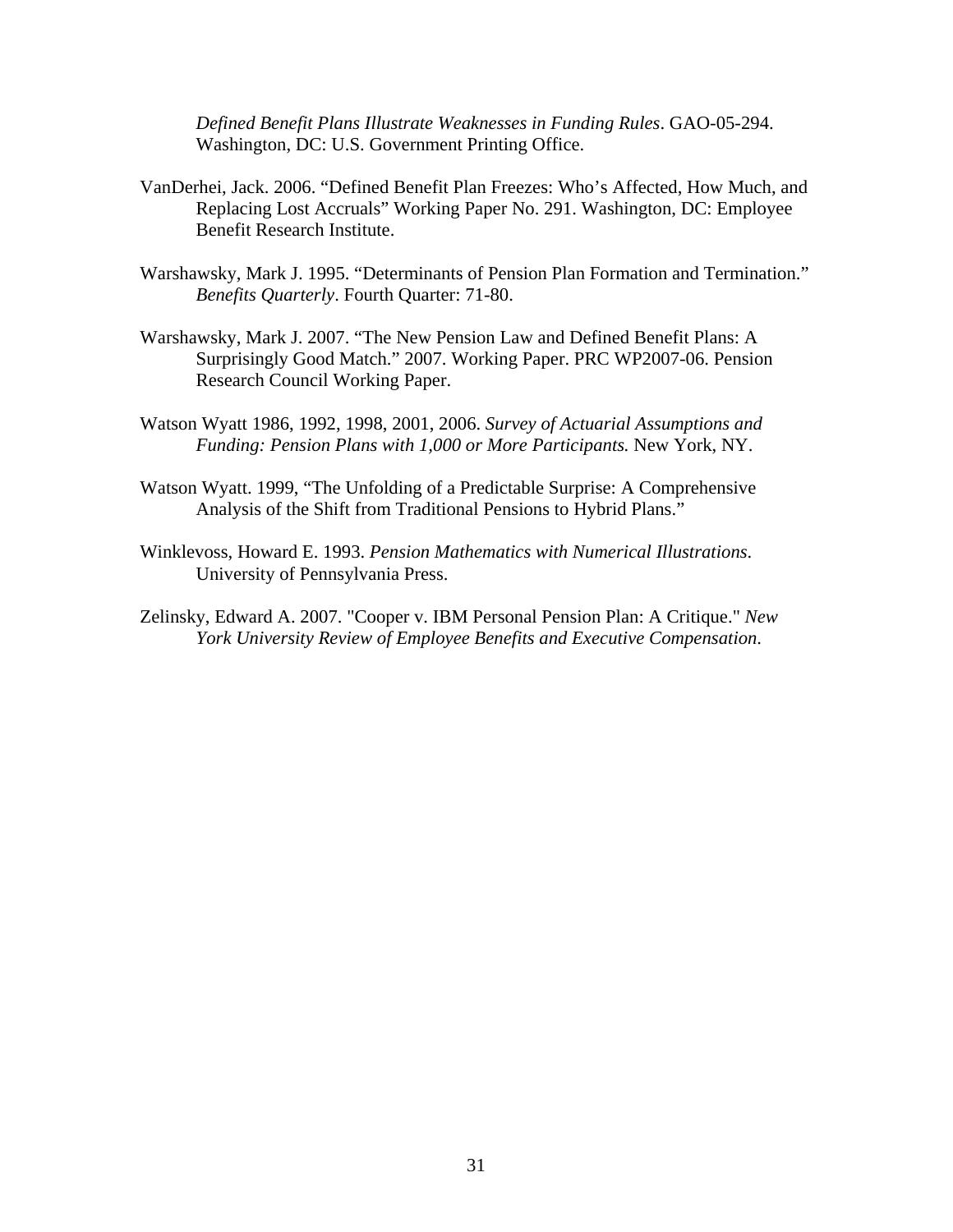Table 1. *Percent of Large Pension Plans Using Alternative Actuarial Methods, 1976– 2006* 

| Actuarial cost method | 1976 | 1981                     | !986          | 1991 | 1996         | 2002 | 2006           |
|-----------------------|------|--------------------------|---------------|------|--------------|------|----------------|
| Projected unit credit | -    | $\overline{\phantom{a}}$ | 28            | 54   | 54           | 66   | $\overline{ }$ |
| Entry age normal      | --   | IJ                       | 40            | ◡    | $\sim$<br>JІ | 24   |                |
| Other                 | 43   | 47                       | $\sim$<br>ے ر | ⊥ J  | ⊥J           | 10   |                |

*Source*: Watson Wyatt Worldwide, 2006, 2003, 1998, 1992, 1986. *Survey of Actuarial Assumptions and Funding: Pension Plans with 1,000 or More Participants.*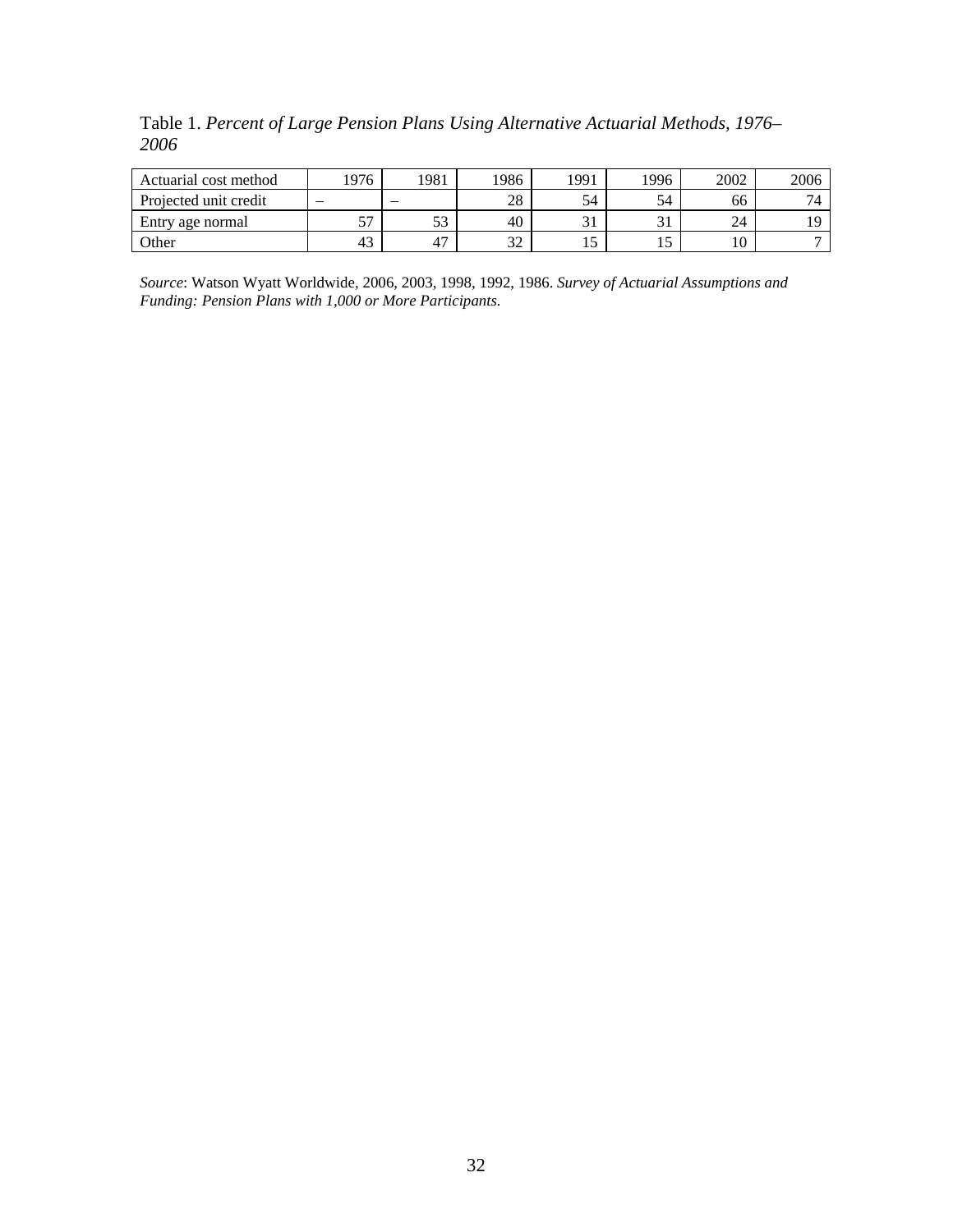| Year      |        | Adequately funded plans | Underfunded plans |             |  |  |  |
|-----------|--------|-------------------------|-------------------|-------------|--|--|--|
|           | Number | Liabilities             | Number            | Liabilities |  |  |  |
|           |        | (billions)              |                   | (billions)  |  |  |  |
| 1985-1989 | 48,519 | 44.3                    | 537               | 2.4         |  |  |  |
| 1990-1994 | 36,340 | 28.1                    | 692               | 5.1         |  |  |  |
| 1995-1999 | 15,620 | 20.9                    | 438               | 2.2         |  |  |  |
| 2000-2004 | 6,969  | 13.0                    | 595               | 31.9        |  |  |  |

Table 2. *Terminations of Single–Employer Plans Reported to the PBGC* 

Source: Pension Benefit Guaranty Corporation (2007).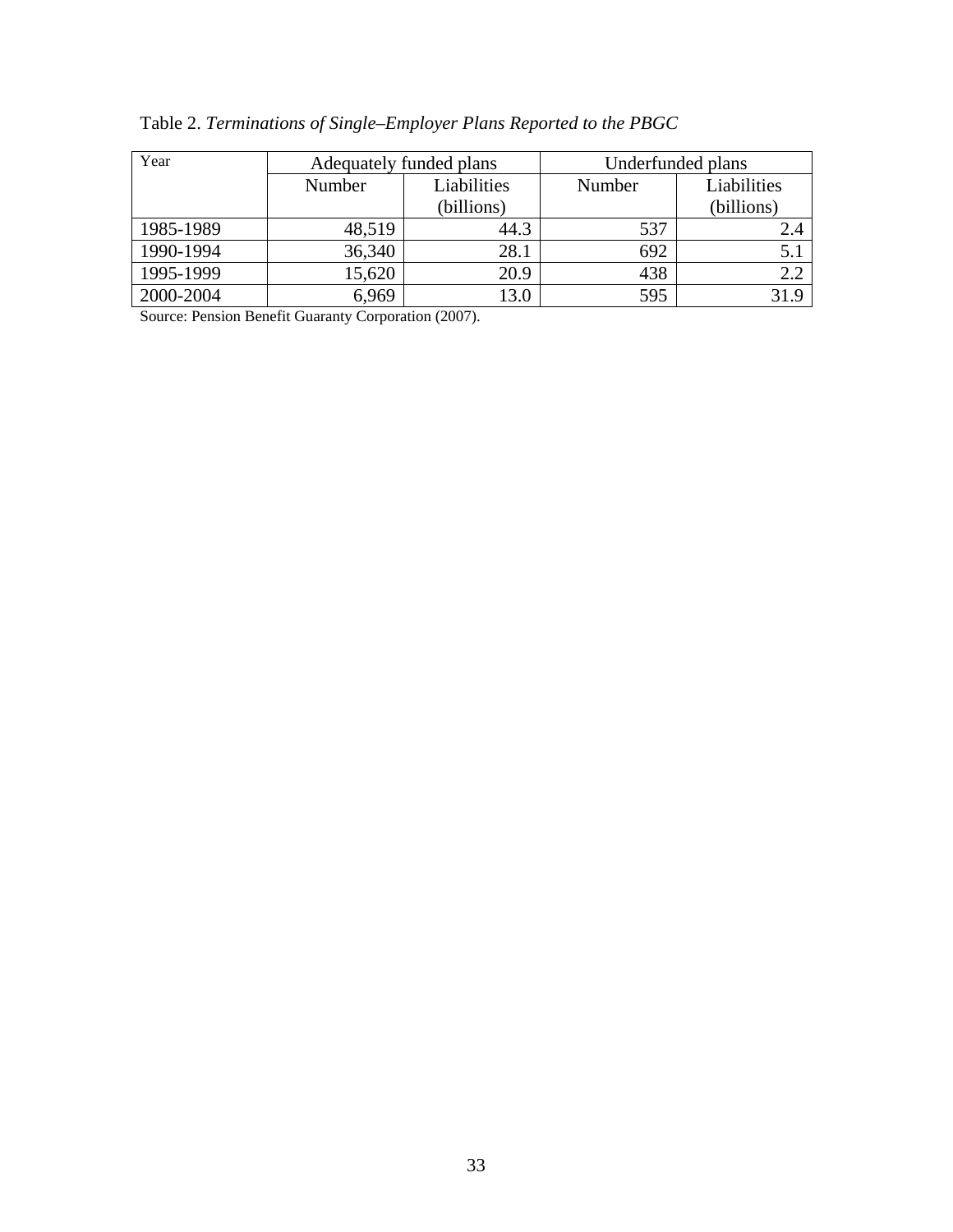Table 3. *Total Replacement Rate at 62 for Worker Who Entered at 35, by Age at which Defined Benefit Plan Is Frozen and Replaced with a 401(k)* 

| Source               |               | Age at which defined benefit plan is frozen and replaced with a $401(k)$ |    |     |     |     |  |  |  |  |  |
|----------------------|---------------|--------------------------------------------------------------------------|----|-----|-----|-----|--|--|--|--|--|
|                      | 35            | 40                                                                       |    |     |     |     |  |  |  |  |  |
| Defined benefit plan | $\frac{1}{2}$ | 3%                                                                       | 7% | 13% | 20% | 43% |  |  |  |  |  |
| $401(k)$ Plan        | 44            |                                                                          |    |     |     |     |  |  |  |  |  |
| Total                | 44            | 36                                                                       |    |     | 28  |     |  |  |  |  |  |

Source: Authors' calculations.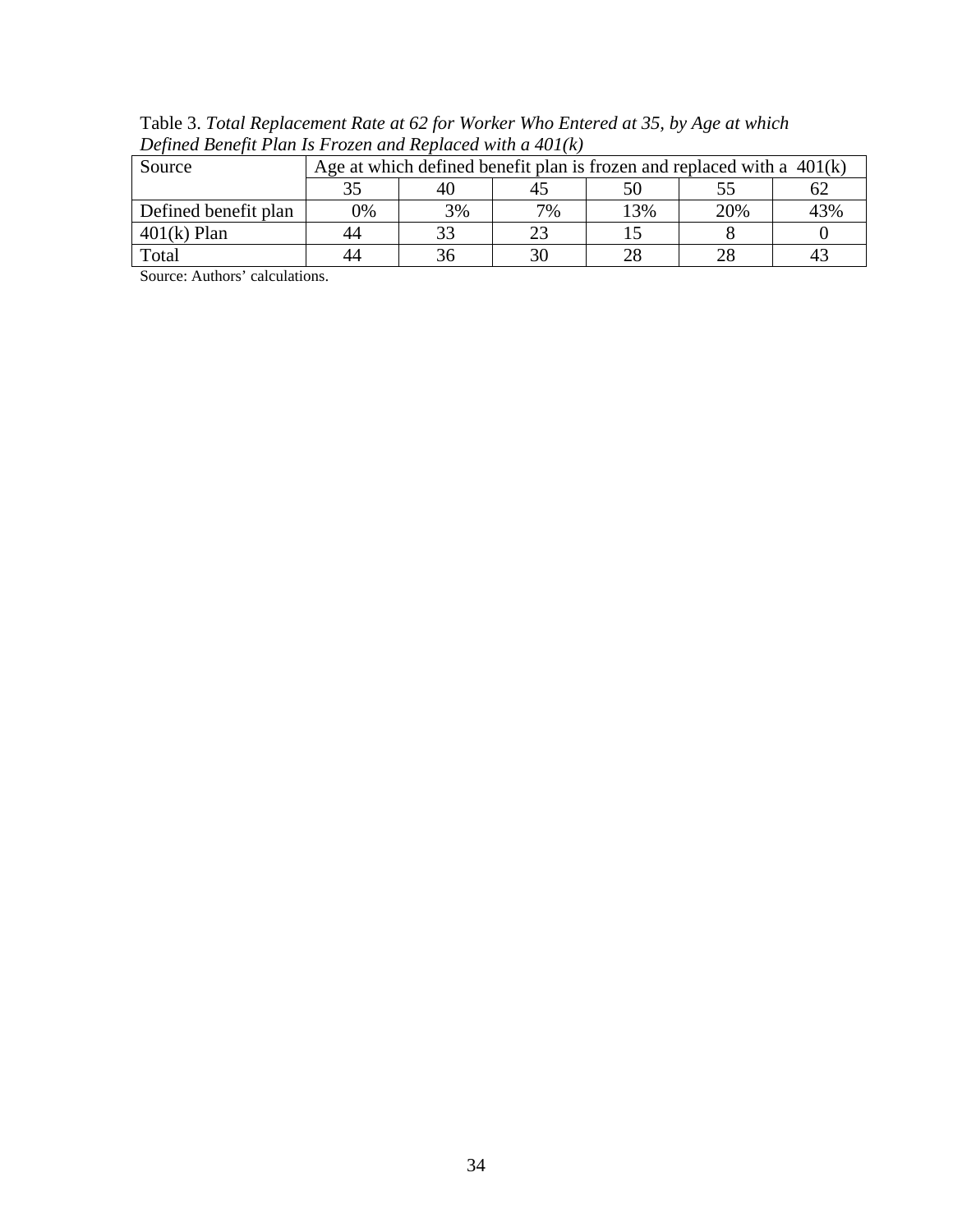| 5500 Data: 2004<br>Defined benefit plans<br>11,441<br><b>Hard Frozen</b><br>1,133<br>Freezes: 2005-07 from SEC filings and press<br>releases<br><b>Total freezes</b><br>158<br>Hard frozen<br>101<br>Soft frozen<br>10<br>Closed to new entrants<br>47 |       |  |  |  |  |  |  |  |
|--------------------------------------------------------------------------------------------------------------------------------------------------------------------------------------------------------------------------------------------------------|-------|--|--|--|--|--|--|--|
|                                                                                                                                                                                                                                                        |       |  |  |  |  |  |  |  |
|                                                                                                                                                                                                                                                        |       |  |  |  |  |  |  |  |
| <b>Compustat Data: 2005</b><br>Top firms in revenues<br>5,000<br>Firms with DB plans<br>1,654<br><b>Merged 5500-Compustat Data</b><br>Defined benefit plans<br>1,896<br>288<br>Frozen, any type<br>Hard frozen<br>243                                  |       |  |  |  |  |  |  |  |
|                                                                                                                                                                                                                                                        |       |  |  |  |  |  |  |  |
|                                                                                                                                                                                                                                                        |       |  |  |  |  |  |  |  |
|                                                                                                                                                                                                                                                        |       |  |  |  |  |  |  |  |
|                                                                                                                                                                                                                                                        |       |  |  |  |  |  |  |  |
|                                                                                                                                                                                                                                                        |       |  |  |  |  |  |  |  |
|                                                                                                                                                                                                                                                        |       |  |  |  |  |  |  |  |
|                                                                                                                                                                                                                                                        |       |  |  |  |  |  |  |  |
|                                                                                                                                                                                                                                                        |       |  |  |  |  |  |  |  |
|                                                                                                                                                                                                                                                        |       |  |  |  |  |  |  |  |
|                                                                                                                                                                                                                                                        |       |  |  |  |  |  |  |  |
|                                                                                                                                                                                                                                                        |       |  |  |  |  |  |  |  |
|                                                                                                                                                                                                                                                        |       |  |  |  |  |  |  |  |
| Firms                                                                                                                                                                                                                                                  | 1,139 |  |  |  |  |  |  |  |
| At least one plan frozen                                                                                                                                                                                                                               | 196   |  |  |  |  |  |  |  |
| At least one plan hard frozen                                                                                                                                                                                                                          | 179   |  |  |  |  |  |  |  |

Table 4. Construction of Merged Form 5500/Compustat Sample

Source: Authors' calculations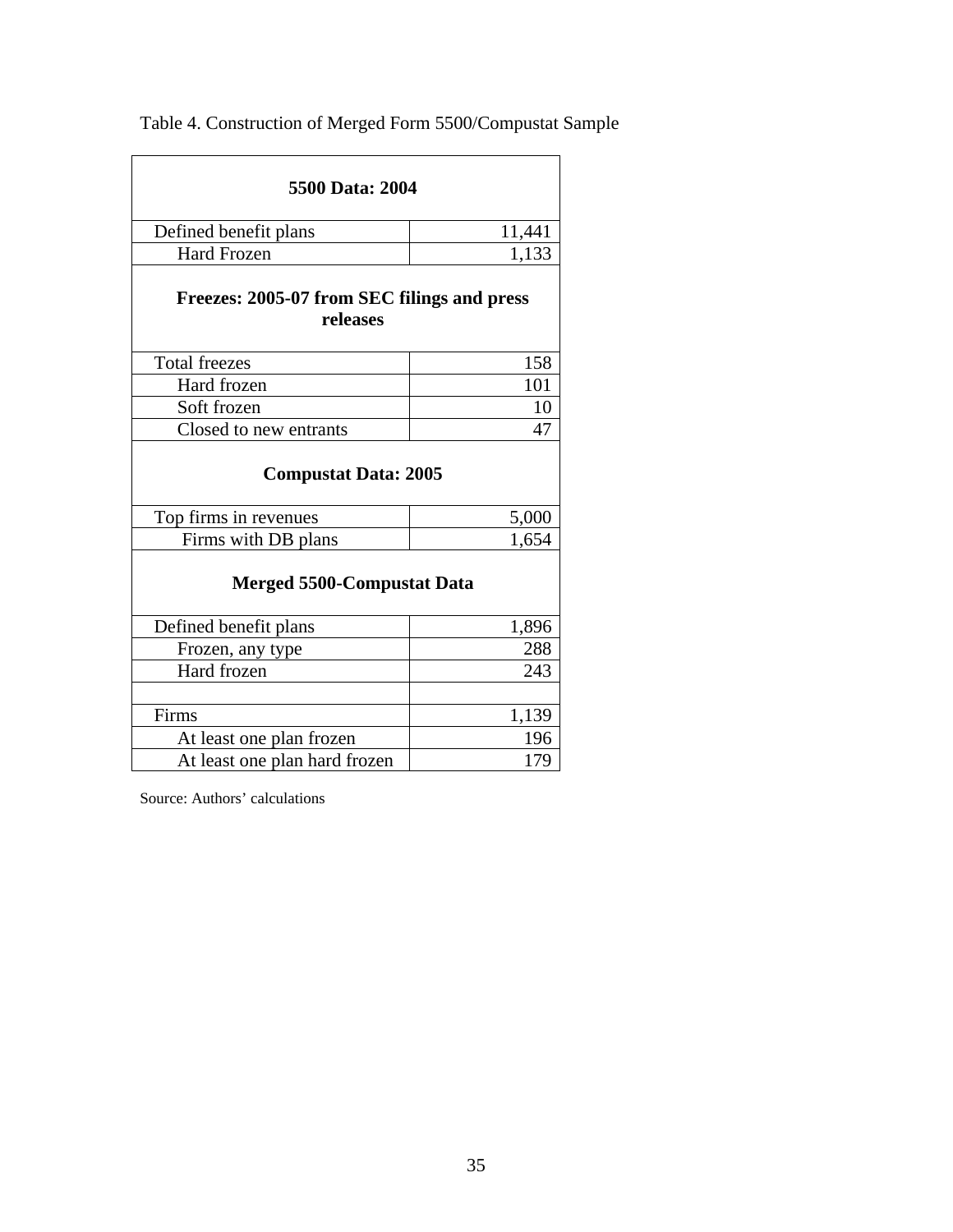| Item                                 |                  | Standard & Poor 500 |           | Top 5,000 Firms  |           |           |  |  |
|--------------------------------------|------------------|---------------------|-----------|------------------|-----------|-----------|--|--|
|                                      | Compustat Merger |                     | Percent   | Compustat Merger |           | Percent   |  |  |
|                                      |                  | Process             |           |                  | Process   |           |  |  |
| Firms with DB plans                  | 342              | 335                 | 98.0      | 1,654            | 1.139     | 68.9      |  |  |
| Assets in DB plans <sup>1</sup>      | \$1,321 B        | \$973 B             | 73.6      | \$2,339 B        | \$1,208 B | 51.6      |  |  |
| Number of DB plans <sup>2</sup> $NA$ |                  | 667                 | <b>NA</b> | NA               | 1,896     | <b>NA</b> |  |  |

Table 5. *Comparison of Merged Sample with Compustat Information for S&P 500 and for Top 5,000 Firms* 

1. Our estimate of total assets in defined benefit plans from the 2004 Form 5500 is \$2,018 billion (\$1,493 from single-employer plans and \$525 from multiemployer or multiple employer plans); the estimate from the Federal Reserve's Flow of Funds is \$2,132 billion.

2. Compustat does not provide any information on the number of plans.

Source: Authors' calculations.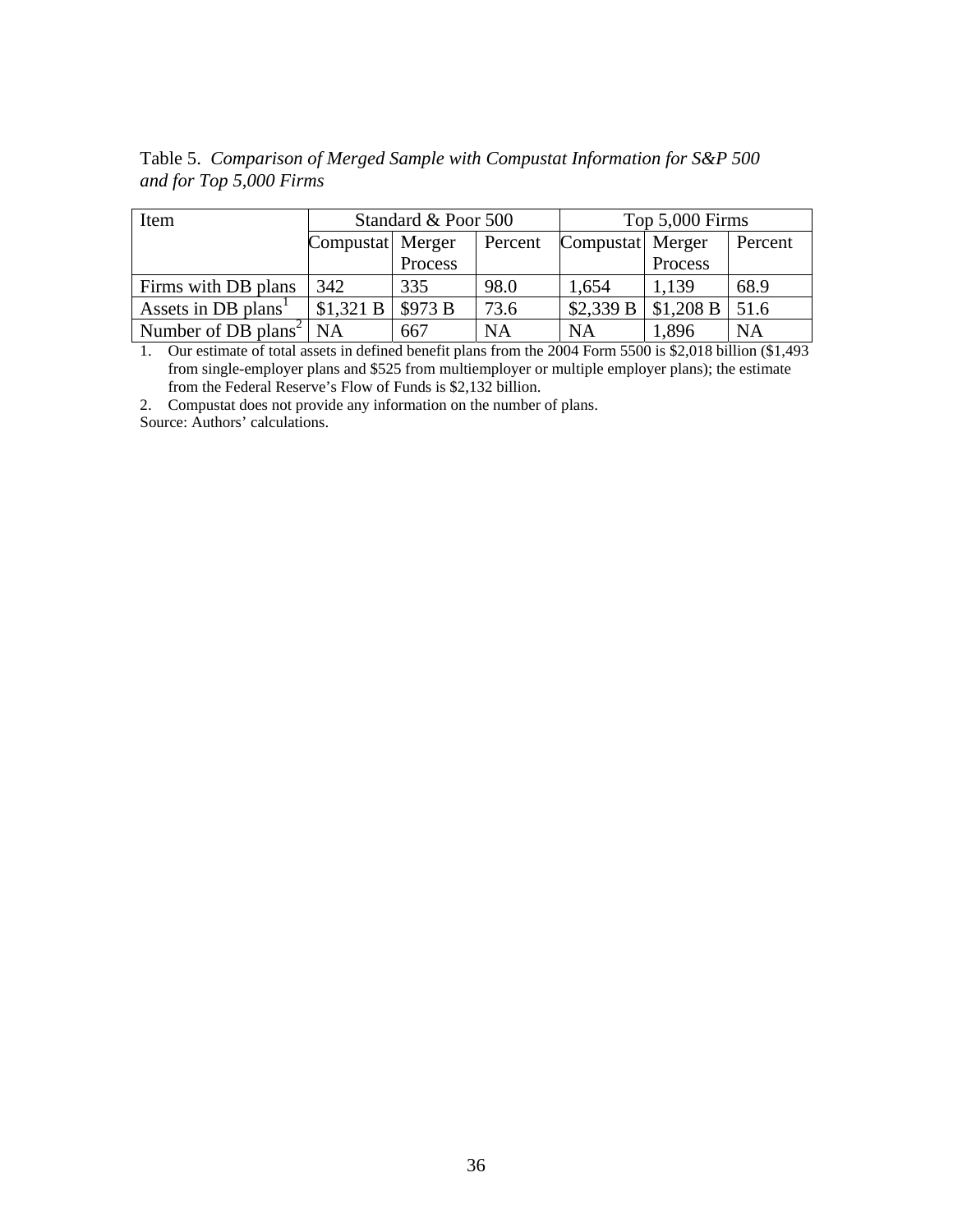| Sample size (plans)                           | 1,802 |            |         |         |           |            |         |               |     |  |
|-----------------------------------------------|-------|------------|---------|---------|-----------|------------|---------|---------------|-----|--|
| Any freeze                                    | 278   | 15.4%      |         |         |           |            |         |               |     |  |
| Hard freeze                                   | 235   | 13.0%      |         |         |           |            |         |               |     |  |
| Any freeze                                    |       | Not Frozen |         |         |           | Frozen     |         |               |     |  |
|                                               | Mean  | p25        | p50     | p75     | Mean      | p25        | p50     | p75           |     |  |
| 1) Financial considerations                   |       |            |         |         |           |            |         |               |     |  |
| Credit balance to net income                  | 29.1% | 0.1%       | 3.4%    | 26.5%   | 35.4%     | $0.0\%$    | 1.6%    | 41.4%         |     |  |
| Underfunded plan                              | 50.7% | $0.0\%$    | 100.0%  | 100.0%  | 63.3%     | $0.0\%$    | 100.0%  | $100.0\%$ *** |     |  |
| (Actuarial liab. - current liab.)/ market cap | 14.4% | $0.0\%$    | 0.2%    | 1.4%    | 5.3%      | $0.0\%$    | $0.0\%$ | 0.5%          |     |  |
| Credit risk                                   | $BB+$ | $BBB+$     | BBB-    | BB-     | <b>BB</b> | <b>BBB</b> | BB      | $B+$          | *** |  |
| 2) Easy to freeze                             |       |            |         |         |           |            |         |               |     |  |
| Active participants / employees               | 28.8% | 2.6%       | 17.1%   | 47.8%   | 16.3%     | 0.3%       | 4.6%    | $25.1\%$ ***  |     |  |
| Plan is collectively bargained                | 40.9% | $0.0\%$    | $0.0\%$ | 100.0%  | 30.9%     | $0.0\%$    | $0.0\%$ | 100.0% ***    |     |  |
| Hybrid plan                                   | 16.3% | $0.0\%$    | 0.0%    | $0.0\%$ | 10.1%     | $0.0\%$    | 0.0%    | $0.0\%$ ***   |     |  |
| 3) Competitive pressures                      |       |            |         |         |           |            |         |               |     |  |
| Retired participants / total participants     | 50.7% | 35.6%      | 50.4%   | 66.2%   | 62.8%     | 43.0%      | 64.3%   | 88.4% ***     |     |  |
| Market capitalization                         | 13.6  | 0.9        | 3.0     | 10.4    | 14.9      | 0.7        | 1.7     | 13.0          |     |  |
| Percent in industry with DC plans only        | 57.6% | 44.3%      | 53.9%   | 73.3%   | 55.3%     | 44.3%      | 53.3%   | $72.5\%$ **   |     |  |
| R&D Expenses to sales                         | 2.6%  | 0.4%       | 1.9%    | 4.7%    | 2.7%      | 0.2%       | 1.9%    | 4.7%          |     |  |

# Table 6. *Descriptive Statistics of Sample*

Significance: \*\*\* 99 percent, \*\* 95 percent, \* 90 percent,  $+ 85$  percent.

| Hard freeze                                  |       |         | Not Frozen |               | Frozen |            |           |               |     |
|----------------------------------------------|-------|---------|------------|---------------|--------|------------|-----------|---------------|-----|
|                                              | Mean  | p25     | p50        | p75           | Mean   | p25        | p50       | p75           |     |
| 1) Financial considerations                  |       |         |            |               |        |            |           |               |     |
| Credit balance to net income                 | 29.4% | $0.1\%$ | 3.4%       | 26.2%         | 34.7%  | $0.0\%$    | 1.5%      | 54.6%         |     |
| Underfunded plan                             | 50.2% | $0.0\%$ |            | 100.0% 100.0% | 68.9%  | $0.0\%$    | 100.0%    | $100.0\%$ *** |     |
| (Actuarial liab. - current liab.) market car | 14.1% | $0.0\%$ | $0.2\%$    | 1.4%          | 5.6%   | $0.0\%$    | $0.0\%$   | $0.5\%$       |     |
| Credit risk                                  | $BB+$ | $BBB+$  | BBB-       | $BB-$         | BB     | <b>BBB</b> | <b>BB</b> | $B+$          | *** |
| 2) Easy to freeze                            |       |         |            |               |        |            |           |               |     |
| Active participants / employees              | 28.5% | 2.3%    | 16.9%      | 47.0%         | 16.2%  | 0.3%       | 4.8%      | $24.6\%$ ***  |     |
| Plan is collectively bargained               | 40.9% | $0.0\%$ | $0.0\%$    | 100.0%        | 29.4%  | $0.0\%$    | $0.0\%$   | $100.0\%$ *** |     |
| Hybrid plan                                  | 16.0% | $0.0\%$ | $0.0\%$    | $0.0\%$       | 10.6%  | $0.0\%$    | $0.0\%$   | $0.0\%$ ***   |     |
| 3) Competitive pressures                     |       |         |            |               |        |            |           |               |     |
| Retired participants / total participants    | 51.0% | 35.9%   | 50.6%      | 66.5%         | 62.6%  | 43.0%      | 64.1%     | 88.8% ***     |     |
| Percent in industry with DC plans only       | 13.7  | 0.9     | 3.0        | 11.4          | 14.4   | 0.7        | 1.3       | 9.0           |     |
| R&D Expenses to sales                        | 59.0% | 44.3%   | 69.4%      | 73.3%         | 55.1%  | 44.3%      | 44.6%     | 72.5% ***     |     |
| Market capitalization                        | 2.7%  | 0.4%    | 1.9%       | 4.7%          | 2.7%   | 0.2%       | 1.9%      | 4.7%          |     |

Significance: \*\*\* 99 percent, \*\* 95 percent, \* 90 percent, + 85 percent.

Source: Authors' calculations.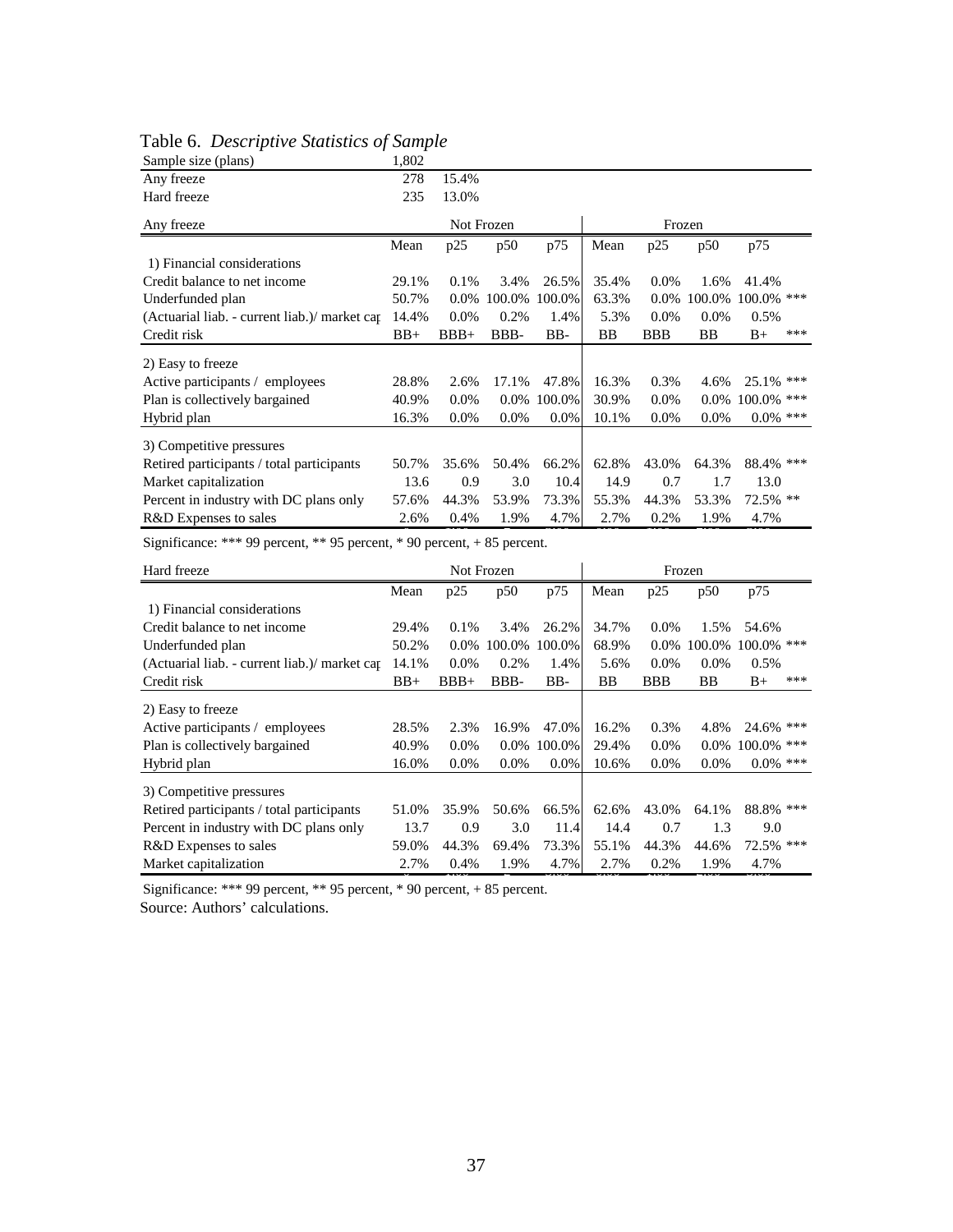| <b>Explanatory variables</b>          | Dependent variable |               |               |               |  |  |  |  |  |
|---------------------------------------|--------------------|---------------|---------------|---------------|--|--|--|--|--|
|                                       | Any freeze         |               | Hard freeze   |               |  |  |  |  |  |
| Potential damage to financial results |                    |               |               |               |  |  |  |  |  |
| <b>Credit Balance to Net Income</b>   | 0.0093             | $0.0095 +$    | 0.0077        | $0.0085 +$    |  |  |  |  |  |
|                                       | (0.007)            | (0.007)       | (0.006)       | (0.006)       |  |  |  |  |  |
| Plan is underfunded                   | $0.0365*$          | $0.0337*$     | $0.0584***$   | $0.0557***$   |  |  |  |  |  |
|                                       | (0.018)            | (0.018)       | (0.016)       | (0.016)       |  |  |  |  |  |
| (Actuarial liab.- current liab.)/     | $-0.0008$          | $-0.0010$     | $-0.0005$     | $-0.0008$     |  |  |  |  |  |
| market cap                            | (0.001)            | (0.001)       | (0.001)       | (0.001)       |  |  |  |  |  |
| Credit risk                           | $0.0135**$         | $0.0115**$    | $0.0129**$    | $0.0118***$   |  |  |  |  |  |
|                                       | (0.007)            | (0.005)       | (0.007)       | (0.004)       |  |  |  |  |  |
| Cost of closing plan                  |                    |               |               |               |  |  |  |  |  |
| Active participants/employees         | $-0.2120$ ***      | $-0.2153$ *** | $-0.1762$ *** | $-0.1796$ *** |  |  |  |  |  |
|                                       | (0.056)            | (0.054)       | (0.052)       | (0.046)       |  |  |  |  |  |
| Plan is collectively bargained        | $-0.0776$ ***      | $-0.0819***$  | $-0.0684$ *** | $-0.0718$ *** |  |  |  |  |  |
|                                       | (0.023)            | (0.022)       | (0.020)       | (0.019)       |  |  |  |  |  |
| Hybrid plan                           | $-0.0343$          | $-0.0340 +$   | $-0.0184$     | $-0.0219$     |  |  |  |  |  |
|                                       | (0.022)            | (0.021)       | (0.020)       | (0.019)       |  |  |  |  |  |
| Competitive position of firm          |                    |               |               |               |  |  |  |  |  |
| Retired participants / total          | $0.1817$ ***       | $0.1817$ ***  | $0.1375$ ***  | $0.1357$ ***  |  |  |  |  |  |
| participants                          | (0.042)            | (0.042)       | (0.033)       | (0.031)       |  |  |  |  |  |
| Market capitalization of firm         | $0.0009***$        | $0.0007***$   | $0.0008***$   | $0.0008***$   |  |  |  |  |  |
|                                       | (0.0003)           | (0.000)       | (0.000)       | (0.000)       |  |  |  |  |  |
| Percent in industry with DC plans     | $0.1753$ **        |               | $0.1923$ **   |               |  |  |  |  |  |
|                                       | (0.070)            |               | (0.068)       |               |  |  |  |  |  |
| Industry R&D intensity                | $-0.8938**$        |               | $-0.6403*$    |               |  |  |  |  |  |
|                                       | (0.400)            |               | (0.356)       |               |  |  |  |  |  |
| Industry: Ag., mining, construction   |                    | $-0.0158$     |               | $-0.0077$     |  |  |  |  |  |
|                                       |                    | (0.051)       |               | (0.044)       |  |  |  |  |  |
| Industry: Mfg. Durable                |                    | 0.0194        |               | 0.0044        |  |  |  |  |  |
|                                       |                    | (0.054)       |               | (0.044)       |  |  |  |  |  |
| Industry: Mfg. Nondurable             |                    | $-0.0458$     |               | $-0.0789**$   |  |  |  |  |  |
|                                       |                    | (0.043)       |               | (0.030)       |  |  |  |  |  |
| <b>Industry: Transportation</b>       |                    | $-0.0009$     |               | $-0.0601$     |  |  |  |  |  |
|                                       |                    | (0.084)       |               | (0.031)       |  |  |  |  |  |
| <b>Industry: Utilities</b>            |                    | $-0.0602$     |               | $-0.0455$     |  |  |  |  |  |
|                                       |                    | (0.042)       |               | (0.035)       |  |  |  |  |  |
| Industry: FIRE                        |                    | $0.1229$ **   |               | $0.1025*$     |  |  |  |  |  |
|                                       |                    | (0.075)       |               | (0.067)       |  |  |  |  |  |
| <b>Industry: Services</b>             |                    | 0.0237        |               | 0.0151        |  |  |  |  |  |
|                                       |                    | (0.049)       |               | (0.041)       |  |  |  |  |  |
| <b>Industry: Missing</b>              |                    | 0.1065        |               | 0.1038        |  |  |  |  |  |
|                                       |                    | (0.253)       |               | (0.239)       |  |  |  |  |  |
|                                       |                    |               |               |               |  |  |  |  |  |
| Pseudo $R^2$                          | 0.1008             | 0.1134        | 0.1131        | 0.1421        |  |  |  |  |  |
| Observations                          | 1,784              | 1,802         | 1,784         | 1,802         |  |  |  |  |  |

Table 7. *Probability of Plan Being Frozen* 

Note: Significance: \*\*\* robust standard errors. 99 percent, \*\* 95 percent, \* 90 percent, + 85 percent. Figures in parentheses are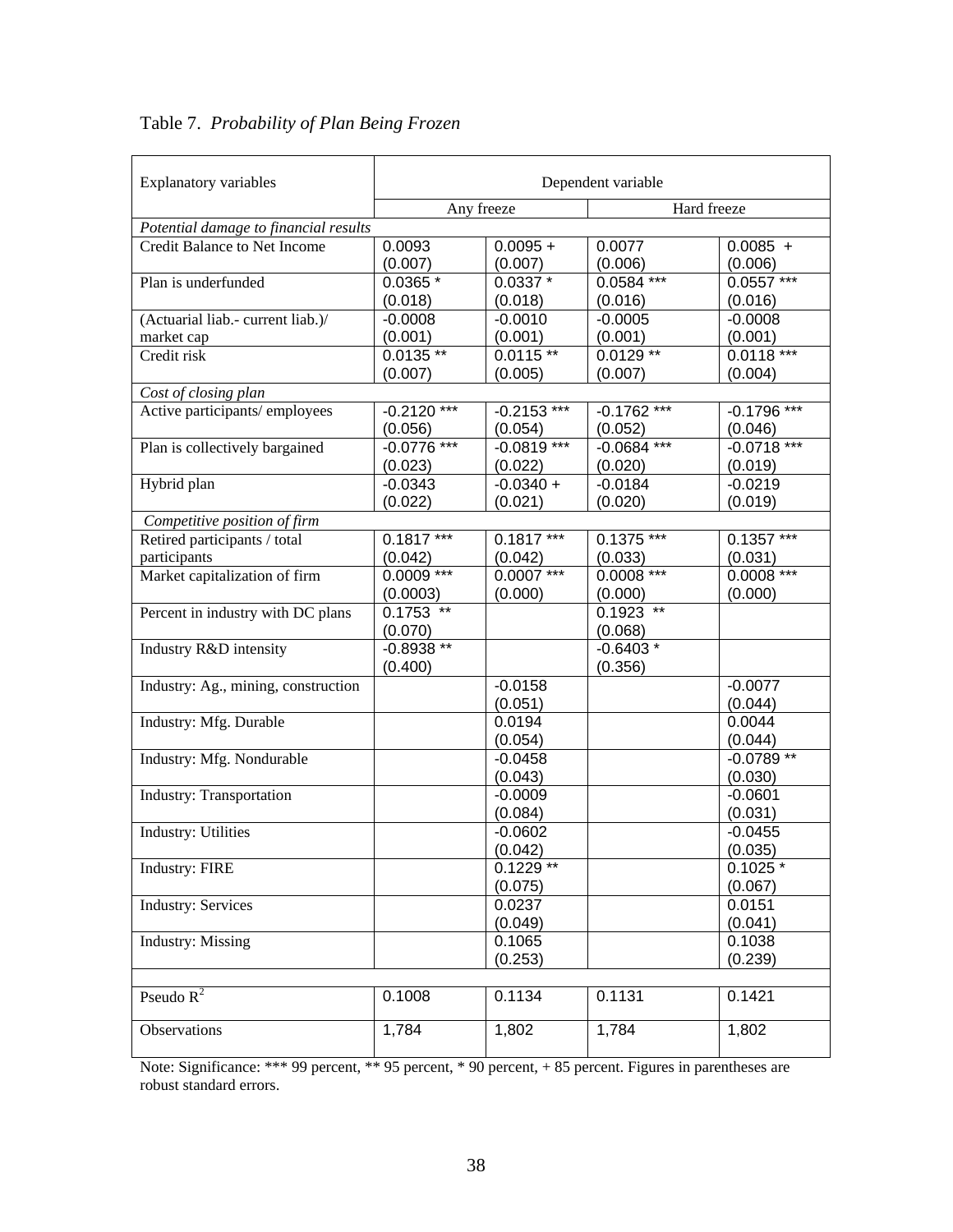

Figure 1. *Private Sector Workers with Pension Coverage, by Pension Type, 1980-2004*

Note: Although these calculations adjust for double-counting, some overestimation of coverage may still remain.

*Sources*: U.S. Department of Labor (2004); and authors' calculations from U.S. Department of Labor (2006).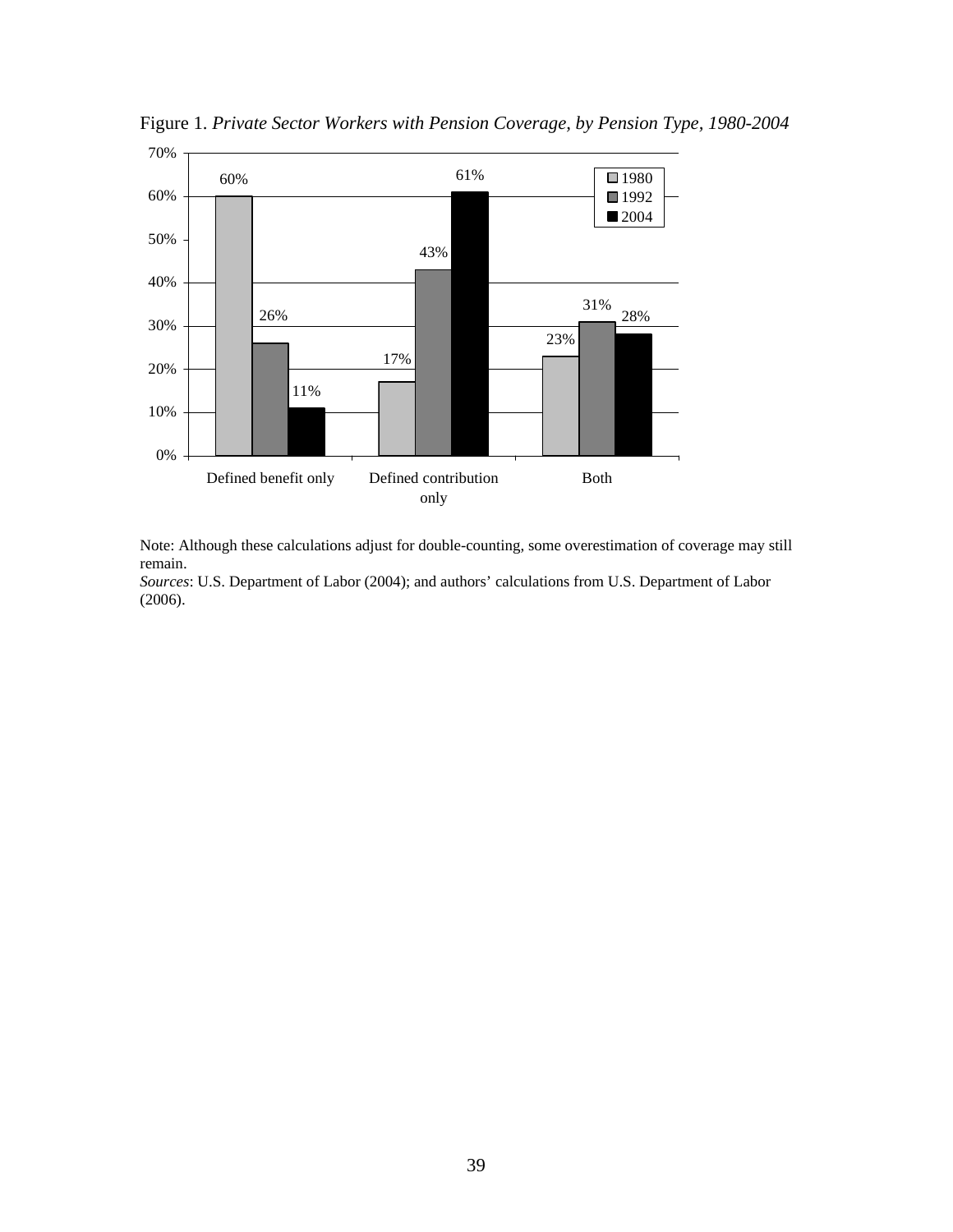

Figure 2. *Net Growth of Pension Plans, thousands, 1960-2006* 

*Sources:* Data for 1960-1976 are estimated using Figure 1 from Warshawsky (1995); Data for 1977-1987 were estimated using data from McGill et. al. (1996); Data for 1988-2006 are from IRS Data Books (1988- 2006).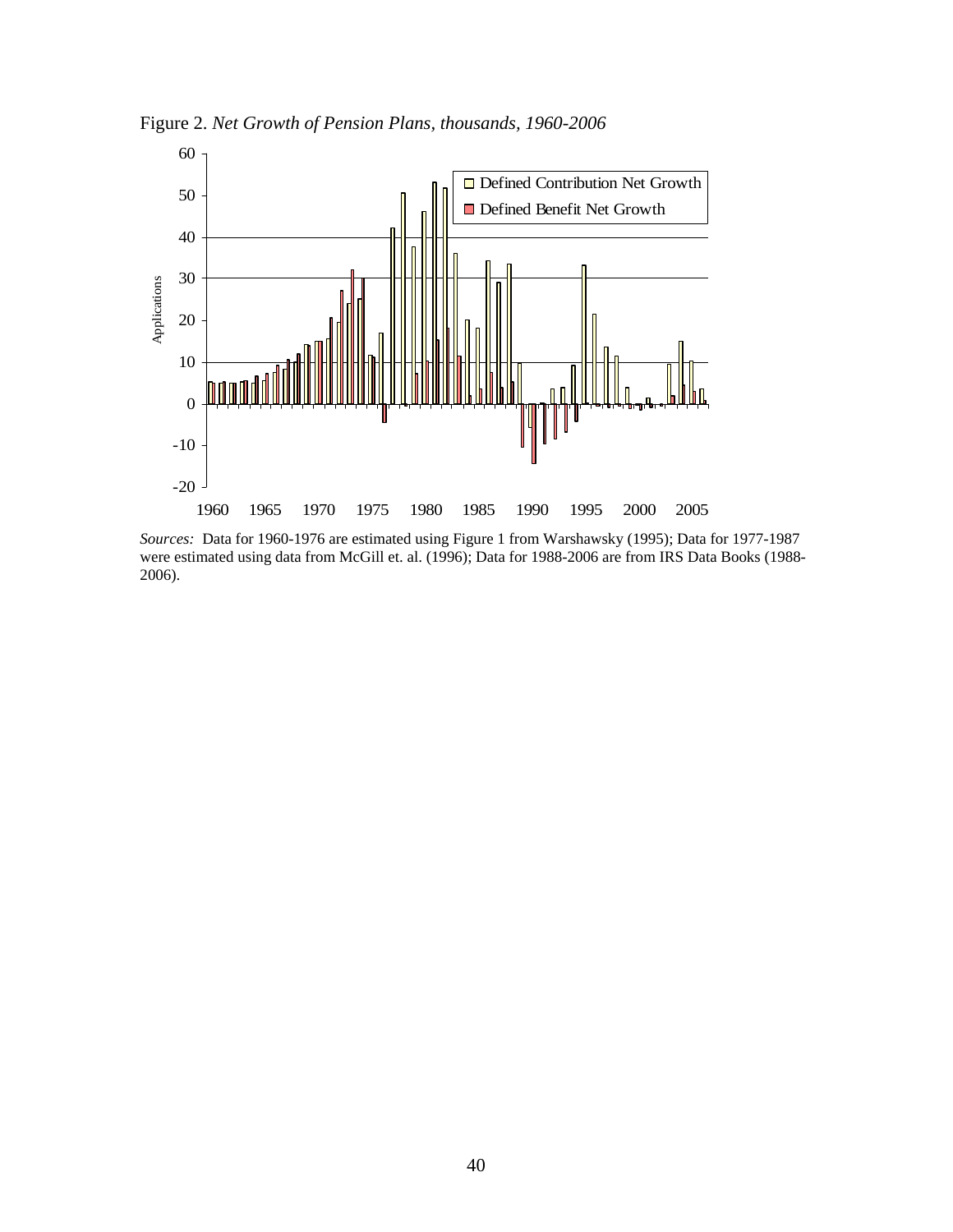

Figure 3. *Defined Benefit Plans, Contributions and Benefits, billions, 1955-2004* 

*Sources:* DOL Private Pension Plan Bulletin (1975-2004); U.S. Department of Commerce National Income and Product Accounts (1955-1975).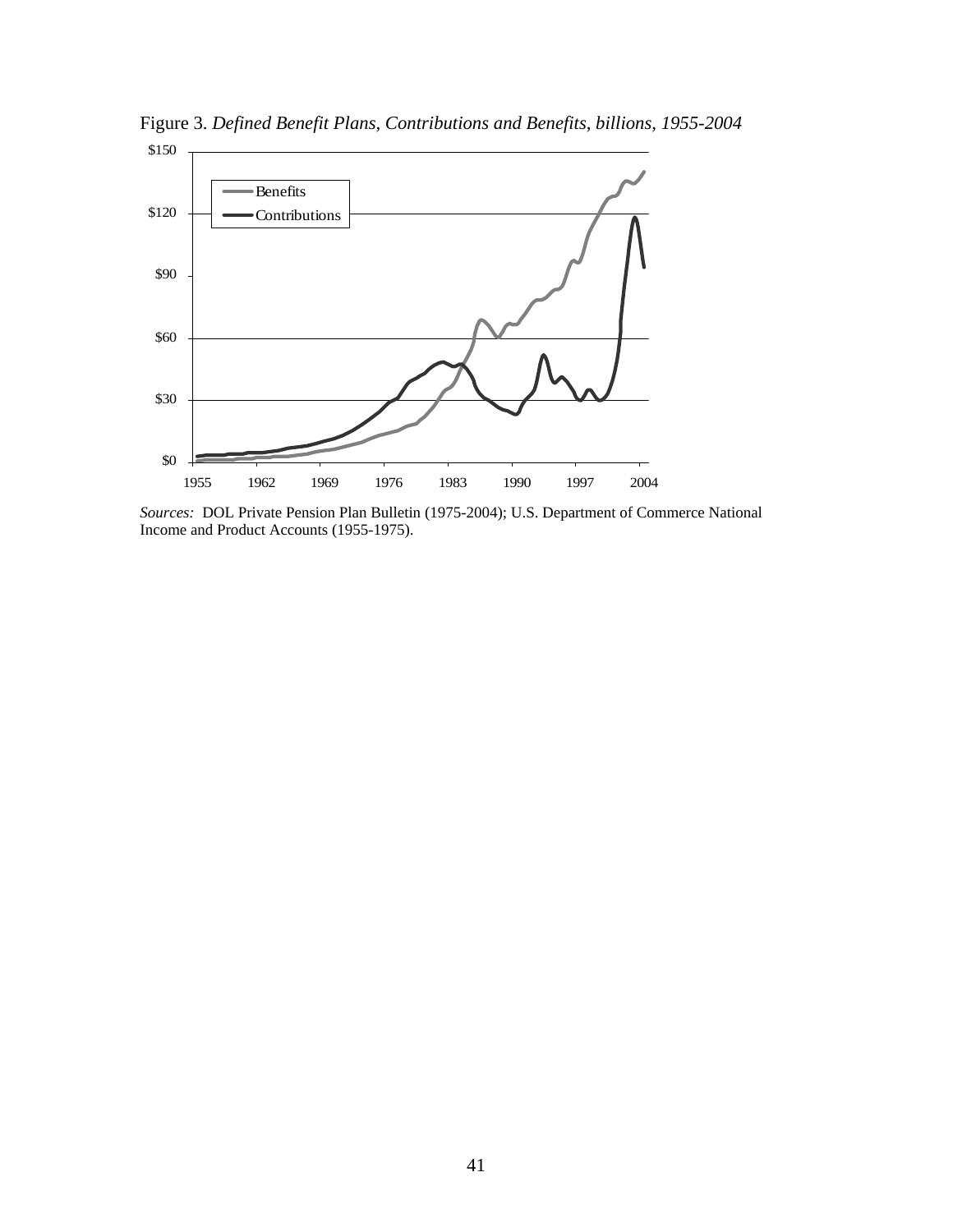Figure 4. *Percent of Large Plans with Assets Greater than Current Liability for Accrued Benefits, 1979–2006* 



Note: Current liability is the actuarial present value of accrued benefits using assumptions specified by the internal revenue service. The value is disclosed in the plan's Form 5500 Schedule B. The interest rate used in this calculation was between 90 percent and 105 percent of the 30-year Treasury over the past 4 years. The Job Creation and Worker Assistance Act of 2002 increased the limit to 120 percent for 2002 and 2003. The Pension Equity Funding Act of 2004 raised the rate to the long-term average of the corporate bond rate for 2004 and 2005. The Pension Protection Act of 2006 extended the use of the corporate bond rate for 2006.

*Source*: Watson Wyatt Worldwide (1986, 1992, 1998, 2001, 2003, 2006).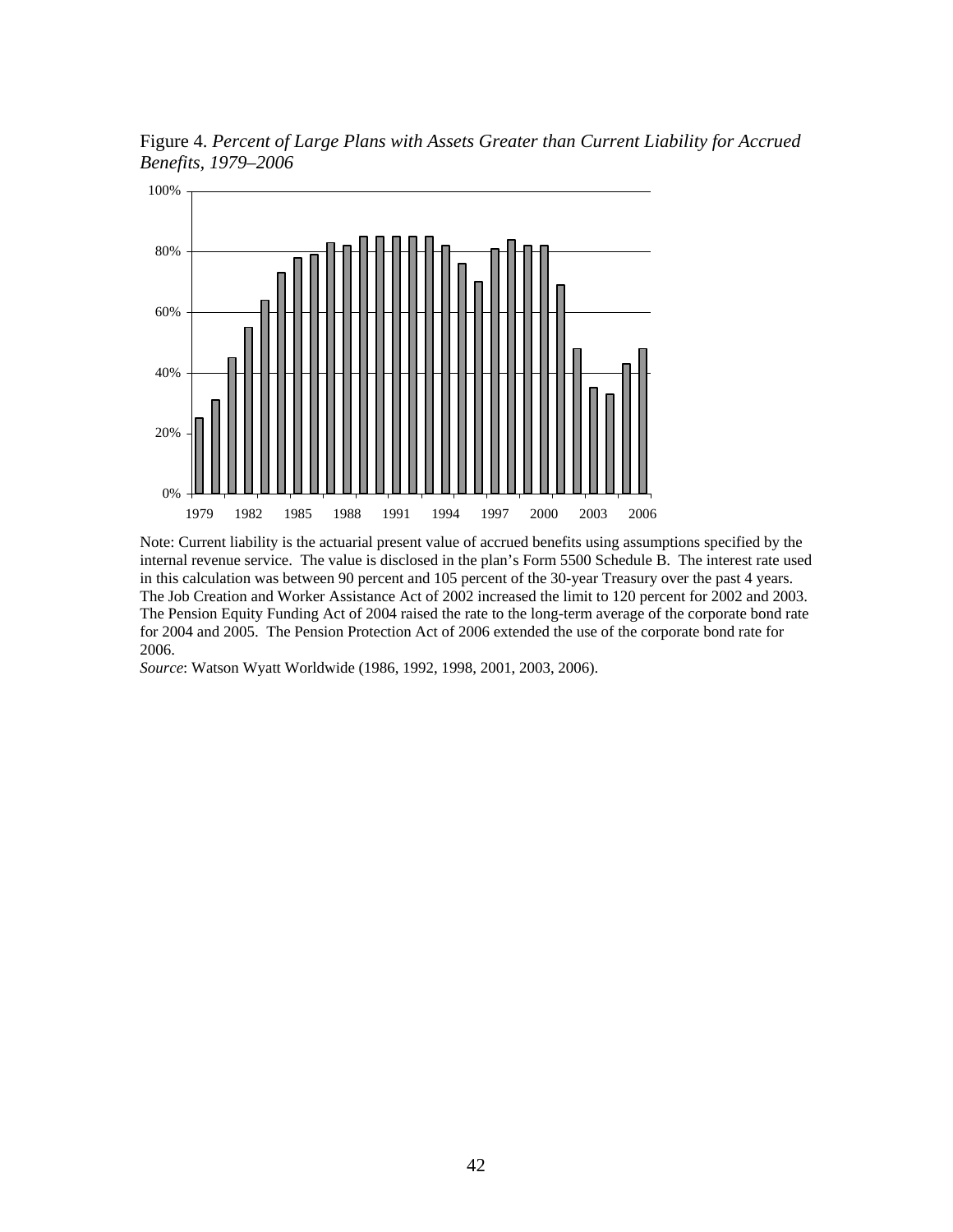Figure 5. *Pension Freezes, Type of Freeze and Percent.* 



Source: Authors' calculations.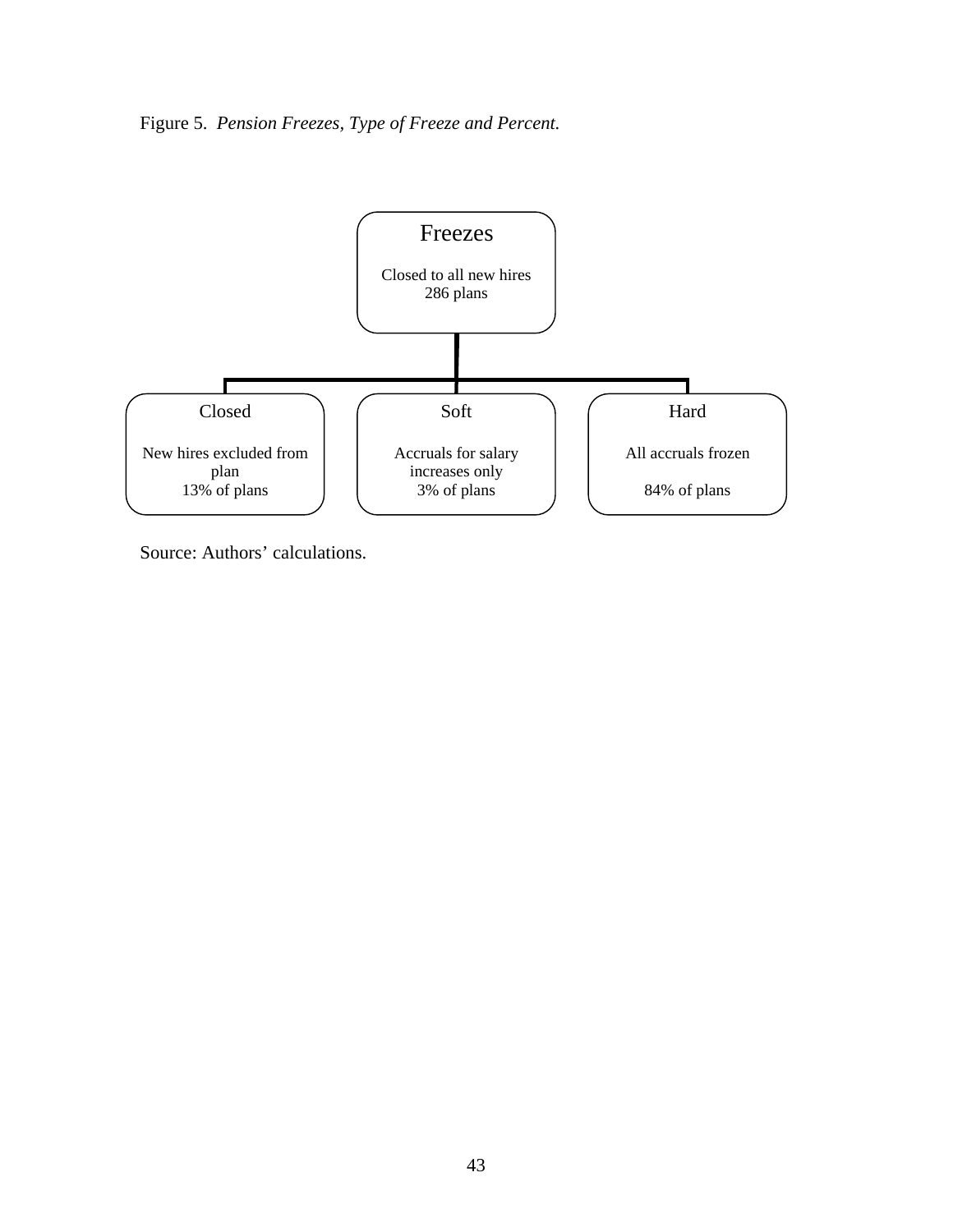|                                             | Assets     | Liabilities | Active       | Total   |                  | Coll.<br>Barg.   | Market<br>cap | Credit     | in<br>S&P        |
|---------------------------------------------|------------|-------------|--------------|---------|------------------|------------------|---------------|------------|------------------|
| Company Name                                | (billions) | (billions)  | Part.        | Part.   | Hybrid           | Plan             | (billions)    | Rating     | 500              |
| <b>GENERAL MOTORS CORPORATION</b>           | 94.385     | 83.110      | 152,042      | 585,539 | $\mathbf{1}$     | $\theta$         | 10.982        | B          |                  |
| INTERNATIONAL BUSINESS MACHINES CORPORATION | 55.195     | 38.996      | 120,862      | 328,326 | 1                | $\theta$         | 129.381       | $A+$       | 1                |
| <b>LOCKHEED MARTIN CORPORATION</b>          | 20.865     | 18.670      | 85,467       | 259,234 | $\boldsymbol{0}$ | 1                | 27.488        | $BBB+$     | 1                |
| LUCENT TECHNOLOGIES INC.                    | 16.470     | 11.822      | 3,089        | 124,728 | $\mathbf{1}$     | $\Omega$         | 14.453        | B          | 1                |
| CITIGROUP INC.                              | 10.567     | 8.680       | 118,376      | 261,036 | 1                | $\Omega$         | 241.690       | $AA-$      | 1                |
| VERIZON COMMUNICATIONS INC.                 | 7.419      | 9.201       | 35,708       | 94,575  | $\boldsymbol{0}$ | $\theta$         | 83.234        | $A+$       | 1                |
| UNISYS CORPORATION                          | 4.501      | 4.169       | 15,189       | 90,153  | $\Omega$         | $\Omega$         | 1.995         | BB-        | 1                |
| SPRINT CORPORATION                          | 4.071      | 3.693       | 49,143       | 100,330 | $\overline{0}$   | $\Omega$         | 68.281        | $A-$       |                  |
| ALCOA INC.                                  | 3.832      | 3.959       | 13,984       | 40,319  | $\overline{0}$   | $\overline{0}$   | 25.734        | $A-$       | 1                |
| <b>NCR CORPORATION</b>                      | 3.463      | 2.641       | 8,619        | 52,810  | $\Omega$         | $\Omega$         | 6.167         | BBB-       | $\mathbf{1}$     |
| HEWLETT-PACKARD COMPANY                     | 2.793      | 2.350       | 13,329       | 53,148  | 1                | $\Omega$         | 79.555        | $A-$       | 1                |
| MEADWESTVACO CORPORATION                    | 2.024      | 1.195       | 8,783        | 24,797  | $\boldsymbol{0}$ | $\theta$         | 5.085         | <b>BBB</b> | $\mathbf{1}$     |
| <b>DANA CORPORATION</b>                     | 1.999      | 1.932       | 19,612       | 55,455  | 1                | 1                | 1.081         | $B+$       | $\boldsymbol{0}$ |
| WHIRLPOOL CORPORATION                       | 1.685      | 1.455       | 28,898       | 49,919  |                  |                  | 5.696         | $BBB+$     | 1                |
| BAXTER INTERNATIONAL INC. AND SUBSIDIARIES  | 1.641      | 1.712       | 13,317       | 42,434  | $\boldsymbol{0}$ | $\boldsymbol{0}$ | 23.527        | $A-$       | 1                |
| <b>AON CORPORATION</b>                      | 1.111      | 1.164       | 14,786       | 41,197  | 1                | $\Omega$         | 11.540        | $BBB+$     | $\mathbf{1}$     |
| THE GOODYEAR TIRE & RUBBER COMPANY          | 0.962      | 0.000       | 13,591       | 36,514  |                  | $\Omega$         | 3.068         | $B+$       | 1                |
| RYDER SYSTEM, INC.                          | 0.918      | 0.865       | 8,181        | 25,508  | $\boldsymbol{0}$ | $\Omega$         | 2.538         | $BBB+$     | $\mathbf{1}$     |
| ALLIANT TECHSYSTEMS INC. MN01-2000          | 0.898      | 0.819       | 4,526        | 13,836  | $\Omega$         | $\Omega$         | 2.717         | <b>BB</b>  | $\boldsymbol{0}$ |
| CNF INC.                                    | 0.852      | 0.690       | 17,656       | 34,132  | $\boldsymbol{0}$ | 1                | 2.922         | BBB-       | $\boldsymbol{0}$ |
| ARVINMERITOR, INC.                          | 0.713      | 0.764       | 10,173       | 24,772  | $\boldsymbol{0}$ | $\Omega$         | 1.175         | <b>BB</b>  | $\overline{0}$   |
| SOLUTIA INC.                                | 0.705      | 1.226       | 6,917        | 21,920  | $\Omega$         | $\Omega$         | 0.047         | $BB+$      | $\boldsymbol{0}$ |
| HERSHEY FOODS CORPORATION                   | 0.666      | 0.416       | 5,582        | 9,046   |                  | $\theta$         | 13.289        | $A+$       | 1                |
| THE BRINKS COMPANY                          | 0.614      | 0.600       | 12,165       | 22,916  | $\boldsymbol{0}$ | $\theta$         | 2.812         | <b>BBB</b> | $\boldsymbol{0}$ |
| APPLERA CORPORATION                         | 0.606      | 0.511       | 982          | 9,588   | $\Omega$         | $\Omega$         | 4.717         | $BB+$      | $\boldsymbol{0}$ |
| THE WILLIAMS COMPANIES, INC.                | 0.599      | 0.547       | $\mathbf{0}$ | 10,371  |                  | $\boldsymbol{0}$ | 13.286        | $B+$       | 1                |
| LEXMARK INTERNATIONAL, INC.                 | 0.569      | 0.549       | 3,972        | 5,627   | 1                | $\overline{0}$   | 5.016         | <b>BBB</b> | 1                |
| THE LINCOLN ELECTRIC COMPANY                | 0.506      | 0.462       | 2,168        | 4,448   | $\overline{0}$   | $\Omega$         | 1.673         | ${\bf BB}$ | $\mathbf{0}$     |
| <b>DANAHER CORPORATION</b>                  | 0.484      | 0.492       | 11,299       | 22,437  |                  | $\Omega$         | 17.045        | $A+$       |                  |

Appendix Table 1. *Plan Freezes: Companies That Froze Their Plans (with \$100 million or more in assets), 2002-2006*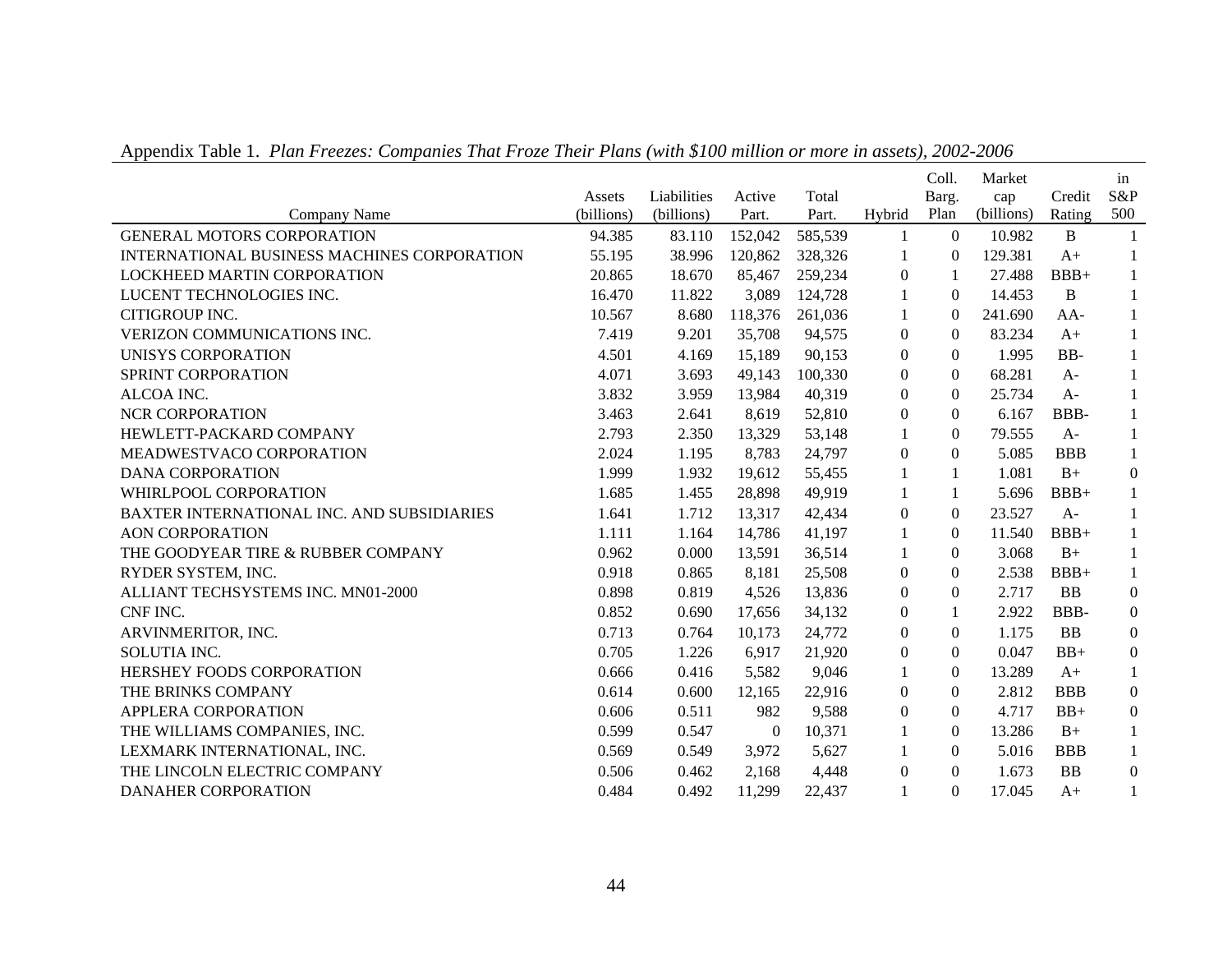|                                            |            |             |                |        |                  | Coll.          | Market     |              | in               |
|--------------------------------------------|------------|-------------|----------------|--------|------------------|----------------|------------|--------------|------------------|
|                                            | Assets     | Liabilities | Active         | Total  |                  | Barg.          | cap        | Credit       | S&P              |
| Company Name                               | (billions) | (billions)  | Part.          | Part.  | Hybrid           | Plan           | (billions) | Rating       | 500              |
| PNM RESOURCES, INC.                        | 0.481      | 0.476       | 1,611          | 3,875  | $\overline{0}$   | $\overline{0}$ | 1.685      | <b>BBB</b>   | $\boldsymbol{0}$ |
| LINCOLN NATIONAL CORPORATION               | 0.474      | 0.379       | 4,534          | 11,197 | 1                | $\overline{0}$ | 9.215      | $A-$         | $\mathbf{1}$     |
| IKON OFFICE SOLUTIONS, INC.                | 0.472      | 0.453       | 15,905         | 34,365 | $\mathbf{0}$     | $\Omega$       | 1.355      | BB           | $\boldsymbol{0}$ |
| <b>BELO CORP.</b>                          | 0.389      | 0.354       | 2,547          | 9,489  | $\theta$         | $\Omega$       | 2.307      | <b>BBB</b>   | $\boldsymbol{0}$ |
| <b>EMC CORPORATION</b>                     | 0.365      | 0.308       | 1,222          | 5,757  | $\theta$         | $\overline{0}$ | 32.472     | <b>BBB</b>   | $\mathbf{1}$     |
| MCKESSON CORPORATION                       | 0.355      | 0.286       | 1,553          | 9,790  | $\Omega$         | $\Omega$       | 15.848     | <b>BBB</b>   | $\mathbf{1}$     |
| HOSPIRA, INC.                              | 0.284      | 0.297       | 8,452          | 8,624  | $\Omega$         | $\Omega$       | 6.916      | <b>BBB</b>   | $\mathbf{1}$     |
| NORTHWEST AIRLINES, INC.                   | 0.284      | 0.431       | 4,734          | 9,147  | $\boldsymbol{0}$ | $\Omega$       | 0.047      | ${\bf D}$    | $\boldsymbol{0}$ |
| <b>BAKER HUGHES INCORPORATED</b>           | 0.269      | 0.114       | 1,426          | 4,066  | $\Omega$         | $\Omega$       | 20.756     | $A-$         | $\mathbf{1}$     |
| MEDIA GENERAL, INC.                        | 0.265      | 0.241       | 5,699          | 9,359  | $\mathbf{0}$     | $\Omega$       | 1.219      | BBB-         | $\boldsymbol{0}$ |
| LANDAMERICA FINANCIAL GROUP, INC           | 0.250      | 0.232       | 8,602          | 13,322 | 1                | $\Omega$       | 1.079      | BBB-         | $\boldsymbol{0}$ |
| FOSTER WHEELER INC.                        | 0.235      | 0.303       | 688            | 6,914  | $\mathbf{1}$     | $\Omega$       | 2.113      | $B-$         | $\boldsymbol{0}$ |
| TREDEGAR CORPORATION                       | 0.228      | 0.157       | 1,903          | 5,192  | $\overline{0}$   | $\overline{0}$ | 0.499      | B            | $\boldsymbol{0}$ |
| CIRCUIT CITY STORES, INC.                  | 0.227      | 0.180       | 18,959         | 28,568 | $\Omega$         | $\Omega$       | 4.200      | $BB+$        | $\mathbf{1}$     |
| THE REYNOLDS AND REYNOLDS COMPANY          | 0.221      | 0.191       | 3,601          | 6,021  | $\Omega$         | $\Omega$       | 1.718      | <b>BBB</b>   | $\boldsymbol{0}$ |
| DUPONT PERFORMANCE ELASTOMERS, LLC         | 0.198      | 0.187       | 1,115          | 1,738  | $\boldsymbol{0}$ | $\Omega$       | 39.083     | $\mathbf{A}$ | $\mathbf{1}$     |
| FERRO CORPORATION                          | 0.183      | 0.232       | 1,160          | 3,492  | $\overline{0}$   | $\overline{0}$ | 2.981      | <b>BB</b>    | $\boldsymbol{0}$ |
| HARLEYSVILLE GROUP INC                     | 0.146      | 0.138       | 1,960          | 4,167  | $\Omega$         | $\Omega$       | 0.811      | BBB-         | $\boldsymbol{0}$ |
| <b>IMPERIAL SUGAR CORPORATION</b>          | 0.146      | 0.171       | 569            | 2,832  | $\Omega$         | $\Omega$       | 0.143      | BBB-         | $\boldsymbol{0}$ |
| COCA-COLA BOTTLING CO. CONSOLIDATED        | 0.144      | 0.135       | 4,275          | 8,173  | $\Omega$         | $\Omega$       | 0.391      | <b>BBB</b>   | $\boldsymbol{0}$ |
| LOCKHEED MARTIN SPECIALTY COMPONENTS, INC. | 0.140      | 0.105       | $\overline{0}$ | 1,446  | $\mathbf{0}$     | $\Omega$       | 27.488     | $BBB+$       | 1                |
| TYCO INTERNATIONAL US INC.                 | 0.139      | 0.128       | 1,269          | 6,152  | $\mathbf{0}$     | 1              | 56.114     | $BBB+$       | $\mathbf{1}$     |
| MAGNETEK, INC.                             | 0.135      | 0.179       | 322            | 8,768  |                  | $\overline{0}$ | 0.074      | $BB+$        | $\boldsymbol{0}$ |
| FIRST DATA CORPORATION                     | 0.131      | 0.145       | 1,901          | 6,339  | $\mathbf{0}$     | $\overline{0}$ | 32.808     | $A+$         | $\mathbf{1}$     |
| <b>RUSSELL CORP</b>                        | 0.126      | 0.149       | 4,719          | 10,251 | $\boldsymbol{0}$ | $\overline{0}$ | 0.446      | $B+$         | $\boldsymbol{0}$ |
| WARNACO INC.                               | 0.114      | 0.142       | 1,078          | 5,844  | $\Omega$         | $\Omega$       | 1.232      | BB-          | $\boldsymbol{0}$ |
| <b>BANDAG, INCORPORATED</b>                | 0.113      | 0.076       | 1,106          | 1,661  | $\mathbf{0}$     | $\Omega$       | 0.829      | $\mathbf B$  | $\boldsymbol{0}$ |
| THE INTERPUBLIC GROUP OF COMPANIES, INC.   | 0.109      | 0.138       | 1,309          | 4,916  | 1                | $\Omega$       | 4.149      | $B+$         | $\mathbf{1}$     |
| <b>SUREWEST COMMUNICATIONS</b>             | 0.107      | 0.094       | 963            | 1,241  | $\mathbf{0}$     | $\overline{0}$ | 0.386      | BB-          | $\boldsymbol{0}$ |
| JOURNAL REGISTER EAST, INC.                | 0.106      | 0.099       | 1,903          | 4,603  | $\Omega$         | $\Omega$       | 0.604      | <b>BB</b>    | $\boldsymbol{0}$ |
| Source: Authors' calculations.             |            |             |                |        |                  |                |            |              |                  |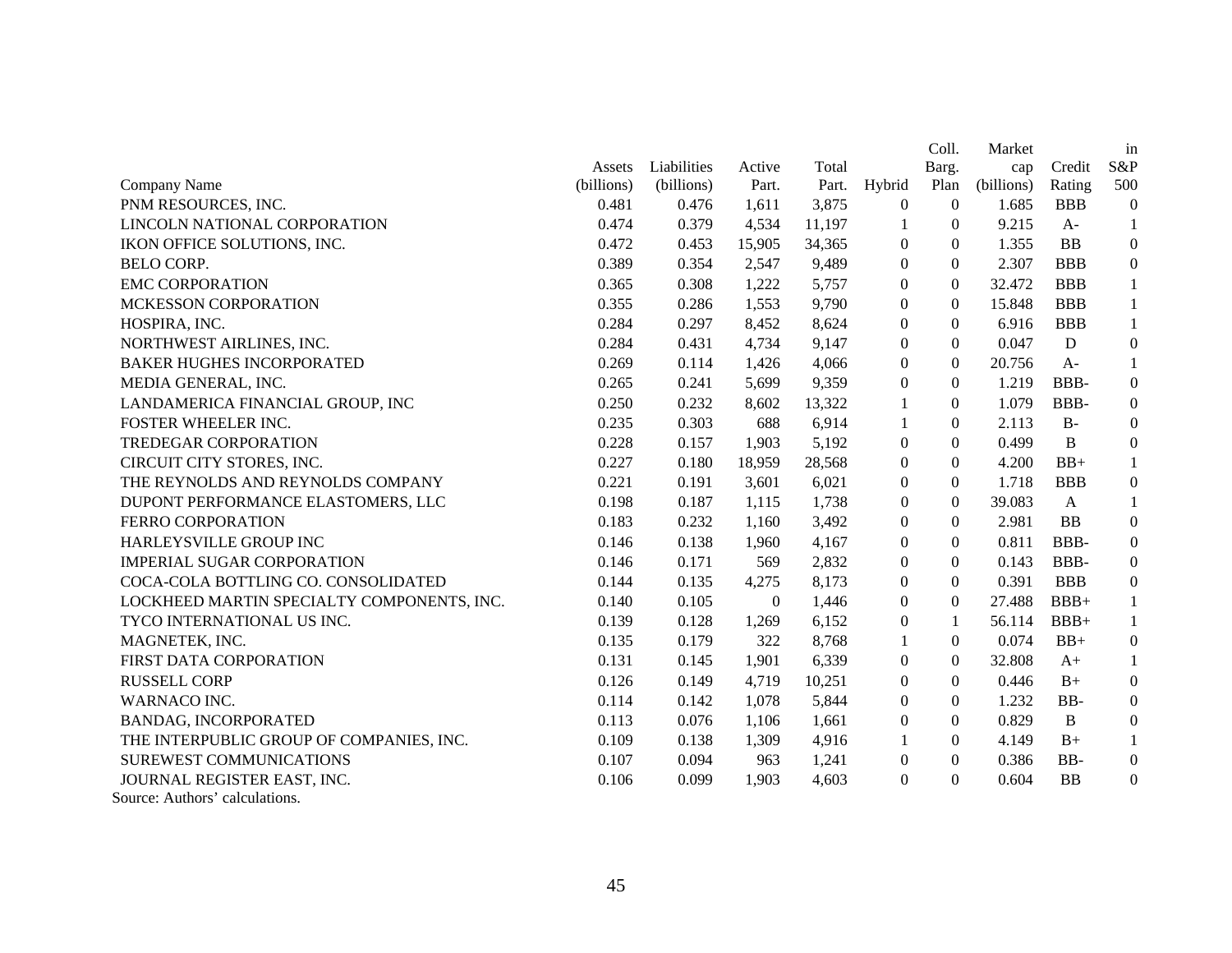| - - г г<br>. <u>.</u>                            |        |            |             | Firm    |        |        |                |          |            |            |                |
|--------------------------------------------------|--------|------------|-------------|---------|--------|--------|----------------|----------|------------|------------|----------------|
|                                                  |        |            |             |         |        |        |                |          |            |            |                |
|                                                  |        |            |             |         |        |        |                | Coll.    | Market     |            | in             |
|                                                  |        | Assets     | Liabilities | Credit  | Active | Total  |                | Barg.    | cap        | Credit     | S&P            |
| Company Name                                     | Prob   | (billions) | (billions)  | balance | Part.  | Part.  | Hybrid         | Plan     | (billions) | Rating     | 500            |
| DAIMLERCHRYSLER CORPORATION                      | 0.3489 | 2.837      | 2.911       | 1.566   | 18,266 | 42,946 | $\Omega$       | $\Omega$ | 51.957     | <b>BBB</b> | $\theta$       |
| <b>BANK OF AMERICA CORPORATION</b>               | 0.3758 | 2.425      | 1.931       | 0.281   | 33,564 | 83,600 |                | 0        | 184.586    | $AA-$      |                |
| UNITED AIR LINES, INC.                           | 0.3748 | 1.544      | 2.326       | 0.000   | 18,813 | 42,318 | $\Omega$       | $\Omega$ | 8.447      | D          | $\overline{0}$ |
| ALLSTATE INSURANCE COMPANY                       | 0.3987 | 0.983      | 0.849       | 0.252   | 120    | 9,582  | $\Omega$       | $\Omega$ | 34.929     | $A+$       |                |
| CREDIT SUISSE FIRST BOSTON, LLC                  | 0.4129 | 0.693      | 0.484       | 0.244   | 2,313  | 6,523  | $\Omega$       | $\Omega$ | 72.223     | <b>BBB</b> | $\overline{0}$ |
| <b>CAR-RT-SORT CR05</b>                          | 0.4284 | 0.542      | 0.591       | 0.120   | 680    | 11,597 | $\overline{0}$ | $\Omega$ | 3.596      | BBB-       | $\overline{0}$ |
| <b>EQUIFAX INC.</b>                              | 0.3487 | 0.514      | 0.427       | 0.092   | 1,633  | 11,070 | $\Omega$       | $\theta$ | 4.912      | $A-$       |                |
| THE STANDARD REGISTER COMPANY                    | 0.4076 | 0.362      | 0.391       | 0.059   | 3,702  | 11,165 |                | $\theta$ | 0.456      | $BB+$      | $\theta$       |
| POLYONE CORPORATION                              | 0.4549 | 0.336      | 0.373       | 0.015   | 635    | 6,506  | $\Omega$       | $\Omega$ | 0.591      | $B+$       | $\overline{0}$ |
| <b>CRAWFORD &amp; COMPANY &amp; SUBSIDIARIES</b> | 0.3901 | 0.314      | 0.339       | 0.030   | 2,393  | 7,265  | $\Omega$       | $\Omega$ | 0.282      | <b>BBB</b> | $\overline{0}$ |
| <b>HILTON HOTELS CORPORATION</b>                 | 0.3821 | 0.278      | 0.267       | 0.000   | 2,265  | 10.071 | $\overline{0}$ | $\Omega$ | 9.210      | BBB-       |                |
| TENET HEALTHCARE CORPORATION                     | 0.4963 | 0.252      | 0.268       | 0.055   | 5,593  | 20,368 | $\Omega$       | $\Omega$ | 3.598      | B          |                |
| WALTER INDUSTRIES, INC.                          | 0.402  | 0.203      | 0.199       | 0.030   | 947    | 3,925  | $\overline{0}$ | $\Omega$ | 1.941      | $B+$       | $\theta$       |
| <b>CENDANT CORPORATION</b>                       | 0.3655 | 0.178      | 0.204       | 0.000   | 856    | 4,555  | $\Omega$       | $\Omega$ | 17.450     | $BBB+$     |                |
| VISHAY INTERTECHNOLOGY, INC.                     | 0.3753 | 0.131      | 0.114       | 0.028   | 1,001  | 2,981  | $\theta$       | $\Omega$ | 2.534      | <b>BB</b>  | $\Omega$       |

Appendix Table 2. *Prediction: Companies Likely to Freeze Their Plans Next (with \$100 million or more in assets)*

Source: Authors' calculations.